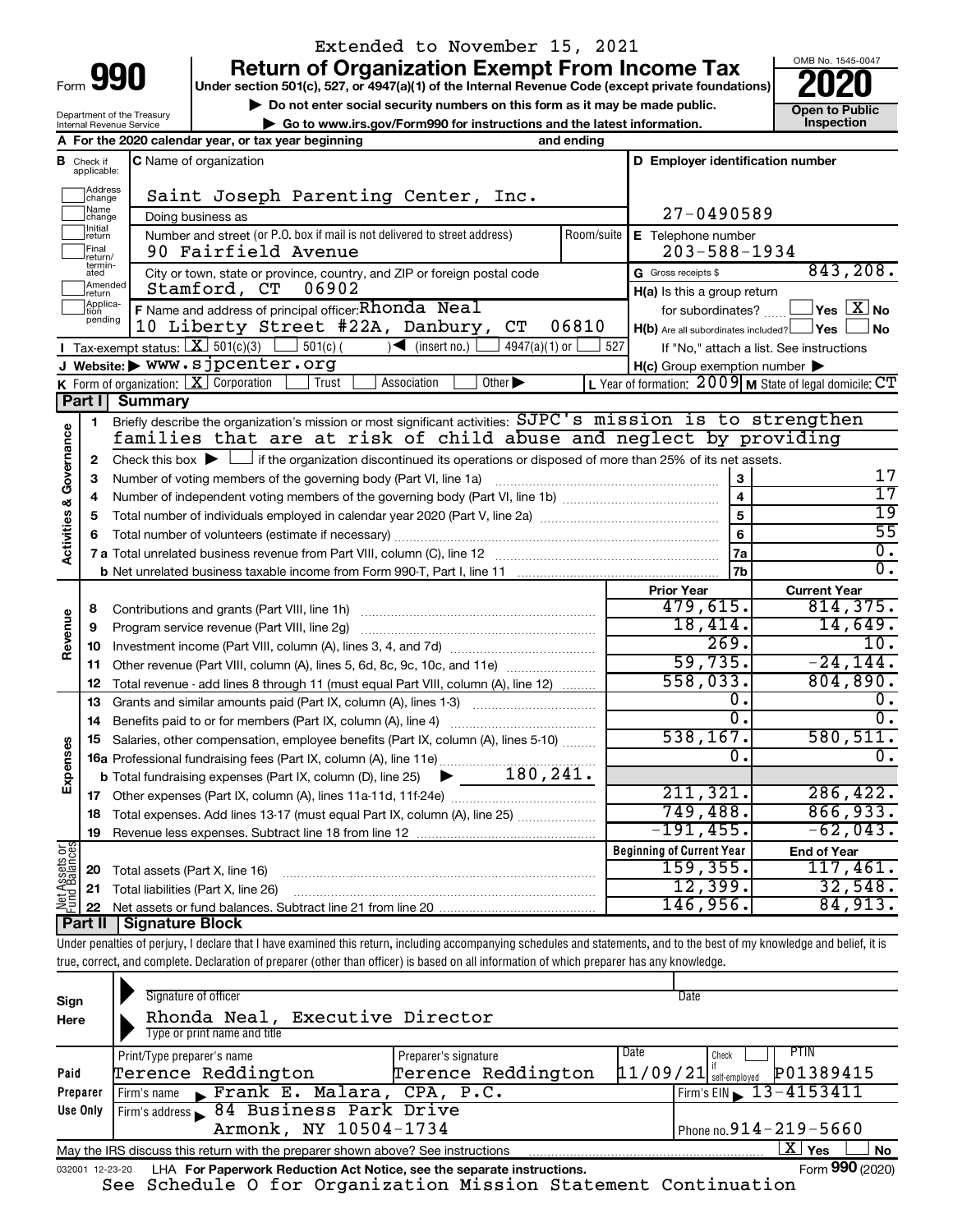|                | Saint Joseph Parenting Center, Inc.<br>Form 990 (2020)                                                                                       | $27 - 0490589$<br>Page 2                   |
|----------------|----------------------------------------------------------------------------------------------------------------------------------------------|--------------------------------------------|
|                | Part III   Statement of Program Service Accomplishments                                                                                      |                                            |
|                |                                                                                                                                              |                                            |
| 1              | Briefly describe the organization's mission:                                                                                                 |                                            |
|                | SJPC's mission is to strengthen families that are at risk of child                                                                           |                                            |
|                | abuse and neglect by providing parenting education and support.                                                                              |                                            |
|                |                                                                                                                                              |                                            |
| $\overline{2}$ | Did the organization undertake any significant program services during the year which were not listed on the                                 |                                            |
|                |                                                                                                                                              | $\exists$ Yes $\boxed{\text{X}}$ No        |
|                | If "Yes," describe these new services on Schedule O.                                                                                         |                                            |
| 3              | Did the organization cease conducting, or make significant changes in how it conducts, any program services?                                 | $\exists$ Yes $[\overline{\mathrm{X}}]$ No |
|                | If "Yes," describe these changes on Schedule O.                                                                                              |                                            |
| 4              | Describe the organization's program service accomplishments for each of its three largest program services, as measured by expenses.         |                                            |
|                | Section 501(c)(3) and 501(c)(4) organizations are required to report the amount of grants and allocations to others, the total expenses, and |                                            |
|                | revenue, if any, for each program service reported.                                                                                          |                                            |
| 4a             | $652, 108$ $\cdot$ including grants of \$<br>(Expenses \$<br>) (Revenue \$<br>(Code:                                                         | 14,659.                                    |
|                | SJPC's mission is to strengthen families that are at risk of child                                                                           |                                            |
|                | abuse and neglect by providing parent education and support. This year<br>about 800 children benefited from the program.                     |                                            |
|                |                                                                                                                                              |                                            |
|                |                                                                                                                                              |                                            |
|                |                                                                                                                                              |                                            |
|                |                                                                                                                                              |                                            |
|                |                                                                                                                                              |                                            |
|                |                                                                                                                                              |                                            |
|                |                                                                                                                                              |                                            |
|                |                                                                                                                                              |                                            |
|                |                                                                                                                                              |                                            |
| 4b             | including grants of \$<br>$\sqrt{3}$ (Revenue \$<br>(Code: ) (Expenses \$                                                                    |                                            |
|                |                                                                                                                                              |                                            |
|                |                                                                                                                                              |                                            |
|                |                                                                                                                                              |                                            |
|                |                                                                                                                                              |                                            |
|                |                                                                                                                                              |                                            |
|                |                                                                                                                                              |                                            |
|                |                                                                                                                                              |                                            |
|                |                                                                                                                                              |                                            |
|                |                                                                                                                                              |                                            |
|                |                                                                                                                                              |                                            |
|                |                                                                                                                                              |                                            |
| 4с             | (Code: ) (Expenses \$                                                                                                                        | (Revenue \$                                |
|                |                                                                                                                                              |                                            |
|                |                                                                                                                                              |                                            |
|                |                                                                                                                                              |                                            |
|                |                                                                                                                                              |                                            |
|                |                                                                                                                                              |                                            |
|                |                                                                                                                                              |                                            |
|                |                                                                                                                                              |                                            |
|                |                                                                                                                                              |                                            |
|                |                                                                                                                                              |                                            |
|                |                                                                                                                                              |                                            |
|                |                                                                                                                                              |                                            |
| 4d             | Other program services (Describe on Schedule O.)                                                                                             |                                            |
|                | (Expenses \$<br>(Revenue \$<br>including grants of \$                                                                                        |                                            |
|                | 652,108.<br>4e Total program service expenses                                                                                                |                                            |
|                |                                                                                                                                              | Eorm $990(2020)$                           |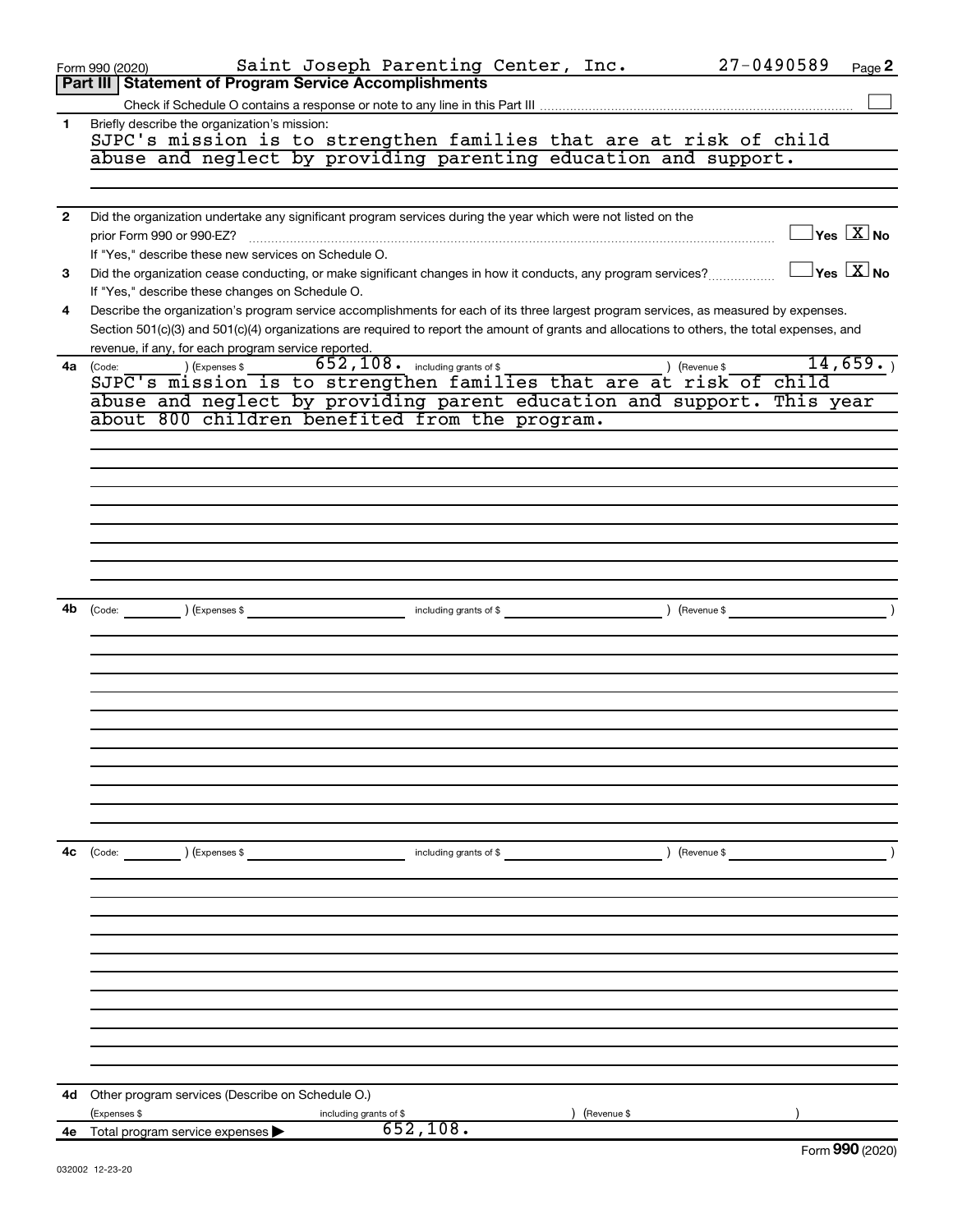| Form 990 (202) |  |  |
|----------------|--|--|
|----------------|--|--|

**Part IV Checklist of Required Schedules**

|    |                                                                                                                                                                                                                                                           |                 | Yes                   | No                      |
|----|-----------------------------------------------------------------------------------------------------------------------------------------------------------------------------------------------------------------------------------------------------------|-----------------|-----------------------|-------------------------|
| 1. | Is the organization described in section 501(c)(3) or 4947(a)(1) (other than a private foundation)?                                                                                                                                                       |                 |                       |                         |
|    |                                                                                                                                                                                                                                                           | 1               | х                     |                         |
| 2  |                                                                                                                                                                                                                                                           | $\mathbf{2}$    | $\overline{\text{x}}$ |                         |
| 3  | Did the organization engage in direct or indirect political campaign activities on behalf of or in opposition to candidates for                                                                                                                           |                 |                       |                         |
|    |                                                                                                                                                                                                                                                           | 3               |                       | х                       |
| 4  | Section 501(c)(3) organizations. Did the organization engage in lobbying activities, or have a section 501(h) election in effect                                                                                                                          |                 |                       |                         |
|    |                                                                                                                                                                                                                                                           | 4               |                       | х                       |
| 5  | Is the organization a section 501(c)(4), 501(c)(5), or 501(c)(6) organization that receives membership dues, assessments, or                                                                                                                              |                 |                       | х                       |
|    |                                                                                                                                                                                                                                                           | 5               |                       |                         |
| 6  | Did the organization maintain any donor advised funds or any similar funds or accounts for which donors have the right to<br>provide advice on the distribution or investment of amounts in such funds or accounts? If "Yes," complete Schedule D, Part I |                 |                       | х                       |
|    | Did the organization receive or hold a conservation easement, including easements to preserve open space,                                                                                                                                                 | 6               |                       |                         |
| 7  |                                                                                                                                                                                                                                                           | $\overline{7}$  |                       | х                       |
| 8  | Did the organization maintain collections of works of art, historical treasures, or other similar assets? If "Yes," complete                                                                                                                              |                 |                       |                         |
|    |                                                                                                                                                                                                                                                           | 8               |                       | х                       |
| 9  | Did the organization report an amount in Part X, line 21, for escrow or custodial account liability, serve as a custodian for                                                                                                                             |                 |                       |                         |
|    | amounts not listed in Part X; or provide credit counseling, debt management, credit repair, or debt negotiation services?                                                                                                                                 |                 |                       |                         |
|    |                                                                                                                                                                                                                                                           | 9               |                       | х                       |
| 10 | Did the organization, directly or through a related organization, hold assets in donor-restricted endowments                                                                                                                                              |                 |                       |                         |
|    |                                                                                                                                                                                                                                                           | 10              |                       | x                       |
| 11 | If the organization's answer to any of the following questions is "Yes," then complete Schedule D, Parts VI, VII, VIII, IX, or X                                                                                                                          |                 |                       |                         |
|    | as applicable.                                                                                                                                                                                                                                            |                 |                       |                         |
|    | a Did the organization report an amount for land, buildings, and equipment in Part X, line 10? If "Yes," complete Schedule D,                                                                                                                             |                 |                       |                         |
|    | Part VI                                                                                                                                                                                                                                                   | 11a             | х                     |                         |
|    | <b>b</b> Did the organization report an amount for investments - other securities in Part X, line 12, that is 5% or more of its total                                                                                                                     |                 |                       |                         |
|    |                                                                                                                                                                                                                                                           | 11b             |                       | х                       |
|    | c Did the organization report an amount for investments - program related in Part X, line 13, that is 5% or more of its total                                                                                                                             |                 |                       |                         |
|    |                                                                                                                                                                                                                                                           | 11c             |                       | х                       |
|    | d Did the organization report an amount for other assets in Part X, line 15, that is 5% or more of its total assets reported in                                                                                                                           |                 |                       |                         |
|    |                                                                                                                                                                                                                                                           | 11d             |                       | X                       |
|    |                                                                                                                                                                                                                                                           | 11e             |                       | $\overline{\texttt{x}}$ |
| f. | Did the organization's separate or consolidated financial statements for the tax year include a footnote that addresses                                                                                                                                   |                 |                       |                         |
|    | the organization's liability for uncertain tax positions under FIN 48 (ASC 740)? If "Yes," complete Schedule D, Part X                                                                                                                                    | 11f             |                       | х                       |
|    | 12a Did the organization obtain separate, independent audited financial statements for the tax year? If "Yes," complete                                                                                                                                   |                 |                       |                         |
|    |                                                                                                                                                                                                                                                           | 12a             | х                     |                         |
|    | <b>b</b> Was the organization included in consolidated, independent audited financial statements for the tax year?                                                                                                                                        |                 |                       | х                       |
|    | If "Yes," and if the organization answered "No" to line 12a, then completing Schedule D, Parts XI and XII is optional                                                                                                                                     | 12 <sub>b</sub> |                       | $\overline{\textbf{x}}$ |
| 13 | Is the organization a school described in section 170(b)(1)(A)(ii)? If "Yes," complete Schedule E [[[[[[[[[[[[                                                                                                                                            | 13              |                       | $\overline{\mathbf{X}}$ |
|    | <b>b</b> Did the organization have aggregate revenues or expenses of more than \$10,000 from grantmaking, fundraising, business,                                                                                                                          | 14a             |                       |                         |
|    | investment, and program service activities outside the United States, or aggregate foreign investments valued at \$100,000                                                                                                                                |                 |                       |                         |
|    |                                                                                                                                                                                                                                                           | 14b             |                       | х                       |
| 15 | Did the organization report on Part IX, column (A), line 3, more than \$5,000 of grants or other assistance to or for any                                                                                                                                 |                 |                       |                         |
|    |                                                                                                                                                                                                                                                           | 15              |                       | х                       |
| 16 | Did the organization report on Part IX, column (A), line 3, more than \$5,000 of aggregate grants or other assistance to                                                                                                                                  |                 |                       |                         |
|    |                                                                                                                                                                                                                                                           | 16              |                       | x                       |
| 17 | Did the organization report a total of more than \$15,000 of expenses for professional fundraising services on Part IX,                                                                                                                                   |                 |                       |                         |
|    |                                                                                                                                                                                                                                                           | 17              |                       | x                       |
| 18 | Did the organization report more than \$15,000 total of fundraising event gross income and contributions on Part VIII, lines                                                                                                                              |                 |                       |                         |
|    |                                                                                                                                                                                                                                                           | 18              | х                     |                         |
| 19 | Did the organization report more than \$15,000 of gross income from gaming activities on Part VIII, line 9a? If "Yes,"                                                                                                                                    |                 |                       |                         |
|    |                                                                                                                                                                                                                                                           | 19              |                       | x                       |
|    |                                                                                                                                                                                                                                                           | 20a             |                       | X                       |
|    |                                                                                                                                                                                                                                                           | 20 <sub>b</sub> |                       |                         |
| 21 | Did the organization report more than \$5,000 of grants or other assistance to any domestic organization or                                                                                                                                               |                 |                       |                         |
|    |                                                                                                                                                                                                                                                           | 21              |                       | х                       |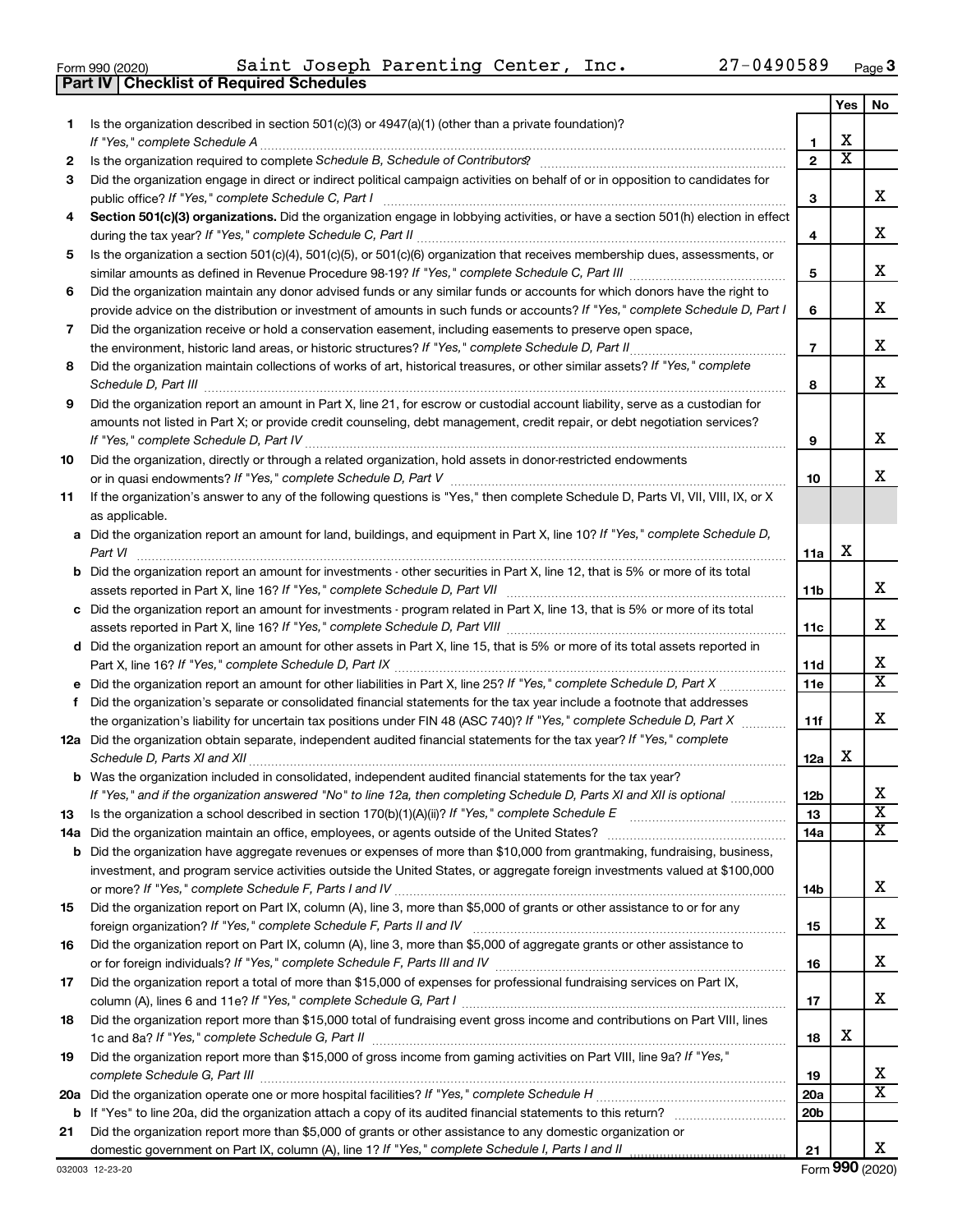|  | Form 990 (2020) |
|--|-----------------|
|  |                 |

**Part IV Checklist of Required Schedules**

*(continued)*

|               | <b>Part IV   Checklist of Required Schedules (continued)</b>                                                                                                                                                                                                                                                                                                                             |                 |     |                         |
|---------------|------------------------------------------------------------------------------------------------------------------------------------------------------------------------------------------------------------------------------------------------------------------------------------------------------------------------------------------------------------------------------------------|-----------------|-----|-------------------------|
|               |                                                                                                                                                                                                                                                                                                                                                                                          |                 | Yes | No                      |
| 22            | Did the organization report more than \$5,000 of grants or other assistance to or for domestic individuals on                                                                                                                                                                                                                                                                            |                 |     |                         |
|               |                                                                                                                                                                                                                                                                                                                                                                                          | 22              |     | х                       |
| 23            | Did the organization answer "Yes" to Part VII, Section A, line 3, 4, or 5 about compensation of the organization's current                                                                                                                                                                                                                                                               |                 |     |                         |
|               | and former officers, directors, trustees, key employees, and highest compensated employees? If "Yes," complete                                                                                                                                                                                                                                                                           |                 |     | х                       |
|               | $\textit{Schedule J} \textit{ \textbf{} \textbf{} \textbf{} \textbf{} \textbf{} \textbf{} \textbf{} \textbf{} \textbf{} \textbf{} \textbf{} \textbf{} \textbf{} \textbf{} \textbf{} \textbf{} \textbf{} \textbf{} \textbf{} \textbf{} \textbf{} \textbf{} \textbf{} \textbf{} \textbf{} \textbf{} \textbf{} \textbf{} \textbf{} \textbf{} \textbf{} \textbf{} \textbf{} \textbf{} \text$ | 23              |     |                         |
|               | 24a Did the organization have a tax-exempt bond issue with an outstanding principal amount of more than \$100,000 as of the<br>last day of the year, that was issued after December 31, 2002? If "Yes," answer lines 24b through 24d and complete                                                                                                                                        |                 |     |                         |
|               | Schedule K. If "No," go to line 25a                                                                                                                                                                                                                                                                                                                                                      | 24a             |     | х                       |
|               |                                                                                                                                                                                                                                                                                                                                                                                          | 24 <sub>b</sub> |     |                         |
|               | c Did the organization maintain an escrow account other than a refunding escrow at any time during the year to defease                                                                                                                                                                                                                                                                   |                 |     |                         |
|               |                                                                                                                                                                                                                                                                                                                                                                                          | 24c             |     |                         |
|               |                                                                                                                                                                                                                                                                                                                                                                                          | 24d             |     |                         |
|               | 25a Section 501(c)(3), 501(c)(4), and 501(c)(29) organizations. Did the organization engage in an excess benefit                                                                                                                                                                                                                                                                         |                 |     |                         |
|               |                                                                                                                                                                                                                                                                                                                                                                                          | 25a             |     | x                       |
|               | <b>b</b> Is the organization aware that it engaged in an excess benefit transaction with a disqualified person in a prior year, and                                                                                                                                                                                                                                                      |                 |     |                         |
|               | that the transaction has not been reported on any of the organization's prior Forms 990 or 990-EZ? If "Yes," complete                                                                                                                                                                                                                                                                    |                 |     |                         |
|               | Schedule L, Part I                                                                                                                                                                                                                                                                                                                                                                       | 25 <sub>b</sub> |     | х                       |
| 26            | Did the organization report any amount on Part X, line 5 or 22, for receivables from or payables to any current                                                                                                                                                                                                                                                                          |                 |     |                         |
|               | or former officer, director, trustee, key employee, creator or founder, substantial contributor, or 35%                                                                                                                                                                                                                                                                                  |                 |     |                         |
|               |                                                                                                                                                                                                                                                                                                                                                                                          | 26              |     | х                       |
| 27            | Did the organization provide a grant or other assistance to any current or former officer, director, trustee, key employee,                                                                                                                                                                                                                                                              |                 |     |                         |
|               | creator or founder, substantial contributor or employee thereof, a grant selection committee member, or to a 35% controlled                                                                                                                                                                                                                                                              |                 |     |                         |
|               | entity (including an employee thereof) or family member of any of these persons? If "Yes," complete Schedule L, Part III                                                                                                                                                                                                                                                                 | 27              |     | x                       |
| 28            | Was the organization a party to a business transaction with one of the following parties (see Schedule L, Part IV                                                                                                                                                                                                                                                                        |                 |     |                         |
|               | instructions, for applicable filing thresholds, conditions, and exceptions):                                                                                                                                                                                                                                                                                                             |                 |     |                         |
|               | a A current or former officer, director, trustee, key employee, creator or founder, or substantial contributor? If                                                                                                                                                                                                                                                                       |                 | x   |                         |
|               |                                                                                                                                                                                                                                                                                                                                                                                          | 28a             |     | X                       |
|               | c A 35% controlled entity of one or more individuals and/or organizations described in lines 28a or 28b?If                                                                                                                                                                                                                                                                               | 28 <sub>b</sub> |     |                         |
|               |                                                                                                                                                                                                                                                                                                                                                                                          | 28c             |     | х                       |
| 29            |                                                                                                                                                                                                                                                                                                                                                                                          | 29              | х   |                         |
| 30            | Did the organization receive contributions of art, historical treasures, or other similar assets, or qualified conservation                                                                                                                                                                                                                                                              |                 |     |                         |
|               |                                                                                                                                                                                                                                                                                                                                                                                          | 30              |     | х                       |
| 31            |                                                                                                                                                                                                                                                                                                                                                                                          | 31              |     | $\overline{\mathtt{x}}$ |
| 32            | Did the organization sell, exchange, dispose of, or transfer more than 25% of its net assets? If "Yes," complete                                                                                                                                                                                                                                                                         |                 |     |                         |
|               | Schedule N. Part II                                                                                                                                                                                                                                                                                                                                                                      | 32              |     | х                       |
| 33            | Did the organization own 100% of an entity disregarded as separate from the organization under Regulations                                                                                                                                                                                                                                                                               |                 |     |                         |
|               |                                                                                                                                                                                                                                                                                                                                                                                          | 33              |     | х                       |
| 34            | Was the organization related to any tax-exempt or taxable entity? If "Yes," complete Schedule R, Part II, III, or IV, and                                                                                                                                                                                                                                                                |                 |     |                         |
|               | Part V, line 1                                                                                                                                                                                                                                                                                                                                                                           | 34              |     | х                       |
|               |                                                                                                                                                                                                                                                                                                                                                                                          | 35a             |     | $\overline{\texttt{x}}$ |
|               | b If "Yes" to line 35a, did the organization receive any payment from or engage in any transaction with a controlled entity                                                                                                                                                                                                                                                              |                 |     |                         |
|               |                                                                                                                                                                                                                                                                                                                                                                                          | 35 <sub>b</sub> |     |                         |
| 36            | Section 501(c)(3) organizations. Did the organization make any transfers to an exempt non-charitable related organization?                                                                                                                                                                                                                                                               |                 |     | х                       |
| 37            | Did the organization conduct more than 5% of its activities through an entity that is not a related organization                                                                                                                                                                                                                                                                         | 36              |     |                         |
|               |                                                                                                                                                                                                                                                                                                                                                                                          | 37              |     | х                       |
| 38            | Did the organization complete Schedule O and provide explanations in Schedule O for Part VI, lines 11b and 19?                                                                                                                                                                                                                                                                           |                 |     |                         |
|               | Note: All Form 990 filers are required to complete Schedule O                                                                                                                                                                                                                                                                                                                            | 38              | х   |                         |
| <b>Part V</b> | <b>Statements Regarding Other IRS Filings and Tax Compliance</b>                                                                                                                                                                                                                                                                                                                         |                 |     |                         |
|               |                                                                                                                                                                                                                                                                                                                                                                                          |                 |     |                         |
|               |                                                                                                                                                                                                                                                                                                                                                                                          |                 | Yes | No                      |
|               | 15<br>1a                                                                                                                                                                                                                                                                                                                                                                                 |                 |     |                         |
| b             | 0<br>Enter the number of Forms W-2G included in line 1a. Enter -0- if not applicable<br>1 <sub>b</sub>                                                                                                                                                                                                                                                                                   |                 |     |                         |
| с             | Did the organization comply with backup withholding rules for reportable payments to vendors and reportable gaming                                                                                                                                                                                                                                                                       |                 |     |                         |
|               |                                                                                                                                                                                                                                                                                                                                                                                          | 1c              | х   |                         |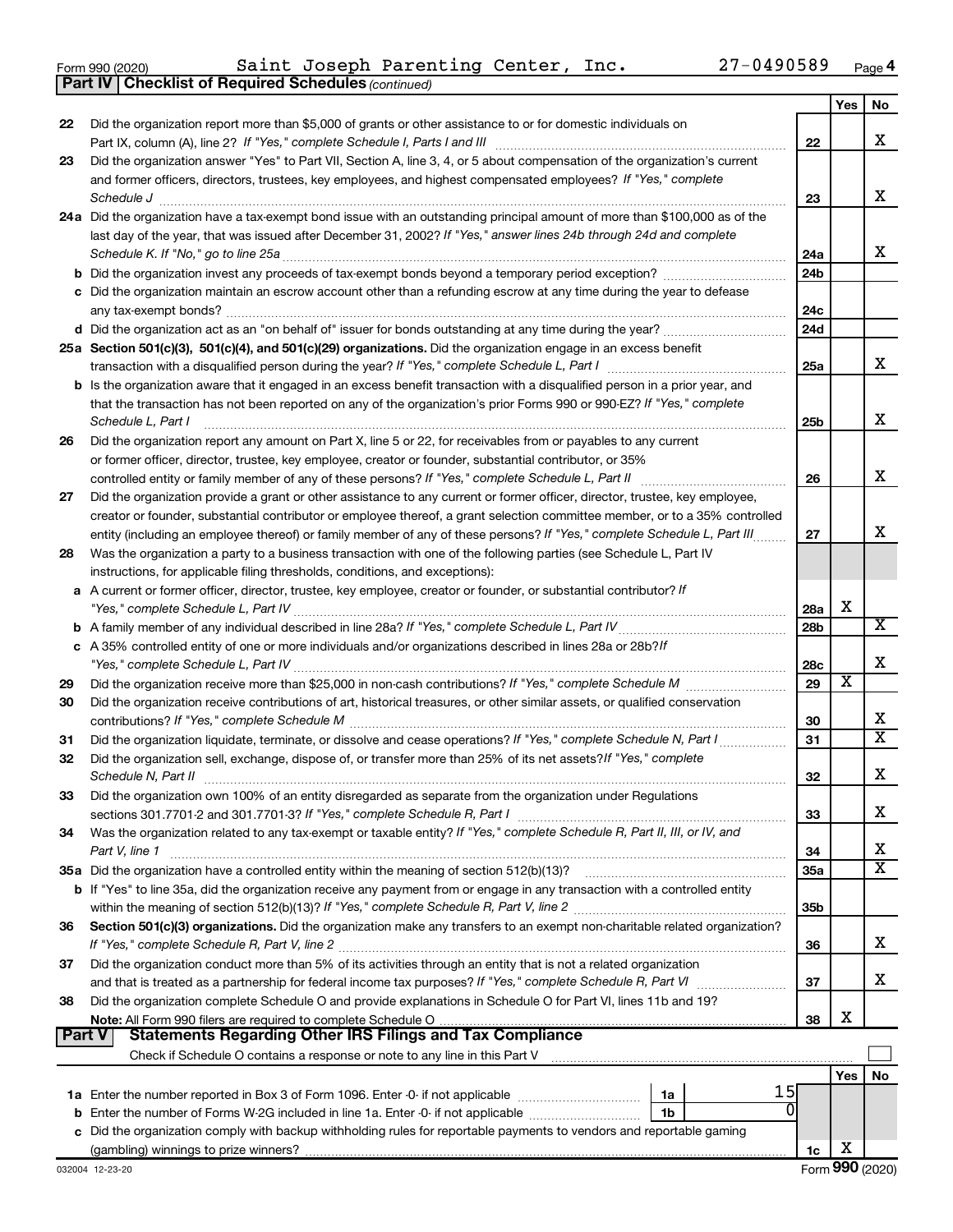| Form 990 (2020) |  | Saint Joseph Parenting Center, Inc.                                                 |  | 27-0490589 | Page |
|-----------------|--|-------------------------------------------------------------------------------------|--|------------|------|
|                 |  | <b>Part V</b> Statements Regarding Other IRS Filings and Tax Compliance (continued) |  |            |      |

|     |                                                                                                                                                 |                | Yes | No |  |  |  |  |
|-----|-------------------------------------------------------------------------------------------------------------------------------------------------|----------------|-----|----|--|--|--|--|
|     | 2a Enter the number of employees reported on Form W-3, Transmittal of Wage and Tax Statements,                                                  |                |     |    |  |  |  |  |
|     | 19<br>filed for the calendar year ending with or within the year covered by this return <i>manumumumum</i><br>2a                                |                |     |    |  |  |  |  |
|     | <b>b</b> If at least one is reported on line 2a, did the organization file all required federal employment tax returns?                         | 2 <sub>b</sub> | х   |    |  |  |  |  |
|     |                                                                                                                                                 |                |     |    |  |  |  |  |
|     | 3a Did the organization have unrelated business gross income of \$1,000 or more during the year?                                                | За             |     | х  |  |  |  |  |
|     |                                                                                                                                                 | 3b             |     |    |  |  |  |  |
|     | 4a At any time during the calendar year, did the organization have an interest in, or a signature or other authority over, a                    |                |     |    |  |  |  |  |
|     | financial account in a foreign country (such as a bank account, securities account, or other financial account)?                                | 4a             |     | х  |  |  |  |  |
|     | <b>b</b> If "Yes," enter the name of the foreign country $\blacktriangleright$                                                                  |                |     |    |  |  |  |  |
|     | See instructions for filing requirements for FinCEN Form 114, Report of Foreign Bank and Financial Accounts (FBAR).                             |                |     |    |  |  |  |  |
|     |                                                                                                                                                 | 5a             |     | x  |  |  |  |  |
| b   |                                                                                                                                                 | 5b             |     | X  |  |  |  |  |
| с   |                                                                                                                                                 |                |     |    |  |  |  |  |
|     | 6a Does the organization have annual gross receipts that are normally greater than \$100,000, and did the organization solicit                  |                |     |    |  |  |  |  |
|     |                                                                                                                                                 | 6a             |     | х  |  |  |  |  |
|     | <b>b</b> If "Yes," did the organization include with every solicitation an express statement that such contributions or gifts                   |                |     |    |  |  |  |  |
|     |                                                                                                                                                 | 6b             |     |    |  |  |  |  |
| 7   | Organizations that may receive deductible contributions under section 170(c).                                                                   |                |     |    |  |  |  |  |
| a   | Did the organization receive a payment in excess of \$75 made partly as a contribution and partly for goods and services provided to the payor? | 7a             |     | х  |  |  |  |  |
| b   |                                                                                                                                                 | 7b             |     |    |  |  |  |  |
|     | c Did the organization sell, exchange, or otherwise dispose of tangible personal property for which it was required                             |                |     |    |  |  |  |  |
|     |                                                                                                                                                 | 7c             |     | x  |  |  |  |  |
|     | 7d                                                                                                                                              |                |     |    |  |  |  |  |
| е   | Did the organization receive any funds, directly or indirectly, to pay premiums on a personal benefit contract?                                 | 7e             |     |    |  |  |  |  |
| f.  | Did the organization, during the year, pay premiums, directly or indirectly, on a personal benefit contract?                                    | 7f             |     |    |  |  |  |  |
| g   | If the organization received a contribution of qualified intellectual property, did the organization file Form 8899 as required?                | 7g             |     |    |  |  |  |  |
| h   | If the organization received a contribution of cars, boats, airplanes, or other vehicles, did the organization file a Form 1098-C?              | 7h             |     |    |  |  |  |  |
| 8   | Sponsoring organizations maintaining donor advised funds. Did a donor advised fund maintained by the                                            | 8              |     |    |  |  |  |  |
| 9   | Sponsoring organizations maintaining donor advised funds.                                                                                       |                |     |    |  |  |  |  |
| а   | Did the sponsoring organization make any taxable distributions under section 4966?                                                              | 9а             |     |    |  |  |  |  |
| b   |                                                                                                                                                 | 9b             |     |    |  |  |  |  |
| 10  | Section 501(c)(7) organizations. Enter:                                                                                                         |                |     |    |  |  |  |  |
| а   | 10a                                                                                                                                             |                |     |    |  |  |  |  |
| b   | 10 <sub>b</sub><br>Gross receipts, included on Form 990, Part VIII, line 12, for public use of club facilities                                  |                |     |    |  |  |  |  |
| 11. | Section 501(c)(12) organizations. Enter:                                                                                                        |                |     |    |  |  |  |  |
|     | 11a                                                                                                                                             |                |     |    |  |  |  |  |
|     | b Gross income from other sources (Do not net amounts due or paid to other sources against                                                      |                |     |    |  |  |  |  |
|     | 11b                                                                                                                                             |                |     |    |  |  |  |  |
|     | 12a Section 4947(a)(1) non-exempt charitable trusts. Is the organization filing Form 990 in lieu of Form 1041?                                  | 12a            |     |    |  |  |  |  |
|     | b If "Yes," enter the amount of tax-exempt interest received or accrued during the year<br>12b                                                  |                |     |    |  |  |  |  |
| 13  | Section 501(c)(29) qualified nonprofit health insurance issuers.                                                                                |                |     |    |  |  |  |  |
|     |                                                                                                                                                 | 13a            |     |    |  |  |  |  |
|     | Note: See the instructions for additional information the organization must report on Schedule O.                                               |                |     |    |  |  |  |  |
|     | <b>b</b> Enter the amount of reserves the organization is required to maintain by the states in which the                                       |                |     |    |  |  |  |  |
|     | 13b                                                                                                                                             |                |     |    |  |  |  |  |
|     | 13 <sub>c</sub>                                                                                                                                 |                |     |    |  |  |  |  |
|     | 14a Did the organization receive any payments for indoor tanning services during the tax year?                                                  | 14a            |     | x  |  |  |  |  |
|     | <b>b</b> If "Yes," has it filed a Form 720 to report these payments? If "No," provide an explanation on Schedule O                              | 14b            |     |    |  |  |  |  |
| 15  | Is the organization subject to the section 4960 tax on payment(s) of more than \$1,000,000 in remuneration or                                   |                |     |    |  |  |  |  |
|     |                                                                                                                                                 | 15             |     | х  |  |  |  |  |
|     | If "Yes," see instructions and file Form 4720, Schedule N.                                                                                      |                |     |    |  |  |  |  |
| 16  | Is the organization an educational institution subject to the section 4968 excise tax on net investment income?                                 | 16             |     | х  |  |  |  |  |
|     | If "Yes," complete Form 4720, Schedule O.                                                                                                       |                |     |    |  |  |  |  |

Form (2020) **990**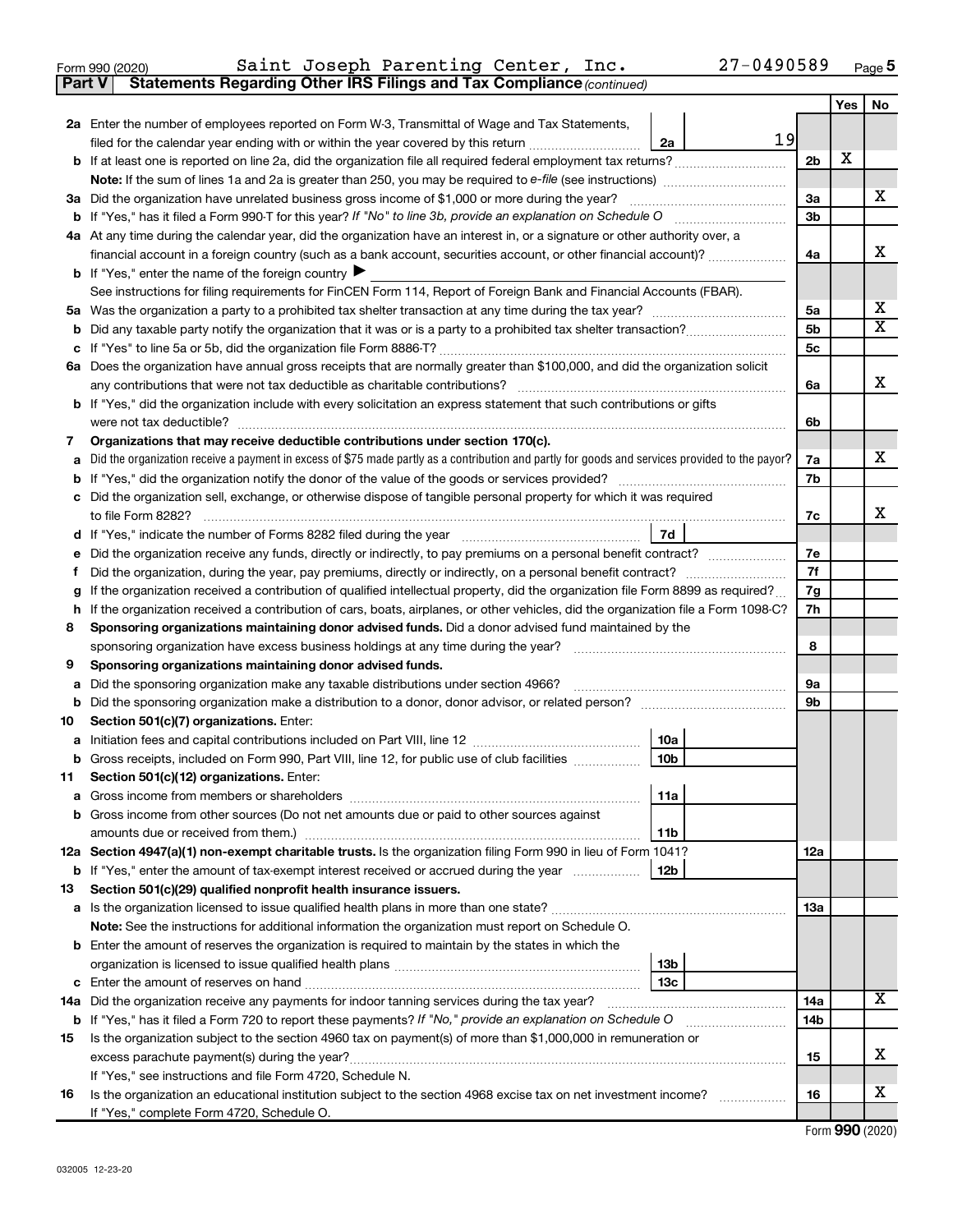Form 990 (2020) Saint Joseph Parenting Center, Inc. 27-0490589 <sub>Page</sub>

**Part VI** Governance, Management, and Disclosure For each "Yes" response to lines 2 through 7b below, and for a "No" response *to line 8a, 8b, or 10b below, describe the circumstances, processes, or changes on Schedule O. See instructions.*

|     |                                                                                                                                                                                                                                |                               |                 |                         | $\mathbf{x}$            |
|-----|--------------------------------------------------------------------------------------------------------------------------------------------------------------------------------------------------------------------------------|-------------------------------|-----------------|-------------------------|-------------------------|
|     | <b>Section A. Governing Body and Management</b>                                                                                                                                                                                |                               |                 |                         |                         |
|     |                                                                                                                                                                                                                                |                               |                 | Yes                     | No                      |
|     | <b>1a</b> Enter the number of voting members of the governing body at the end of the tax year                                                                                                                                  | 1a                            | 17              |                         |                         |
|     | If there are material differences in voting rights among members of the governing body, or if the governing                                                                                                                    |                               |                 |                         |                         |
|     | body delegated broad authority to an executive committee or similar committee, explain on Schedule O.                                                                                                                          |                               |                 |                         |                         |
| b   | Enter the number of voting members included on line 1a, above, who are independent                                                                                                                                             | 1b                            | 17              |                         |                         |
| 2   | Did any officer, director, trustee, or key employee have a family relationship or a business relationship with any other                                                                                                       |                               |                 |                         |                         |
|     | officer, director, trustee, or key employee?                                                                                                                                                                                   |                               | 2               |                         | х                       |
| 3   | Did the organization delegate control over management duties customarily performed by or under the direct supervision                                                                                                          |                               |                 |                         |                         |
|     |                                                                                                                                                                                                                                |                               | 3               |                         | х                       |
| 4   | Did the organization make any significant changes to its governing documents since the prior Form 990 was filed?                                                                                                               |                               | 4               |                         | $\overline{\mathbf{x}}$ |
| 5   |                                                                                                                                                                                                                                |                               | 5               |                         | $\overline{\textbf{X}}$ |
| 6   |                                                                                                                                                                                                                                |                               | 6               |                         | $\overline{\textbf{X}}$ |
| 7a  | Did the organization have members, stockholders, or other persons who had the power to elect or appoint one or                                                                                                                 |                               |                 |                         |                         |
|     |                                                                                                                                                                                                                                |                               | 7a              |                         | х                       |
|     | <b>b</b> Are any governance decisions of the organization reserved to (or subject to approval by) members, stockholders, or                                                                                                    |                               |                 |                         |                         |
|     |                                                                                                                                                                                                                                |                               | 7b              |                         | х                       |
| 8   | Did the organization contemporaneously document the meetings held or written actions undertaken during the year by the following:                                                                                              |                               |                 |                         |                         |
| a   |                                                                                                                                                                                                                                |                               | 8а              | х                       |                         |
| b   |                                                                                                                                                                                                                                |                               | 8b              | $\overline{\textbf{x}}$ |                         |
| 9   | Is there any officer, director, trustee, or key employee listed in Part VII, Section A, who cannot be reached at the                                                                                                           |                               |                 |                         |                         |
|     |                                                                                                                                                                                                                                |                               | 9               |                         | x                       |
|     | Section B. Policies (This Section B requests information about policies not required by the Internal Revenue Code.)                                                                                                            |                               |                 |                         |                         |
|     |                                                                                                                                                                                                                                |                               |                 | Yes                     | No                      |
|     |                                                                                                                                                                                                                                |                               | 10a             |                         | x                       |
|     | <b>b</b> If "Yes," did the organization have written policies and procedures governing the activities of such chapters, affiliates,                                                                                            |                               |                 |                         |                         |
|     | and branches to ensure their operations are consistent with the organization's exempt purposes? www.www.www.www.                                                                                                               |                               | 10b             |                         |                         |
|     | 11a Has the organization provided a complete copy of this Form 990 to all members of its governing body before filing the form?                                                                                                |                               | 11a             | X                       |                         |
|     | <b>b</b> Describe in Schedule O the process, if any, used by the organization to review this Form 990.                                                                                                                         |                               |                 |                         |                         |
| 12a |                                                                                                                                                                                                                                |                               | 12a             |                         | х                       |
| b   | Were officers, directors, or trustees, and key employees required to disclose annually interests that could give rise to conflicts?                                                                                            |                               | 12 <sub>b</sub> |                         |                         |
| с   | Did the organization regularly and consistently monitor and enforce compliance with the policy? If "Yes," describe                                                                                                             |                               |                 |                         |                         |
|     | in Schedule O how this was done                                                                                                                                                                                                |                               | 12c             |                         |                         |
| 13  | Did the organization have a written whistleblower policy?                                                                                                                                                                      |                               | 13              | х                       |                         |
| 14  |                                                                                                                                                                                                                                |                               | 14              |                         | x                       |
| 15  | Did the process for determining compensation of the following persons include a review and approval by independent                                                                                                             |                               |                 |                         |                         |
|     | persons, comparability data, and contemporaneous substantiation of the deliberation and decision?                                                                                                                              |                               |                 |                         |                         |
| а   | The organization's CEO, Executive Director, or top management official manufactured content of the organization's CEO, Executive Director, or top management official manufactured content of the organization's CEO, Executiv |                               | 15a             | х                       |                         |
|     |                                                                                                                                                                                                                                |                               | 15 <sub>b</sub> | X                       |                         |
|     | If "Yes" to line 15a or 15b, describe the process in Schedule O (see instructions).                                                                                                                                            |                               |                 |                         |                         |
|     | 16a Did the organization invest in, contribute assets to, or participate in a joint venture or similar arrangement with a                                                                                                      |                               |                 |                         |                         |
|     | taxable entity during the year?                                                                                                                                                                                                |                               | 16a             |                         | х                       |
|     | b If "Yes," did the organization follow a written policy or procedure requiring the organization to evaluate its participation                                                                                                 |                               |                 |                         |                         |
|     | in joint venture arrangements under applicable federal tax law, and take steps to safeguard the organization's                                                                                                                 |                               |                 |                         |                         |
|     | exempt status with respect to such arrangements?                                                                                                                                                                               |                               | 16b             |                         |                         |
|     | <b>Section C. Disclosure</b>                                                                                                                                                                                                   |                               |                 |                         |                         |
| 17  | List the states with which a copy of this Form 990 is required to be filed $\blacktriangleright C T$                                                                                                                           |                               |                 |                         |                         |
| 18  | Section 6104 requires an organization to make its Forms 1023 (1024 or 1024-A, if applicable), 990, and 990-T (Section 501(c)(3)s only) available                                                                               |                               |                 |                         |                         |
|     | for public inspection. Indicate how you made these available. Check all that apply.                                                                                                                                            |                               |                 |                         |                         |
|     | $\lfloor x \rfloor$ Upon request<br>$ \mathbf{X} $ Another's website<br>Own website                                                                                                                                            | Other (explain on Schedule O) |                 |                         |                         |
| 19  | Describe on Schedule O whether (and if so, how) the organization made its governing documents, conflict of interest policy, and financial                                                                                      |                               |                 |                         |                         |
|     | statements available to the public during the tax year.                                                                                                                                                                        |                               |                 |                         |                         |
| 20  | State the name, address, and telephone number of the person who possesses the organization's books and records                                                                                                                 |                               |                 |                         |                         |
|     | Saint Joseph Parenting Center, Inc. - 203-588-1934                                                                                                                                                                             |                               |                 |                         |                         |
|     | 90 Fairfield Ave, Stamford, CT<br>06902                                                                                                                                                                                        |                               |                 |                         |                         |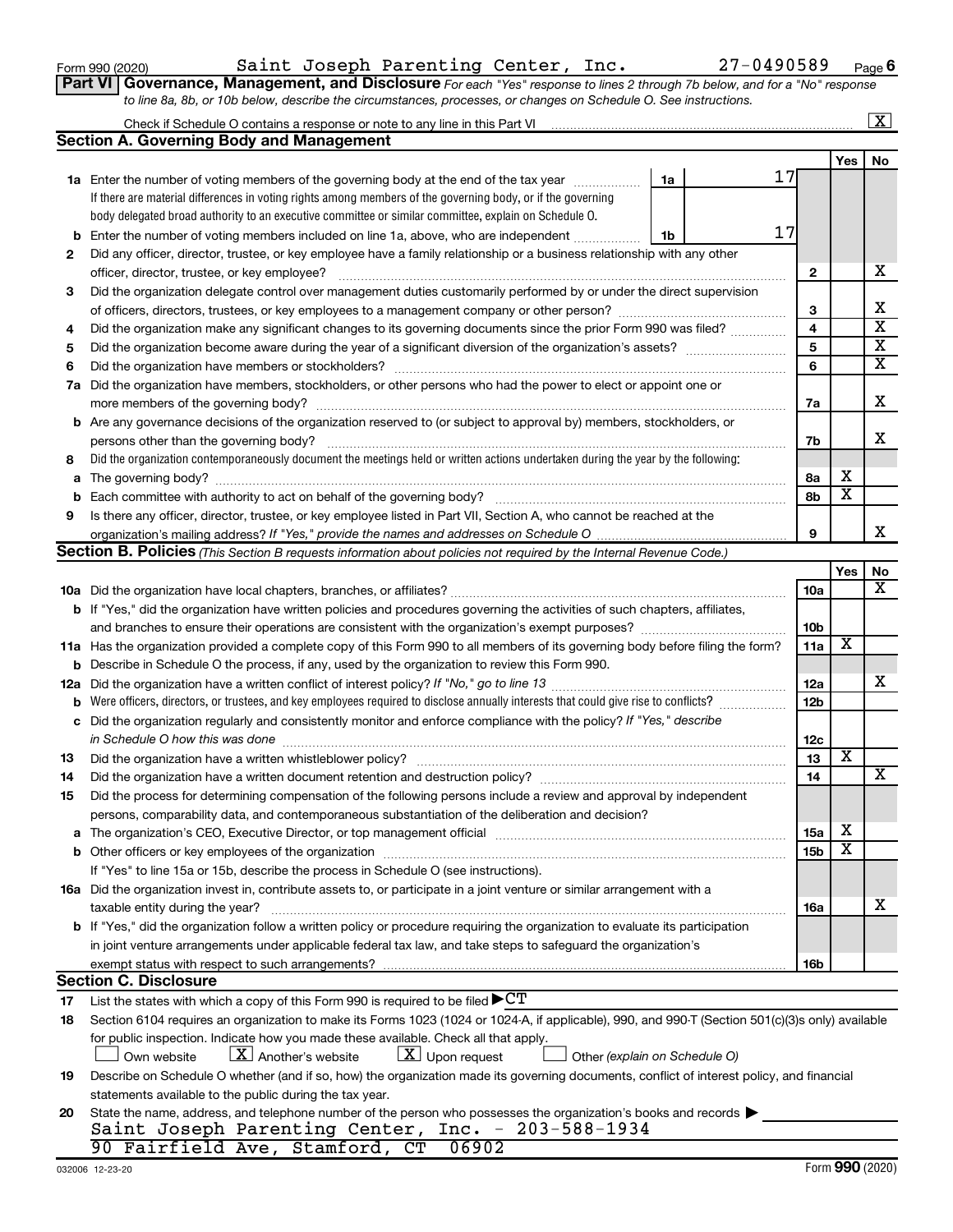$\Box$ 

|  |                                               |  |  | Part VII Compensation of Officers, Directors, Trustees, Key Employees, Highest Compensated |  |
|--|-----------------------------------------------|--|--|--------------------------------------------------------------------------------------------|--|
|  | <b>Employees, and Independent Contractors</b> |  |  |                                                                                            |  |

Check if Schedule O contains a response or note to any line in this Part VII

**Section A. Officers, Directors, Trustees, Key Employees, and Highest Compensated Employees**

**1a**  Complete this table for all persons required to be listed. Report compensation for the calendar year ending with or within the organization's tax year.  $\bullet$  List all of the organization's current officers, directors, trustees (whether individuals or organizations), regardless of amount of compensation.

Enter -0- in columns (D), (E), and (F) if no compensation was paid.

**•** List all of the organization's current key employees, if any. See instructions for definition of "key employee."

• List the organization's five *current* highest compensated employees (other than an officer, director, trustee, or key employee) who received reportable compensation (Box 5 of Form W-2 and/or Box 7 of Form 1099-MISC) of more than \$100,000 from the organization and any related organizations.

 $\bullet$  List all of the organization's former officers, key employees, and highest compensated employees who received more than \$100,000 of reportable compensation from the organization and any related organizations.

**•** List all of the organization's former directors or trustees that received, in the capacity as a former director or trustee of the organization, more than \$10,000 of reportable compensation from the organization and any related organizations.

See instructions for the order in which to list the persons above.

Check this box if neither the organization nor any related organization compensated any current officer, director, or trustee.  $\Box$ 

| (A)                          | (B)               |                                |                                                                          | (C)         |              |                                   |           | (D)                  | (E)                          | (F)                |  |
|------------------------------|-------------------|--------------------------------|--------------------------------------------------------------------------|-------------|--------------|-----------------------------------|-----------|----------------------|------------------------------|--------------------|--|
| Name and title               | Average           |                                | Position<br>(do not check more than one<br>box, unless person is both an |             | Reportable   | Reportable                        | Estimated |                      |                              |                    |  |
|                              | hours per<br>week |                                | officer and a director/trustee)                                          |             |              |                                   |           | compensation<br>from | compensation<br>from related | amount of<br>other |  |
|                              | (list any         |                                |                                                                          |             |              |                                   |           | the                  | organizations                | compensation       |  |
|                              | hours for         |                                |                                                                          |             |              |                                   |           | organization         | (W-2/1099-MISC)              | from the           |  |
|                              | related           |                                |                                                                          |             |              |                                   |           | (W-2/1099-MISC)      |                              | organization       |  |
|                              | organizations     |                                |                                                                          |             |              |                                   |           |                      |                              | and related        |  |
|                              | below             | Individual trustee or director | Institutional trustee                                                    | Officer     | Key employee | Highest compensated<br>  employee | Former    |                      |                              | organizations      |  |
| Rhonda Neal<br>(1)           | line)<br>35.00    |                                |                                                                          |             |              |                                   |           |                      |                              |                    |  |
| President/Executive Director |                   | $\mathbf X$                    |                                                                          | $\mathbf X$ |              |                                   |           | 82,558.              | $\mathbf 0$ .                | $\mathbf 0$ .      |  |
| (2)<br>Gerald Sweeney        | 2.00              |                                |                                                                          |             |              |                                   |           |                      |                              |                    |  |
| Board Chair                  |                   | $\rm X$                        |                                                                          | $\mathbf X$ |              |                                   |           | $\mathbf 0$ .        | $\mathbf 0$ .                | $\mathbf 0$ .      |  |
| Barbara Reilly<br>(3)        | 2.00              |                                |                                                                          |             |              |                                   |           |                      |                              |                    |  |
| Director                     |                   | $\mathbf X$                    |                                                                          | $\mathbf X$ |              |                                   |           | $\mathbf 0$          | $\mathbf 0$ .                | $\mathbf 0$ .      |  |
| Robert Petit<br>(4)          | 2.00              |                                |                                                                          |             |              |                                   |           |                      |                              |                    |  |
| Treasurer                    |                   | $\mathbf X$                    |                                                                          | X           |              |                                   |           | $\mathbf 0$ .        | $\mathbf 0$ .                | $\mathbf 0$ .      |  |
| (5) Vincent Benefico         | 2.00              |                                |                                                                          |             |              |                                   |           |                      |                              |                    |  |
| Vice Chairman                |                   | $\mathbf X$                    |                                                                          | $\mathbf X$ |              |                                   |           | $\mathbf 0$ .        | $\mathbf 0$ .                | $\mathbf 0$ .      |  |
| Heather Fusco<br>(6)         | 2.00              |                                |                                                                          |             |              |                                   |           |                      |                              |                    |  |
| Secretary                    |                   | $\mathbf X$                    |                                                                          | X           |              |                                   |           | $\mathbf 0$          | $\mathbf 0$ .                | $0$ .              |  |
| (7) Mark Bronzo              | 1.00              |                                |                                                                          |             |              |                                   |           |                      |                              |                    |  |
| Director                     |                   | X                              |                                                                          |             |              |                                   |           | $\mathbf 0$          | $\mathbf 0$ .                | $\mathbf 0$ .      |  |
| (8)<br>Jim Green             | 1.00              |                                |                                                                          |             |              |                                   |           |                      |                              |                    |  |
| Director                     |                   | $\mathbf X$                    |                                                                          |             |              |                                   |           | $\mathbf 0$ .        | $\mathbf 0$ .                | $\mathbf 0$ .      |  |
| (9) Laurel Carey             | 1.00              |                                |                                                                          |             |              |                                   |           |                      |                              |                    |  |
| Director                     |                   | $\mathbf X$                    |                                                                          |             |              |                                   |           | $\mathbf 0$          | $\mathbf 0$ .                | $\mathbf 0$ .      |  |
| (10) Katherine Jacullo       | 1.00              |                                |                                                                          |             |              |                                   |           |                      |                              |                    |  |
| Director                     |                   | $\mathbf X$                    |                                                                          |             |              |                                   |           | $\mathbf 0$ .        | $\mathbf 0$ .                | $\mathbf 0$ .      |  |
| (11) Measi O'Rourke          | 1.00              |                                |                                                                          |             |              |                                   |           |                      |                              |                    |  |
| Director                     |                   | $\mathbf X$                    |                                                                          |             |              |                                   |           | 0.                   | $\mathbf 0$ .                | $\mathbf 0$ .      |  |
| (12) Mary Rather             | 1.00              |                                |                                                                          |             |              |                                   |           |                      |                              |                    |  |
| Director                     |                   | $\mathbf X$                    |                                                                          |             |              |                                   |           | 0.                   | $\mathbf 0$ .                | $\mathbf 0$ .      |  |
| (13) Tom McKiernan           | 1.00              |                                |                                                                          |             |              |                                   |           |                      |                              |                    |  |
| Director                     |                   | $\mathbf X$                    |                                                                          |             |              |                                   |           | $\mathbf 0$          | $\mathbf 0$ .                | $\mathbf 0$ .      |  |
| (14) Lucille Paolantonio     | 1.00              |                                |                                                                          |             |              |                                   |           |                      |                              |                    |  |
| Director                     |                   | X                              |                                                                          |             |              |                                   |           | $\mathbf 0$ .        | $\mathbf 0$ .                | 0.                 |  |
| (15) Judith Kallen           | 1.00              |                                |                                                                          |             |              |                                   |           |                      |                              |                    |  |
| Director                     |                   | X                              |                                                                          |             |              |                                   |           | $\mathbf 0$ .        | $\mathbf 0$ .                | 0.                 |  |
| (16) Carmen Selememcdermott  | 1.00              | $\mathbf X$                    |                                                                          |             |              |                                   |           | 0.                   | $\mathbf 0$ .                | 0.                 |  |
| Director                     | 1.00              |                                |                                                                          |             |              |                                   |           |                      |                              |                    |  |
| (17) Cynthia Holmes          |                   | $\mathbf X$                    |                                                                          |             |              |                                   |           | 0.                   | $\mathbf 0$ .                | $0$ .              |  |
| Director                     |                   |                                |                                                                          |             |              |                                   |           |                      |                              |                    |  |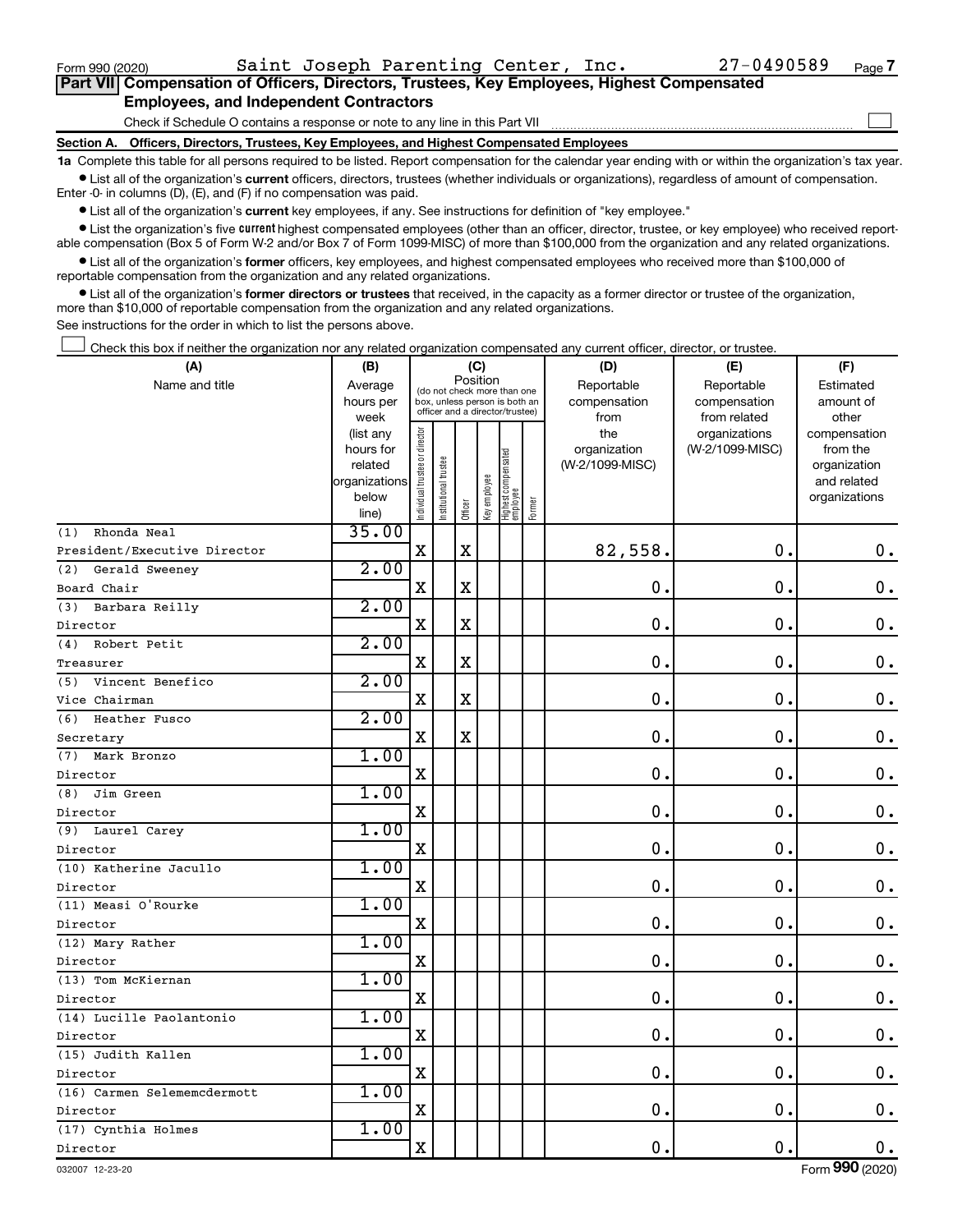|   | Saint Joseph Parenting Center, Inc.<br>Form 990 (2020)                                                                                                                                                                                                 |                                                                      |                                |                                                                                                 |         |              |                                   |        |                                           | $27 - 0490589$                                    |                                                 |                     | Page 8                                                                   |
|---|--------------------------------------------------------------------------------------------------------------------------------------------------------------------------------------------------------------------------------------------------------|----------------------------------------------------------------------|--------------------------------|-------------------------------------------------------------------------------------------------|---------|--------------|-----------------------------------|--------|-------------------------------------------|---------------------------------------------------|-------------------------------------------------|---------------------|--------------------------------------------------------------------------|
|   | <b>Part VII</b><br>Section A. Officers, Directors, Trustees, Key Employees, and Highest Compensated Employees (continued)                                                                                                                              |                                                                      |                                |                                                                                                 |         |              |                                   |        |                                           |                                                   |                                                 |                     |                                                                          |
|   | (A)<br>Name and title                                                                                                                                                                                                                                  | (B)<br>Average<br>hours per<br>week                                  |                                | (do not check more than one<br>box, unless person is both an<br>officer and a director/trustee) | (C)     | Position     |                                   |        | (D)<br>Reportable<br>compensation<br>from | (E)<br>Reportable<br>compensation<br>from related |                                                 |                     | (F)<br>Estimated<br>amount of<br>other                                   |
|   |                                                                                                                                                                                                                                                        | (list any<br>hours for<br>related<br>organizations<br>below<br>line) | Individual trustee or director | Institutional trustee                                                                           | Officer | Key employee | Highest compensated<br>  employee | Former | the<br>organization<br>(W-2/1099-MISC)    | organizations<br>(W-2/1099-MISC)                  |                                                 |                     | compensation<br>from the<br>organization<br>and related<br>organizations |
|   |                                                                                                                                                                                                                                                        |                                                                      |                                |                                                                                                 |         |              |                                   |        |                                           |                                                   |                                                 |                     |                                                                          |
|   |                                                                                                                                                                                                                                                        |                                                                      |                                |                                                                                                 |         |              |                                   |        |                                           |                                                   |                                                 |                     |                                                                          |
|   |                                                                                                                                                                                                                                                        |                                                                      |                                |                                                                                                 |         |              |                                   |        |                                           |                                                   |                                                 |                     |                                                                          |
|   |                                                                                                                                                                                                                                                        |                                                                      |                                |                                                                                                 |         |              |                                   |        |                                           |                                                   |                                                 |                     |                                                                          |
|   |                                                                                                                                                                                                                                                        |                                                                      |                                |                                                                                                 |         |              |                                   |        |                                           |                                                   |                                                 |                     |                                                                          |
|   |                                                                                                                                                                                                                                                        |                                                                      |                                |                                                                                                 |         |              |                                   |        |                                           |                                                   |                                                 |                     |                                                                          |
|   |                                                                                                                                                                                                                                                        |                                                                      |                                |                                                                                                 |         |              |                                   |        |                                           |                                                   |                                                 |                     |                                                                          |
|   |                                                                                                                                                                                                                                                        |                                                                      |                                |                                                                                                 |         |              |                                   |        |                                           |                                                   |                                                 |                     |                                                                          |
|   | 1b Subtotal                                                                                                                                                                                                                                            |                                                                      |                                |                                                                                                 |         |              |                                   |        | 82,558.                                   |                                                   | $\overline{\mathfrak{o}}$ .                     |                     | $\overline{0}$ .                                                         |
|   | c Total from continuation sheets to Part VII, Section A <b>Constitution</b>                                                                                                                                                                            |                                                                      |                                |                                                                                                 |         |              |                                   |        | σ.<br>82,558.                             |                                                   | $\overline{\mathfrak{o}}$ .<br>$\overline{0}$ . |                     | $\overline{0}$ .<br>$\overline{0}$ .                                     |
| 2 | Total number of individuals (including but not limited to those listed above) who received more than \$100,000 of reportable<br>compensation from the organization $\blacktriangleright$                                                               |                                                                      |                                |                                                                                                 |         |              |                                   |        |                                           |                                                   |                                                 |                     | 0                                                                        |
|   |                                                                                                                                                                                                                                                        |                                                                      |                                |                                                                                                 |         |              |                                   |        |                                           |                                                   |                                                 |                     | Yes<br>No                                                                |
| 3 | Did the organization list any former officer, director, trustee, key employee, or highest compensated employee on<br>line 1a? If "Yes," complete Schedule J for such individual manufactured content to the content of the complete                    |                                                                      |                                |                                                                                                 |         |              |                                   |        |                                           |                                                   |                                                 | 3                   | x                                                                        |
|   | For any individual listed on line 1a, is the sum of reportable compensation and other compensation from the organization<br>and related organizations greater than \$150,000? If "Yes," complete Schedule J for such individual                        |                                                                      |                                |                                                                                                 |         |              |                                   |        |                                           |                                                   |                                                 | 4                   | х                                                                        |
| 5 | Did any person listed on line 1a receive or accrue compensation from any unrelated organization or individual for services                                                                                                                             |                                                                      |                                |                                                                                                 |         |              |                                   |        |                                           |                                                   |                                                 | 5                   | x                                                                        |
|   | <b>Section B. Independent Contractors</b>                                                                                                                                                                                                              |                                                                      |                                |                                                                                                 |         |              |                                   |        |                                           |                                                   |                                                 |                     |                                                                          |
| 1 | Complete this table for your five highest compensated independent contractors that received more than \$100,000 of compensation from<br>the organization. Report compensation for the calendar year ending with or within the organization's tax year. |                                                                      |                                |                                                                                                 |         |              |                                   |        |                                           |                                                   |                                                 |                     |                                                                          |
|   | (A)<br>Name and business address                                                                                                                                                                                                                       |                                                                      |                                | <b>NONE</b>                                                                                     |         |              |                                   |        | (B)<br>Description of services            |                                                   |                                                 | (C)<br>Compensation |                                                                          |
|   |                                                                                                                                                                                                                                                        |                                                                      |                                |                                                                                                 |         |              |                                   |        |                                           |                                                   |                                                 |                     |                                                                          |
|   |                                                                                                                                                                                                                                                        |                                                                      |                                |                                                                                                 |         |              |                                   |        |                                           |                                                   |                                                 |                     |                                                                          |
|   |                                                                                                                                                                                                                                                        |                                                                      |                                |                                                                                                 |         |              |                                   |        |                                           |                                                   |                                                 |                     |                                                                          |
|   |                                                                                                                                                                                                                                                        |                                                                      |                                |                                                                                                 |         |              |                                   |        |                                           |                                                   |                                                 |                     |                                                                          |
| 2 | Total number of independent contractors (including but not limited to those listed above) who received more than<br>\$100,000 of compensation from the organization                                                                                    |                                                                      |                                |                                                                                                 |         |              | 0                                 |        |                                           |                                                   |                                                 |                     |                                                                          |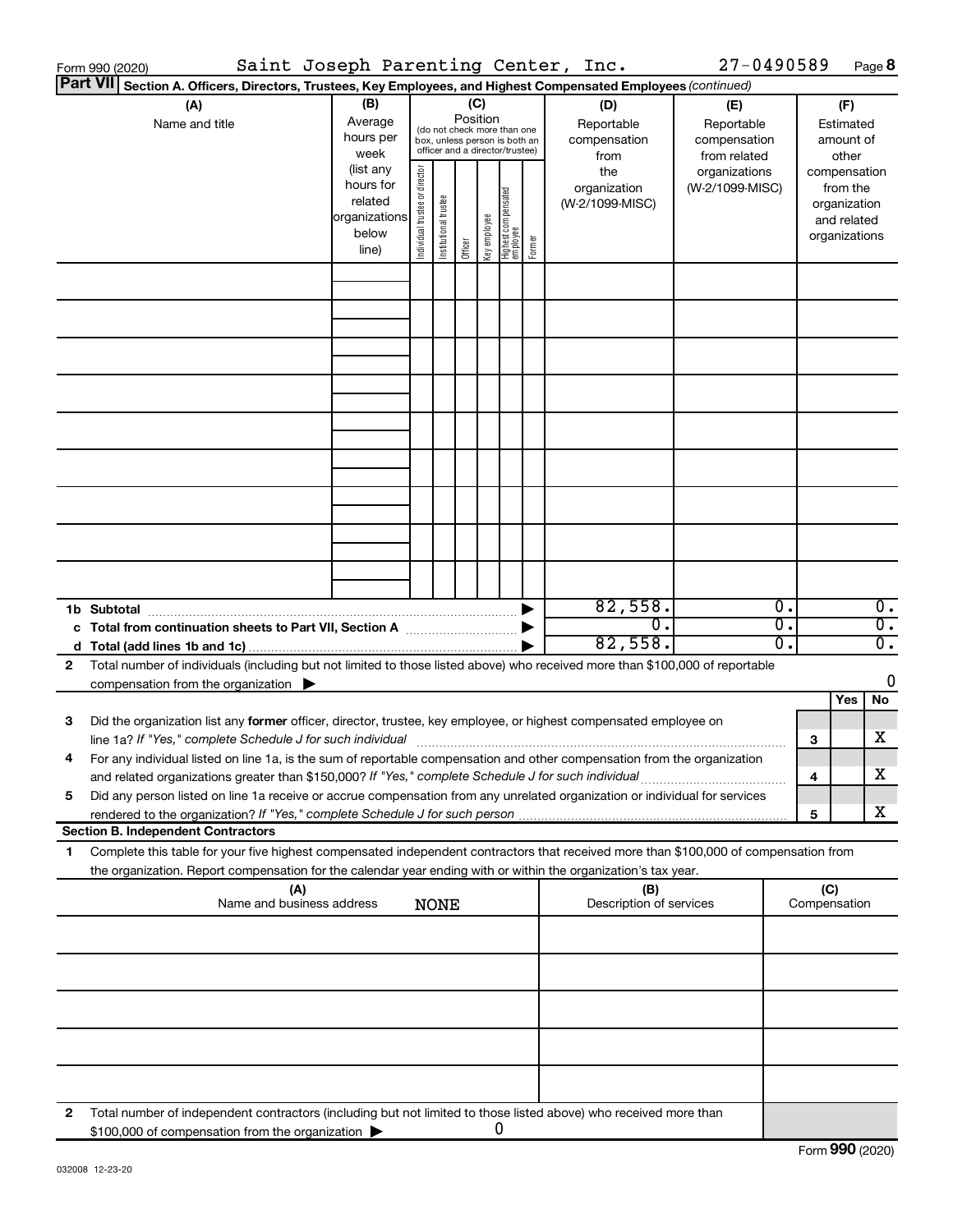|                                                           | Form 990 (2020)  | Saint Joseph Parenting Center, Inc.                                                                                   |                      |                      |                                                               | 27-0490589                | Page 9                                                          |
|-----------------------------------------------------------|------------------|-----------------------------------------------------------------------------------------------------------------------|----------------------|----------------------|---------------------------------------------------------------|---------------------------|-----------------------------------------------------------------|
|                                                           | <b>Part VIII</b> | <b>Statement of Revenue</b>                                                                                           |                      |                      |                                                               |                           |                                                                 |
|                                                           |                  |                                                                                                                       |                      |                      |                                                               |                           |                                                                 |
|                                                           |                  |                                                                                                                       |                      | (A)<br>Total revenue | (B)<br>Related or exempt<br>function revenue business revenue | (C)<br>Unrelated          | (D)<br>Revenue excluded<br>from tax under<br>sections 512 - 514 |
|                                                           |                  | 1a                                                                                                                    |                      |                      |                                                               |                           |                                                                 |
| Contributions, Gifts, Grants<br>and Other Similar Amounts |                  | <b>1 a</b> Federated campaigns<br>1 <sub>b</sub><br><b>b</b> Membership dues                                          |                      |                      |                                                               |                           |                                                                 |
|                                                           |                  | $\overline{1c}$<br>c Fundraising events                                                                               | 271,946.             |                      |                                                               |                           |                                                                 |
|                                                           |                  | 1 <sub>d</sub><br>d Related organizations                                                                             |                      |                      |                                                               |                           |                                                                 |
|                                                           |                  | e Government grants (contributions)<br>1e                                                                             | 114,007.             |                      |                                                               |                           |                                                                 |
|                                                           |                  | f All other contributions, gifts, grants, and                                                                         |                      |                      |                                                               |                           |                                                                 |
|                                                           |                  | similar amounts not included above<br>1f                                                                              | 428, 422.            |                      |                                                               |                           |                                                                 |
|                                                           |                  | $ 1g $ \$<br>g Noncash contributions included in lines 1a-1f                                                          | 55,389.              |                      |                                                               |                           |                                                                 |
|                                                           |                  |                                                                                                                       |                      | 814,375.             |                                                               |                           |                                                                 |
|                                                           |                  |                                                                                                                       | <b>Business Code</b> |                      |                                                               |                           |                                                                 |
|                                                           |                  | 2a Parenting Education                                                                                                | 611710               | 14,649.              | 14,649.                                                       |                           |                                                                 |
|                                                           | b                | <u> 1989 - Johann Barn, mars ann an t-Amhain an t-Amhain an t-Amhain an t-Amhain an t-Amhain an t-Amhain an t-Amh</u> |                      |                      |                                                               |                           |                                                                 |
|                                                           | C                | <u> 1989 - Johann John Stein, markin fan it ferstjer fan de ferstjer fan it ferstjer fan it ferstjer fan it fers</u>  |                      |                      |                                                               |                           |                                                                 |
|                                                           | d                |                                                                                                                       |                      |                      |                                                               |                           |                                                                 |
| Program Service<br>Revenue                                | е                |                                                                                                                       |                      |                      |                                                               |                           |                                                                 |
|                                                           |                  | All other program service revenue                                                                                     |                      |                      |                                                               |                           |                                                                 |
|                                                           | q                |                                                                                                                       |                      | 14,649.              |                                                               |                           |                                                                 |
|                                                           | 3                | Investment income (including dividends, interest, and                                                                 |                      | 10.                  | 10.                                                           |                           |                                                                 |
|                                                           | 4                | Income from investment of tax-exempt bond proceeds                                                                    |                      |                      |                                                               |                           |                                                                 |
|                                                           | 5                |                                                                                                                       |                      |                      |                                                               |                           |                                                                 |
|                                                           |                  | (i) Real                                                                                                              | (ii) Personal        |                      |                                                               |                           |                                                                 |
|                                                           |                  | 6a<br><b>6 a</b> Gross rents                                                                                          |                      |                      |                                                               |                           |                                                                 |
|                                                           |                  | 6 <sub>b</sub><br><b>b</b> Less: rental expenses $\ldots$                                                             |                      |                      |                                                               |                           |                                                                 |
|                                                           | с                | Rental income or (loss)<br>6c                                                                                         |                      |                      |                                                               |                           |                                                                 |
|                                                           |                  | d Net rental income or (loss)                                                                                         |                      |                      |                                                               |                           |                                                                 |
|                                                           |                  | (i) Securities<br>7 a Gross amount from sales of                                                                      | (ii) Other           |                      |                                                               |                           |                                                                 |
|                                                           |                  | assets other than inventory<br>7a                                                                                     |                      |                      |                                                               |                           |                                                                 |
|                                                           |                  | <b>b</b> Less: cost or other basis                                                                                    |                      |                      |                                                               |                           |                                                                 |
| evenue                                                    |                  | and sales expenses<br>7b                                                                                              |                      |                      |                                                               |                           |                                                                 |
|                                                           |                  | 7c<br>c Gain or (loss)                                                                                                |                      |                      |                                                               |                           |                                                                 |
|                                                           |                  |                                                                                                                       |                      |                      |                                                               |                           |                                                                 |
| Other R                                                   |                  | 8 a Gross income from fundraising events (not<br>$271,946.$ of                                                        |                      |                      |                                                               |                           |                                                                 |
|                                                           |                  | including \$<br>contributions reported on line 1c). See                                                               |                      |                      |                                                               |                           |                                                                 |
|                                                           |                  |                                                                                                                       | $ a_8 $ 14, 174.     |                      |                                                               |                           |                                                                 |
|                                                           |                  | 8 <sub>b</sub>                                                                                                        | 38,318.              |                      |                                                               |                           |                                                                 |
|                                                           |                  | c Net income or (loss) from fundraising events                                                                        |                      | $-24, 144.$          |                                                               |                           | $-24,144.$                                                      |
|                                                           |                  | 9 a Gross income from gaming activities. See                                                                          |                      |                      |                                                               |                           |                                                                 |
|                                                           |                  | 9a                                                                                                                    |                      |                      |                                                               |                           |                                                                 |
|                                                           |                  | 9b                                                                                                                    |                      |                      |                                                               |                           |                                                                 |
|                                                           |                  | c Net income or (loss) from gaming activities                                                                         |                      |                      |                                                               |                           |                                                                 |
|                                                           |                  | 10 a Gross sales of inventory, less returns                                                                           |                      |                      |                                                               |                           |                                                                 |
|                                                           |                  | 10a                                                                                                                   |                      |                      |                                                               |                           |                                                                 |
|                                                           |                  | l10bl<br><b>b</b> Less: cost of goods sold                                                                            |                      |                      |                                                               |                           |                                                                 |
|                                                           |                  | c Net income or (loss) from sales of inventory                                                                        |                      |                      |                                                               |                           |                                                                 |
|                                                           |                  |                                                                                                                       | <b>Business Code</b> |                      |                                                               |                           |                                                                 |
| Miscellaneous<br>Revenue                                  | 11a              |                                                                                                                       |                      |                      |                                                               |                           |                                                                 |
|                                                           | b                |                                                                                                                       |                      |                      |                                                               |                           |                                                                 |
|                                                           | c                |                                                                                                                       |                      |                      |                                                               |                           |                                                                 |
|                                                           |                  |                                                                                                                       | ▶                    |                      |                                                               |                           |                                                                 |
|                                                           | 12               |                                                                                                                       |                      | 804, 890.            | 14,659.                                                       | $\overline{\mathbf{0}}$ . | $-24,144.$                                                      |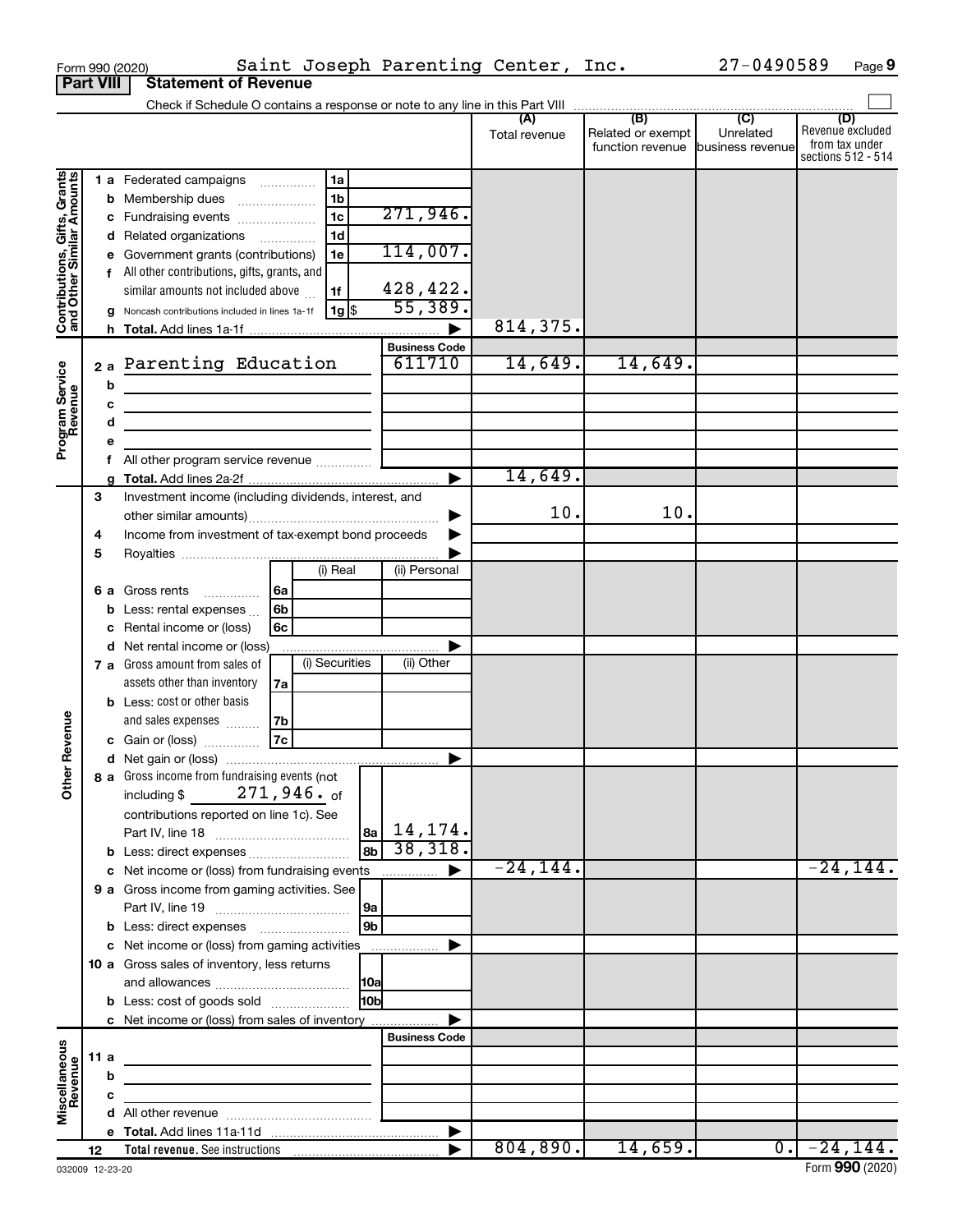$_{\rm Form}$ 990(2020) – Saint Joseph Parenting Center, Inc.  $_{Z}$ 7-0490589  $_{\rm Page}$ **Part IX Statement of Functional Expenses** Saint Joseph Parenting Center, Inc. 27-0490589

|              | Section 501(c)(3) and 501(c)(4) organizations must complete all columns. All other organizations must complete column (A).                                                                                                                                                                                                                                                                                                       |                       |                                    |                                           |                                |
|--------------|----------------------------------------------------------------------------------------------------------------------------------------------------------------------------------------------------------------------------------------------------------------------------------------------------------------------------------------------------------------------------------------------------------------------------------|-----------------------|------------------------------------|-------------------------------------------|--------------------------------|
|              | Check if Schedule O contains a response or note to any line in this Part IX                                                                                                                                                                                                                                                                                                                                                      |                       |                                    |                                           |                                |
|              | Do not include amounts reported on lines 6b,<br>7b, 8b, 9b, and 10b of Part VIII.                                                                                                                                                                                                                                                                                                                                                | (A)<br>Total expenses | (B)<br>Program service<br>expenses | (C)<br>Management and<br>general expenses | (D)<br>Fundraising<br>expenses |
| 1.           | Grants and other assistance to domestic organizations                                                                                                                                                                                                                                                                                                                                                                            |                       |                                    |                                           |                                |
|              | and domestic governments. See Part IV, line 21                                                                                                                                                                                                                                                                                                                                                                                   |                       |                                    |                                           |                                |
| $\mathbf{2}$ | Grants and other assistance to domestic                                                                                                                                                                                                                                                                                                                                                                                          |                       |                                    |                                           |                                |
|              | individuals. See Part IV, line 22                                                                                                                                                                                                                                                                                                                                                                                                |                       |                                    |                                           |                                |
| 3            | Grants and other assistance to foreign                                                                                                                                                                                                                                                                                                                                                                                           |                       |                                    |                                           |                                |
|              | organizations, foreign governments, and foreign                                                                                                                                                                                                                                                                                                                                                                                  |                       |                                    |                                           |                                |
|              | individuals. See Part IV, lines 15 and 16                                                                                                                                                                                                                                                                                                                                                                                        |                       |                                    |                                           |                                |
| 4            | Benefits paid to or for members                                                                                                                                                                                                                                                                                                                                                                                                  |                       |                                    |                                           |                                |
| 5            | Compensation of current officers, directors,                                                                                                                                                                                                                                                                                                                                                                                     |                       |                                    |                                           |                                |
|              |                                                                                                                                                                                                                                                                                                                                                                                                                                  | 82,558.               | 74,302.                            | 4,128.                                    | 4,128.                         |
| 6            | Compensation not included above to disqualified                                                                                                                                                                                                                                                                                                                                                                                  |                       |                                    |                                           |                                |
|              | persons (as defined under section 4958(f)(1)) and                                                                                                                                                                                                                                                                                                                                                                                |                       |                                    |                                           |                                |
|              | persons described in section 4958(c)(3)(B)                                                                                                                                                                                                                                                                                                                                                                                       |                       |                                    |                                           |                                |
| 7            | Other salaries and wages                                                                                                                                                                                                                                                                                                                                                                                                         | 425,088.              | 313, 275.                          | 1,515.                                    | 110, 298.                      |
| 8            | Pension plan accruals and contributions (include                                                                                                                                                                                                                                                                                                                                                                                 |                       |                                    |                                           |                                |
|              | section 401(k) and 403(b) employer contributions)                                                                                                                                                                                                                                                                                                                                                                                |                       |                                    |                                           |                                |
| 9            |                                                                                                                                                                                                                                                                                                                                                                                                                                  |                       |                                    |                                           |                                |
| 10           |                                                                                                                                                                                                                                                                                                                                                                                                                                  | 72,865.               | 55,631.                            | 810.                                      | 16,424.                        |
| 11           | Fees for services (nonemployees):                                                                                                                                                                                                                                                                                                                                                                                                |                       |                                    |                                           |                                |
| a            |                                                                                                                                                                                                                                                                                                                                                                                                                                  | 149,252.              | 123,459.                           | 16,164.                                   | 9,629.                         |
| b            |                                                                                                                                                                                                                                                                                                                                                                                                                                  |                       |                                    |                                           |                                |
| с            |                                                                                                                                                                                                                                                                                                                                                                                                                                  |                       |                                    |                                           |                                |
| d            |                                                                                                                                                                                                                                                                                                                                                                                                                                  |                       |                                    |                                           |                                |
| e            | Professional fundraising services. See Part IV, line 17                                                                                                                                                                                                                                                                                                                                                                          |                       |                                    |                                           |                                |
| f            | Investment management fees                                                                                                                                                                                                                                                                                                                                                                                                       |                       |                                    |                                           |                                |
| g            | Other. (If line 11g amount exceeds 10% of line 25,                                                                                                                                                                                                                                                                                                                                                                               |                       |                                    |                                           |                                |
|              | column (A) amount, list line 11g expenses on Sch 0.)                                                                                                                                                                                                                                                                                                                                                                             | 67,205.               | 36,847.                            | 676.                                      | $\frac{29,682}{1,642}$         |
| 12           |                                                                                                                                                                                                                                                                                                                                                                                                                                  | 2,053.                | 411.                               |                                           |                                |
| 13           |                                                                                                                                                                                                                                                                                                                                                                                                                                  | 9,447.                | 1,693.                             | 7,532.                                    | $\overline{222}$ .             |
| 14           |                                                                                                                                                                                                                                                                                                                                                                                                                                  | 16,327.               | 9,908.                             | 1,115.                                    | 5,304.                         |
| 15           |                                                                                                                                                                                                                                                                                                                                                                                                                                  |                       |                                    |                                           |                                |
| 16           |                                                                                                                                                                                                                                                                                                                                                                                                                                  | 28,708.               | 25,838.                            | 1,435.                                    | 1,435.                         |
| 17           |                                                                                                                                                                                                                                                                                                                                                                                                                                  |                       |                                    |                                           |                                |
| 18           | Payments of travel or entertainment expenses                                                                                                                                                                                                                                                                                                                                                                                     |                       |                                    |                                           |                                |
|              | for any federal, state, or local public officials                                                                                                                                                                                                                                                                                                                                                                                |                       |                                    |                                           |                                |
| 19           | Conferences, conventions, and meetings                                                                                                                                                                                                                                                                                                                                                                                           | 475.                  | 380.                               | 43.                                       | 52.                            |
| 20           | Interest                                                                                                                                                                                                                                                                                                                                                                                                                         |                       |                                    |                                           |                                |
| 21           |                                                                                                                                                                                                                                                                                                                                                                                                                                  |                       |                                    |                                           |                                |
| 22           | Depreciation, depletion, and amortization                                                                                                                                                                                                                                                                                                                                                                                        | 5,526.                | 4,421.                             | 497.                                      | 608.                           |
| 23           | $In surface  \  \, \ldots \  \, \ldots \  \, \ldots \  \, \ldots \  \, \ldots \  \, \ldots \  \, \ldots \  \, \ldots \  \, \ldots \  \, \ldots \  \, \ldots \  \, \ldots \  \, \ldots \  \, \ldots \  \, \ldots \  \, \ldots \  \, \ldots \  \, \ldots \  \, \ldots \  \, \ldots \  \, \ldots \  \, \ldots \  \, \ldots \  \, \ldots \  \, \ldots \  \, \ldots \  \, \ldots \  \, \ldots \  \, \ldots \  \, \ldots \  \, \ldots$ | 7,429.                | 5,943.                             | 669.                                      | 817.                           |
| 24           | Other expenses. Itemize expenses not covered<br>above (List miscellaneous expenses on line 24e. If<br>line 24e amount exceeds 10% of line 25, column (A)<br>amount, list line 24e expenses on Schedule O.)                                                                                                                                                                                                                       |                       |                                    |                                           |                                |
| a            | <u> 1980 - Johann Barn, mars an t-Amerikaansk politiker (</u>                                                                                                                                                                                                                                                                                                                                                                    |                       |                                    |                                           |                                |
| b            | <u> 1989 - Johann Barbara, martin amerikan basar dan basa dan basar dalam basa dalam basa dalam basa dalam basa </u>                                                                                                                                                                                                                                                                                                             |                       |                                    |                                           |                                |
| c<br>d       |                                                                                                                                                                                                                                                                                                                                                                                                                                  |                       |                                    |                                           |                                |
|              | the control of the control of the control of<br>e All other expenses                                                                                                                                                                                                                                                                                                                                                             |                       |                                    |                                           |                                |
| 25           | Total functional expenses. Add lines 1 through 24e                                                                                                                                                                                                                                                                                                                                                                               | 866,933.              | 652, 108.                          | 34,584.                                   | 180, 241.                      |
| 26           | <b>Joint costs.</b> Complete this line only if the organization                                                                                                                                                                                                                                                                                                                                                                  |                       |                                    |                                           |                                |
|              | reported in column (B) joint costs from a combined                                                                                                                                                                                                                                                                                                                                                                               |                       |                                    |                                           |                                |
|              | educational campaign and fundraising solicitation.                                                                                                                                                                                                                                                                                                                                                                               |                       |                                    |                                           |                                |
|              | Check here   if following SOP 98-2 (ASC 958-720)                                                                                                                                                                                                                                                                                                                                                                                 |                       |                                    |                                           |                                |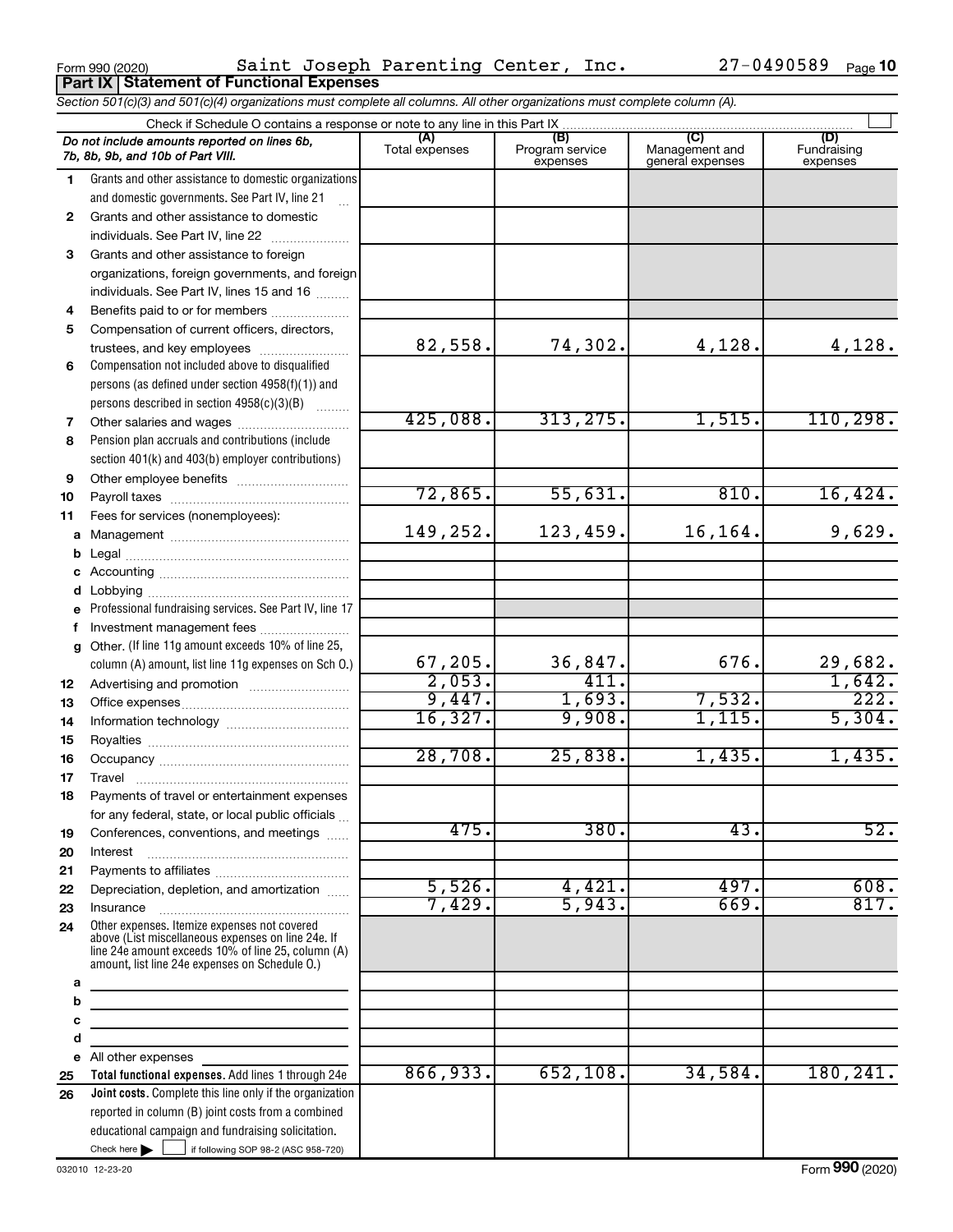| orm 990 (2020) |                               | C. |
|----------------|-------------------------------|----|
|                | <b>Part X   Balance Sheet</b> |    |

| Form 990 (2020) | Saint Joseph Parenting Center, |  | Inc. | 27-0490589 | Page |
|-----------------|--------------------------------|--|------|------------|------|
|-----------------|--------------------------------|--|------|------------|------|

|                             |    |                                                                                                        |                 |           | (A)<br>Beginning of year |                         | (B)<br>End of year |
|-----------------------------|----|--------------------------------------------------------------------------------------------------------|-----------------|-----------|--------------------------|-------------------------|--------------------|
|                             | 1  |                                                                                                        |                 |           | 135, 196.                | $\mathbf{1}$            | 76,614.            |
|                             | 2  |                                                                                                        |                 |           |                          | $\mathbf{2}$            |                    |
|                             | 3  |                                                                                                        |                 |           | 4, 293.                  | 3                       | 6,400.             |
|                             | 4  |                                                                                                        |                 |           | 4,154.                   | $\overline{\mathbf{4}}$ | 14,890.            |
|                             | 5  | Loans and other receivables from any current or former officer, director,                              |                 |           |                          |                         |                    |
|                             |    | trustee, key employee, creator or founder, substantial contributor, or 35%                             |                 |           |                          |                         |                    |
|                             |    | controlled entity or family member of any of these persons                                             |                 |           |                          | 5                       |                    |
|                             | 6  | Loans and other receivables from other disqualified persons (as defined                                |                 |           |                          |                         |                    |
|                             |    | under section $4958(f)(1)$ , and persons described in section $4958(c)(3)(B)$                          |                 |           |                          | 6                       |                    |
|                             | 7  |                                                                                                        |                 |           |                          | $\overline{7}$          |                    |
| Assets                      | 8  |                                                                                                        |                 |           |                          | 8                       |                    |
|                             | 9  |                                                                                                        |                 |           | 2,122.                   | 9                       | 1,818.             |
|                             |    | 10a Land, buildings, and equipment: cost or other                                                      |                 |           |                          |                         |                    |
|                             |    | basis. Complete Part VI of Schedule D                                                                  | 10a             | 55,622.   |                          |                         |                    |
|                             |    | <b>b</b> Less: accumulated depreciation                                                                | 10 <sub>b</sub> | 37,883.   | 13,590.                  | 10 <sub>c</sub>         | 17,739.            |
|                             | 11 |                                                                                                        |                 |           |                          | 11                      |                    |
|                             | 12 |                                                                                                        |                 |           | 12                       |                         |                    |
|                             | 13 |                                                                                                        |                 | 13        |                          |                         |                    |
|                             | 14 |                                                                                                        |                 |           | 14                       |                         |                    |
|                             | 15 |                                                                                                        |                 | 15        |                          |                         |                    |
|                             | 16 |                                                                                                        |                 |           | 159, 355.                | 16                      | 117,461.           |
|                             | 17 |                                                                                                        |                 |           | 12,399.                  | 17                      | 32,548.            |
|                             | 18 |                                                                                                        |                 | 18        |                          |                         |                    |
|                             | 19 |                                                                                                        |                 | 19        |                          |                         |                    |
|                             | 20 |                                                                                                        |                 | 20        |                          |                         |                    |
|                             | 21 | Escrow or custodial account liability. Complete Part IV of Schedule D                                  |                 |           |                          | 21                      |                    |
|                             | 22 | Loans and other payables to any current or former officer, director,                                   |                 |           |                          |                         |                    |
| Liabilities                 |    | trustee, key employee, creator or founder, substantial contributor, or 35%                             |                 |           |                          |                         |                    |
|                             |    |                                                                                                        |                 |           |                          | 22                      |                    |
|                             | 23 | Secured mortgages and notes payable to unrelated third parties                                         |                 |           |                          | 23                      |                    |
|                             | 24 |                                                                                                        |                 |           |                          | 24                      |                    |
|                             | 25 | Other liabilities (including federal income tax, payables to related third                             |                 |           |                          |                         |                    |
|                             |    | parties, and other liabilities not included on lines 17-24). Complete Part X                           |                 |           |                          |                         |                    |
|                             |    |                                                                                                        |                 |           |                          | 25                      |                    |
|                             | 26 | Total liabilities. Add lines 17 through 25                                                             |                 |           | 12,399.                  | 26                      | 32,548.            |
|                             |    | Organizations that follow FASB ASC 958, check here $\blacktriangleright \lfloor \underline{X} \rfloor$ |                 |           |                          |                         |                    |
|                             |    | and complete lines 27, 28, 32, and 33.                                                                 |                 |           |                          |                         |                    |
|                             | 27 |                                                                                                        |                 |           | 146,956.                 | 27                      | 84,913.            |
|                             | 28 |                                                                                                        |                 |           |                          | 28                      |                    |
|                             |    | Organizations that do not follow FASB ASC 958, check here $\blacktriangleright$                        |                 |           |                          |                         |                    |
|                             |    | and complete lines 29 through 33.                                                                      |                 |           |                          |                         |                    |
|                             | 29 |                                                                                                        |                 |           | 29                       |                         |                    |
|                             | 30 | Paid-in or capital surplus, or land, building, or equipment fund                                       |                 |           |                          | 30                      |                    |
| Net Assets or Fund Balances | 31 | Retained earnings, endowment, accumulated income, or other funds                                       |                 |           |                          | 31                      |                    |
|                             | 32 |                                                                                                        |                 |           | 146,956.                 | 32                      | 84,913.            |
|                             | 33 |                                                                                                        |                 | 159, 355. | 33                       | 117,461.                |                    |

Form (2020) **990**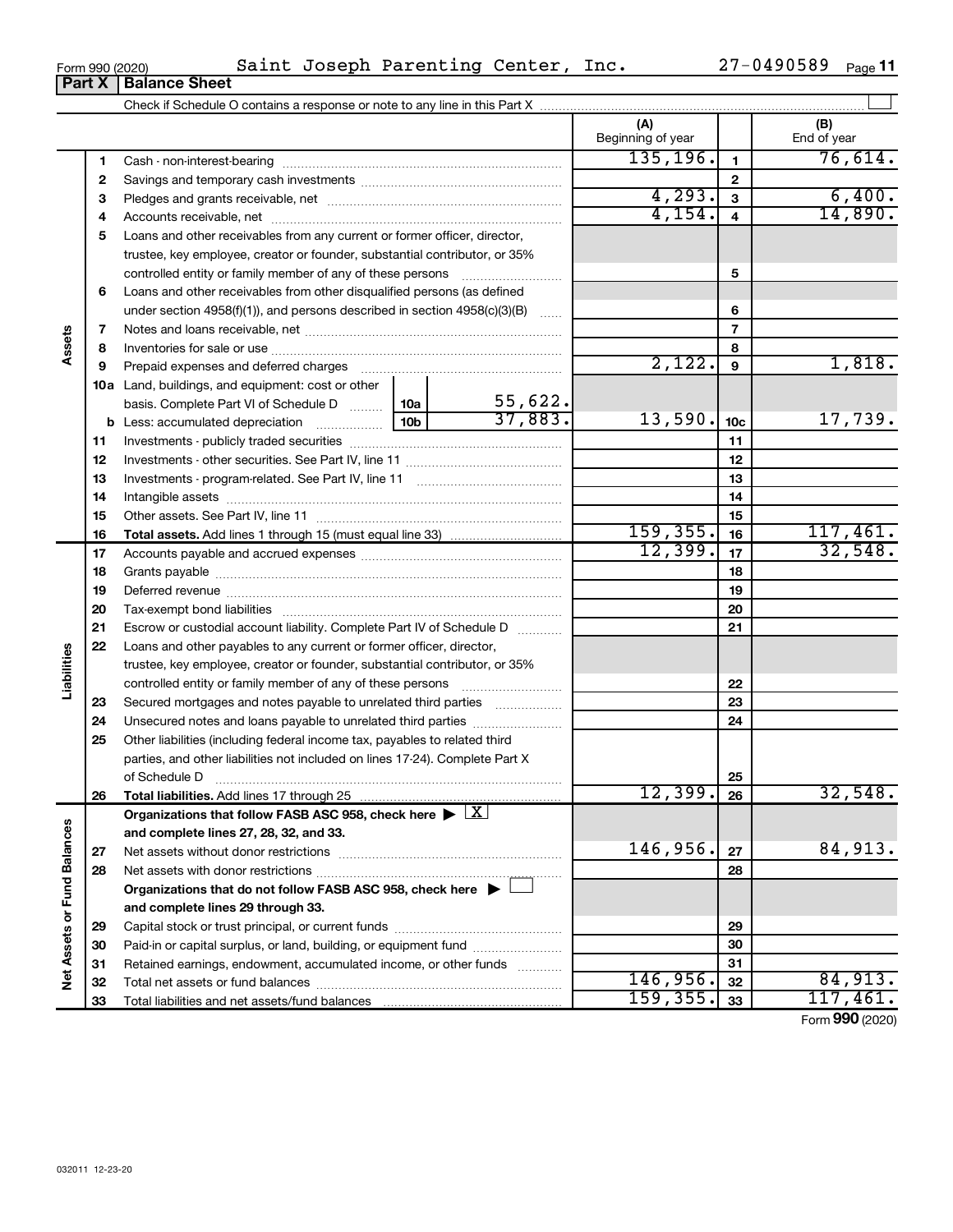|    | Saint Joseph Parenting Center, Inc.<br>Form 990 (2020)                                                                                                                                                                        | 27-0490589              |                |        | Page 12    |
|----|-------------------------------------------------------------------------------------------------------------------------------------------------------------------------------------------------------------------------------|-------------------------|----------------|--------|------------|
|    | <b>Reconciliation of Net Assets</b><br><b>Part XI</b>                                                                                                                                                                         |                         |                |        |            |
|    |                                                                                                                                                                                                                               |                         |                |        |            |
|    |                                                                                                                                                                                                                               |                         |                |        |            |
| 1  |                                                                                                                                                                                                                               | $\mathbf{1}$            | 804,890.       |        |            |
| 2  |                                                                                                                                                                                                                               | $\mathfrak{p}$          |                |        | 866,933.   |
| З  | Revenue less expenses. Subtract line 2 from line 1                                                                                                                                                                            | 3                       |                |        | $-62,043.$ |
| 4  |                                                                                                                                                                                                                               | $\overline{\mathbf{4}}$ |                |        | 146,956.   |
| 5  |                                                                                                                                                                                                                               | 5                       |                |        |            |
| 6  | Donated services and use of facilities [[111][12] manufactures in the service of facilities [[11] manufactures in the service and use of facilities [[11] manufactures in the service of facilities [[11] manufactures in the | 6                       |                |        |            |
| 7  | Investment expenses www.communication.com/www.communication.com/www.communication.com/www.com                                                                                                                                 | $\overline{7}$          |                |        |            |
| 8  | Prior period adjustments manufactured and content and content and all the manufactured adjustments manufactured                                                                                                               | 8                       |                |        |            |
| 9  | Other changes in net assets or fund balances (explain on Schedule O) manual contraction control of the changes in net assets or fund balances (explain on Schedule O)                                                         | $\mathbf{Q}$            |                |        | 0.         |
| 10 | Net assets or fund balances at end of year. Combine lines 3 through 9 (must equal Part X, line 32,                                                                                                                            |                         |                |        |            |
|    |                                                                                                                                                                                                                               | 10                      |                |        | 84,913.    |
|    | Part XII Financial Statements and Reporting                                                                                                                                                                                   |                         |                |        |            |
|    |                                                                                                                                                                                                                               |                         |                |        |            |
|    |                                                                                                                                                                                                                               |                         |                | Yes    | <b>No</b>  |
| 1  | Accounting method used to prepare the Form 990: $\Box$ Cash $\Box X$ Accrual<br>$\Box$ Other                                                                                                                                  |                         |                |        |            |
|    | If the organization changed its method of accounting from a prior year or checked "Other," explain in Schedule O.                                                                                                             |                         |                |        |            |
|    |                                                                                                                                                                                                                               |                         | 2a             |        | х          |
|    | If "Yes," check a box below to indicate whether the financial statements for the year were compiled or reviewed on a                                                                                                          |                         |                |        |            |
|    | separate basis, consolidated basis, or both:                                                                                                                                                                                  |                         |                |        |            |
|    | Separate basis<br>Consolidated basis<br>Both consolidated and separate basis                                                                                                                                                  |                         |                |        |            |
|    | <b>b</b> Were the organization's financial statements audited by an independent accountant?                                                                                                                                   |                         | 2 <sub>b</sub> | х      |            |
|    | If "Yes," check a box below to indicate whether the financial statements for the year were audited on a separate basis,                                                                                                       |                         |                |        |            |
|    | consolidated basis, or both:                                                                                                                                                                                                  |                         |                |        |            |
|    | $ \mathbf{X} $ Separate basis<br><b>Consolidated basis</b><br>Both consolidated and separate basis                                                                                                                            |                         |                |        |            |
|    | c If "Yes" to line 2a or 2b, does the organization have a committee that assumes responsibility for oversight of the audit,                                                                                                   |                         |                |        |            |
|    |                                                                                                                                                                                                                               |                         | 2c             |        | х          |
|    | If the organization changed either its oversight process or selection process during the tax year, explain on Schedule O.                                                                                                     |                         |                |        |            |
|    | 3a As a result of a federal award, was the organization required to undergo an audit or audits as set forth in the Single Audit                                                                                               |                         |                |        |            |
|    | Act and OMB Circular A-133?                                                                                                                                                                                                   |                         | За             |        | х          |
|    | b If "Yes," did the organization undergo the required audit or audits? If the organization did not undergo the required audit                                                                                                 |                         |                |        |            |
|    |                                                                                                                                                                                                                               |                         | 3b             | $\sim$ |            |

Form (2020) **990**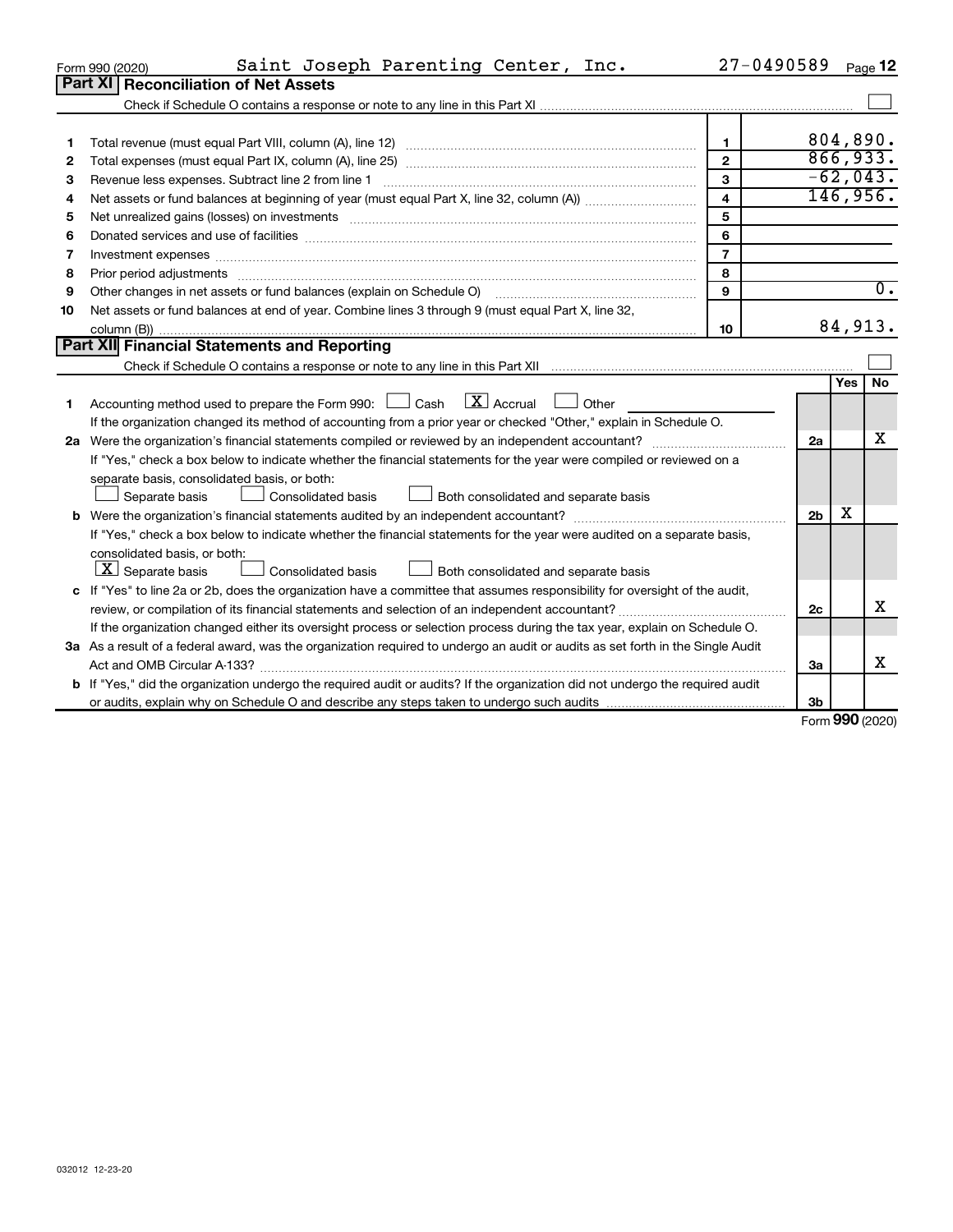|  |  | <b>SCHEDULE A</b> |  |
|--|--|-------------------|--|
|  |  |                   |  |

Department of the Treasury

|  |  | (Form 990 or 990-EZ) |  |
|--|--|----------------------|--|
|  |  |                      |  |

Form 990 or 990-EZ) **Public Charity Status and Public Support**<br>
Complete if the organization is a section 501(c)(3) organization or a section<br> **2020** 

**4947(a)(1) nonexempt charitable trust. | Attach to Form 990 or Form 990-EZ.** 

| OMB No. 1545-0047                   |
|-------------------------------------|
| $\mathbf{U}$                        |
| <b>Open to Public</b><br>Inspection |
|                                     |

 $\Box$ 

|              |                                                                                                                                                                  | nternal Revenue Service                                                                            |  |                                                                        | Go to www.irs.gov/Form990 for instructions and the latest information.                                                                       |                                    |    |                            |  |  |                                       |  |  |
|--------------|------------------------------------------------------------------------------------------------------------------------------------------------------------------|----------------------------------------------------------------------------------------------------|--|------------------------------------------------------------------------|----------------------------------------------------------------------------------------------------------------------------------------------|------------------------------------|----|----------------------------|--|--|---------------------------------------|--|--|
|              |                                                                                                                                                                  | Name of the organization                                                                           |  |                                                                        |                                                                                                                                              |                                    |    |                            |  |  | <b>Employer identification number</b> |  |  |
|              |                                                                                                                                                                  |                                                                                                    |  |                                                                        | Saint Joseph Parenting Center, Inc.                                                                                                          |                                    |    |                            |  |  | 27-0490589                            |  |  |
| Part I       |                                                                                                                                                                  |                                                                                                    |  |                                                                        | Reason for Public Charity Status. (All organizations must complete this part.) See instructions.                                             |                                    |    |                            |  |  |                                       |  |  |
|              |                                                                                                                                                                  |                                                                                                    |  |                                                                        | The organization is not a private foundation because it is: (For lines 1 through 12, check only one box.)                                    |                                    |    |                            |  |  |                                       |  |  |
| 1.           |                                                                                                                                                                  | A church, convention of churches, or association of churches described in section 170(b)(1)(A)(i). |  |                                                                        |                                                                                                                                              |                                    |    |                            |  |  |                                       |  |  |
| 2            |                                                                                                                                                                  |                                                                                                    |  |                                                                        | A school described in section 170(b)(1)(A)(ii). (Attach Schedule E (Form 990 or 990-EZ).)                                                    |                                    |    |                            |  |  |                                       |  |  |
| З            |                                                                                                                                                                  |                                                                                                    |  |                                                                        | A hospital or a cooperative hospital service organization described in section 170(b)(1)(A)(iii).                                            |                                    |    |                            |  |  |                                       |  |  |
| 4            |                                                                                                                                                                  |                                                                                                    |  |                                                                        | A medical research organization operated in conjunction with a hospital described in section 170(b)(1)(A)(iii). Enter the hospital's name,   |                                    |    |                            |  |  |                                       |  |  |
|              |                                                                                                                                                                  | city, and state:                                                                                   |  |                                                                        |                                                                                                                                              |                                    |    |                            |  |  |                                       |  |  |
| 5.           |                                                                                                                                                                  |                                                                                                    |  |                                                                        | An organization operated for the benefit of a college or university owned or operated by a governmental unit described in                    |                                    |    |                            |  |  |                                       |  |  |
|              |                                                                                                                                                                  |                                                                                                    |  | section 170(b)(1)(A)(iv). (Complete Part II.)                          |                                                                                                                                              |                                    |    |                            |  |  |                                       |  |  |
| 6            |                                                                                                                                                                  |                                                                                                    |  |                                                                        | A federal, state, or local government or governmental unit described in section 170(b)(1)(A)(v).                                             |                                    |    |                            |  |  |                                       |  |  |
| 7            | $\lfloor x \rfloor$<br>An organization that normally receives a substantial part of its support from a governmental unit or from the general public described in |                                                                                                    |  |                                                                        |                                                                                                                                              |                                    |    |                            |  |  |                                       |  |  |
|              |                                                                                                                                                                  |                                                                                                    |  | section 170(b)(1)(A)(vi). (Complete Part II.)                          |                                                                                                                                              |                                    |    |                            |  |  |                                       |  |  |
| 8            |                                                                                                                                                                  |                                                                                                    |  |                                                                        | A community trust described in section 170(b)(1)(A)(vi). (Complete Part II.)                                                                 |                                    |    |                            |  |  |                                       |  |  |
| 9            |                                                                                                                                                                  |                                                                                                    |  |                                                                        | An agricultural research organization described in section 170(b)(1)(A)(ix) operated in conjunction with a land-grant college                |                                    |    |                            |  |  |                                       |  |  |
|              |                                                                                                                                                                  |                                                                                                    |  |                                                                        | or university or a non-land-grant college of agriculture (see instructions). Enter the name, city, and state of the college or               |                                    |    |                            |  |  |                                       |  |  |
|              |                                                                                                                                                                  | university:                                                                                        |  |                                                                        |                                                                                                                                              |                                    |    |                            |  |  |                                       |  |  |
| 10           |                                                                                                                                                                  |                                                                                                    |  |                                                                        | An organization that normally receives (1) more than 33 1/3% of its support from contributions, membership fees, and gross receipts from     |                                    |    |                            |  |  |                                       |  |  |
|              |                                                                                                                                                                  |                                                                                                    |  |                                                                        | activities related to its exempt functions, subject to certain exceptions; and (2) no more than 33 1/3% of its support from gross investment |                                    |    |                            |  |  |                                       |  |  |
|              |                                                                                                                                                                  |                                                                                                    |  |                                                                        | income and unrelated business taxable income (less section 511 tax) from businesses acquired by the organization after June 30, 1975.        |                                    |    |                            |  |  |                                       |  |  |
|              |                                                                                                                                                                  |                                                                                                    |  | See section 509(a)(2). (Complete Part III.)                            |                                                                                                                                              |                                    |    |                            |  |  |                                       |  |  |
| 11           |                                                                                                                                                                  |                                                                                                    |  |                                                                        | An organization organized and operated exclusively to test for public safety. See section 509(a)(4).                                         |                                    |    |                            |  |  |                                       |  |  |
| 12           |                                                                                                                                                                  |                                                                                                    |  |                                                                        | An organization organized and operated exclusively for the benefit of, to perform the functions of, or to carry out the purposes of one or   |                                    |    |                            |  |  |                                       |  |  |
|              |                                                                                                                                                                  |                                                                                                    |  |                                                                        | more publicly supported organizations described in section 509(a)(1) or section 509(a)(2). See section 509(a)(3). Check the box in           |                                    |    |                            |  |  |                                       |  |  |
|              |                                                                                                                                                                  |                                                                                                    |  |                                                                        | lines 12a through 12d that describes the type of supporting organization and complete lines 12e, 12f, and 12g.                               |                                    |    |                            |  |  |                                       |  |  |
| а            |                                                                                                                                                                  |                                                                                                    |  |                                                                        | Type I. A supporting organization operated, supervised, or controlled by its supported organization(s), typically by giving                  |                                    |    |                            |  |  |                                       |  |  |
|              |                                                                                                                                                                  |                                                                                                    |  |                                                                        | the supported organization(s) the power to regularly appoint or elect a majority of the directors or trustees of the supporting              |                                    |    |                            |  |  |                                       |  |  |
|              |                                                                                                                                                                  |                                                                                                    |  | organization. You must complete Part IV, Sections A and B.             |                                                                                                                                              |                                    |    |                            |  |  |                                       |  |  |
| b            |                                                                                                                                                                  |                                                                                                    |  |                                                                        | Type II. A supporting organization supervised or controlled in connection with its supported organization(s), by having                      |                                    |    |                            |  |  |                                       |  |  |
|              |                                                                                                                                                                  |                                                                                                    |  |                                                                        | control or management of the supporting organization vested in the same persons that control or manage the supported                         |                                    |    |                            |  |  |                                       |  |  |
|              |                                                                                                                                                                  |                                                                                                    |  | organization(s). You must complete Part IV, Sections A and C.          |                                                                                                                                              |                                    |    |                            |  |  |                                       |  |  |
|              |                                                                                                                                                                  |                                                                                                    |  |                                                                        | Type III functionally integrated. A supporting organization operated in connection with, and functionally integrated with,                   |                                    |    |                            |  |  |                                       |  |  |
|              |                                                                                                                                                                  |                                                                                                    |  |                                                                        | its supported organization(s) (see instructions). You must complete Part IV, Sections A, D, and E.                                           |                                    |    |                            |  |  |                                       |  |  |
| d            |                                                                                                                                                                  |                                                                                                    |  |                                                                        | Type III non-functionally integrated. A supporting organization operated in connection with its supported organization(s)                    |                                    |    |                            |  |  |                                       |  |  |
|              |                                                                                                                                                                  |                                                                                                    |  |                                                                        | that is not functionally integrated. The organization generally must satisfy a distribution requirement and an attentiveness                 |                                    |    |                            |  |  |                                       |  |  |
|              |                                                                                                                                                                  |                                                                                                    |  |                                                                        | requirement (see instructions). You must complete Part IV, Sections A and D, and Part V.                                                     |                                    |    |                            |  |  |                                       |  |  |
| е            |                                                                                                                                                                  |                                                                                                    |  |                                                                        | Check this box if the organization received a written determination from the IRS that it is a Type I, Type II, Type III                      |                                    |    |                            |  |  |                                       |  |  |
|              |                                                                                                                                                                  |                                                                                                    |  |                                                                        | functionally integrated, or Type III non-functionally integrated supporting organization.                                                    |                                    |    |                            |  |  |                                       |  |  |
| f.           |                                                                                                                                                                  |                                                                                                    |  | Provide the following information about the supported organization(s). |                                                                                                                                              |                                    |    |                            |  |  |                                       |  |  |
|              |                                                                                                                                                                  | (i) Name of supported                                                                              |  | (ii) EIN                                                               | (iii) Type of organization                                                                                                                   | (iv) Is the organization listed    |    | (v) Amount of monetary     |  |  | (vi) Amount of other                  |  |  |
|              |                                                                                                                                                                  | organization                                                                                       |  |                                                                        | (described on lines 1-10                                                                                                                     | in your governing document?<br>Yes | No | support (see instructions) |  |  | support (see instructions)            |  |  |
|              |                                                                                                                                                                  |                                                                                                    |  |                                                                        | above (see instructions))                                                                                                                    |                                    |    |                            |  |  |                                       |  |  |
|              |                                                                                                                                                                  |                                                                                                    |  |                                                                        |                                                                                                                                              |                                    |    |                            |  |  |                                       |  |  |
|              |                                                                                                                                                                  |                                                                                                    |  |                                                                        |                                                                                                                                              |                                    |    |                            |  |  |                                       |  |  |
|              |                                                                                                                                                                  |                                                                                                    |  |                                                                        |                                                                                                                                              |                                    |    |                            |  |  |                                       |  |  |
|              |                                                                                                                                                                  |                                                                                                    |  |                                                                        |                                                                                                                                              |                                    |    |                            |  |  |                                       |  |  |
|              |                                                                                                                                                                  |                                                                                                    |  |                                                                        |                                                                                                                                              |                                    |    |                            |  |  |                                       |  |  |
|              |                                                                                                                                                                  |                                                                                                    |  |                                                                        |                                                                                                                                              |                                    |    |                            |  |  |                                       |  |  |
|              |                                                                                                                                                                  |                                                                                                    |  |                                                                        |                                                                                                                                              |                                    |    |                            |  |  |                                       |  |  |
|              |                                                                                                                                                                  |                                                                                                    |  |                                                                        |                                                                                                                                              |                                    |    |                            |  |  |                                       |  |  |
|              |                                                                                                                                                                  |                                                                                                    |  |                                                                        |                                                                                                                                              |                                    |    |                            |  |  |                                       |  |  |
| <b>Total</b> |                                                                                                                                                                  |                                                                                                    |  |                                                                        |                                                                                                                                              |                                    |    |                            |  |  |                                       |  |  |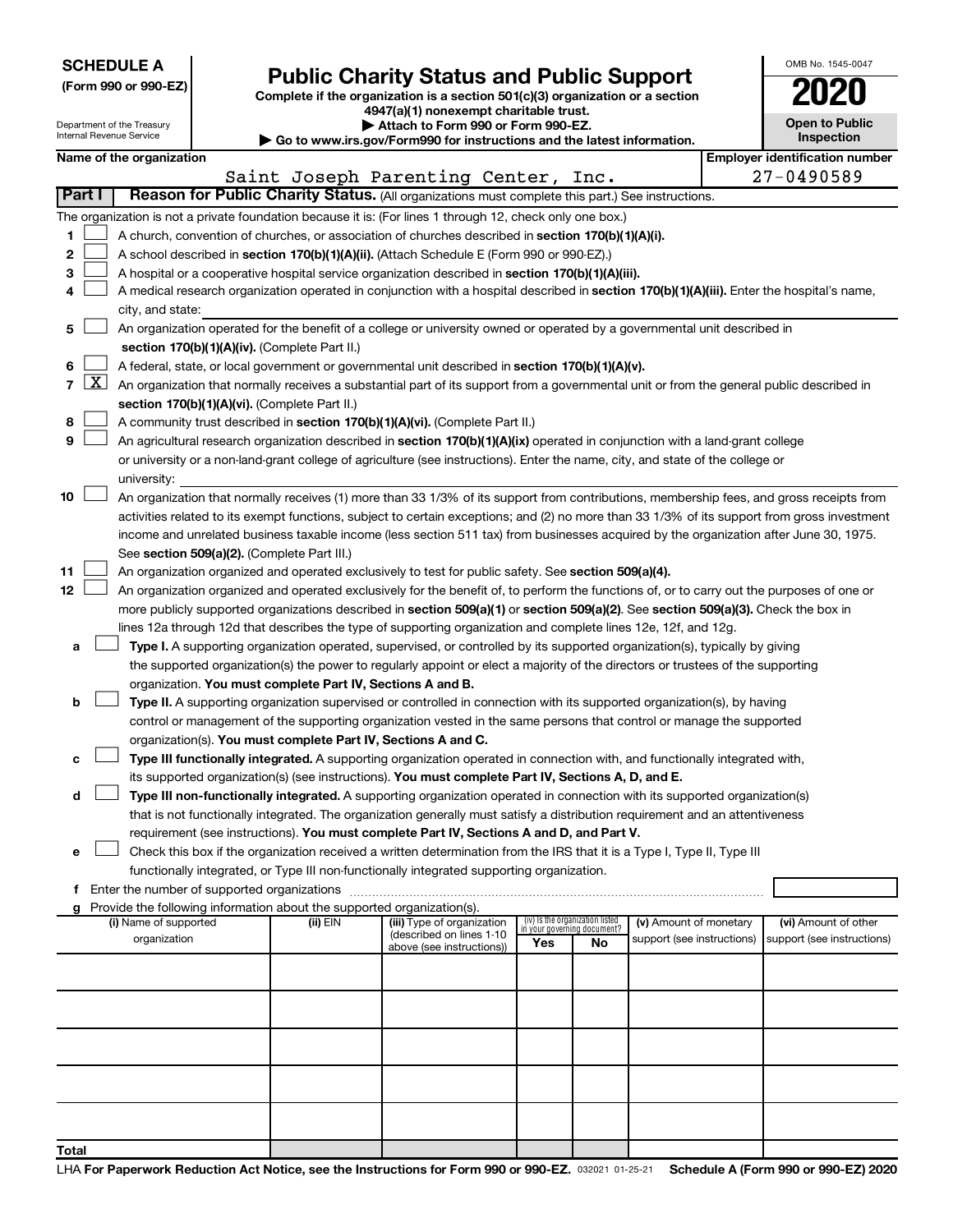### 27-0490589 Page 2 Schedule A (Form 990 or 990-EZ) 2020  $\verb|Saint Joseph Parenting Center, Inc. 27-0490589$   $\verb|Page|$

(Complete only if you checked the box on line 5, 7, or 8 of Part I or if the organization failed to qualify under Part III. If the organization fails to qualify under the tests listed below, please complete Part III.) **Part II Support Schedule for Organizations Described in Sections 170(b)(1)(A)(iv) and 170(b)(1)(A)(vi)**

|    | <b>Section A. Public Support</b>                                                                                                           |          |            |            |                      |           |                                |
|----|--------------------------------------------------------------------------------------------------------------------------------------------|----------|------------|------------|----------------------|-----------|--------------------------------|
|    | Calendar year (or fiscal year beginning in)                                                                                                | (a) 2016 | $(b)$ 2017 | $(c)$ 2018 | $(d)$ 2019           | (e) 2020  | (f) Total                      |
|    | 1 Gifts, grants, contributions, and                                                                                                        |          |            |            |                      |           |                                |
|    | membership fees received. (Do not                                                                                                          |          |            |            |                      |           |                                |
|    | include any "unusual grants.")                                                                                                             | 533,526. | 592,587.   | 720, 479.  | 479,615.             | 814,375.  | 3140582.                       |
|    | 2 Tax revenues levied for the organ-                                                                                                       |          |            |            |                      |           |                                |
|    | ization's benefit and either paid to                                                                                                       |          |            |            |                      |           |                                |
|    | or expended on its behalf                                                                                                                  |          |            |            |                      |           |                                |
|    | 3 The value of services or facilities                                                                                                      |          |            |            |                      |           |                                |
|    | furnished by a governmental unit to                                                                                                        |          |            |            |                      |           |                                |
|    | the organization without charge                                                                                                            |          |            |            |                      |           |                                |
|    | Total. Add lines 1 through 3                                                                                                               | 533,526. | 592,587.   | 720,479.   | 479,615.             | 814, 375. | 3140582.                       |
| 5  | The portion of total contributions                                                                                                         |          |            |            |                      |           |                                |
|    | by each person (other than a                                                                                                               |          |            |            |                      |           |                                |
|    | governmental unit or publicly                                                                                                              |          |            |            |                      |           |                                |
|    | supported organization) included                                                                                                           |          |            |            |                      |           |                                |
|    | on line 1 that exceeds 2% of the                                                                                                           |          |            |            |                      |           |                                |
|    | amount shown on line 11,                                                                                                                   |          |            |            |                      |           |                                |
|    | column (f)                                                                                                                                 |          |            |            |                      |           |                                |
|    | 6 Public support. Subtract line 5 from line 4.                                                                                             |          |            |            |                      |           | 3140582.                       |
|    | <b>Section B. Total Support</b>                                                                                                            |          |            |            |                      |           |                                |
|    | Calendar year (or fiscal year beginning in)                                                                                                | (a) 2016 | (b) 2017   | $(c)$ 2018 | $(d)$ 2019           | (e) 2020  | (f) Total                      |
|    | <b>7</b> Amounts from line 4                                                                                                               | 533,526. | 592,587.   | 720,479.   | $\overline{479,615}$ | 814,375.  | 3140582.                       |
| 8  | Gross income from interest,                                                                                                                |          |            |            |                      |           |                                |
|    | dividends, payments received on                                                                                                            |          |            |            |                      |           |                                |
|    | securities loans, rents, royalties,                                                                                                        |          |            |            |                      |           |                                |
|    | and income from similar sources                                                                                                            | 72.      | 53.        | 66.        | 269.                 | 10.       | 470.                           |
| 9  | Net income from unrelated business                                                                                                         |          |            |            |                      |           |                                |
|    | activities, whether or not the                                                                                                             |          |            |            |                      |           |                                |
|    | business is regularly carried on                                                                                                           |          |            |            |                      |           |                                |
|    | 10 Other income. Do not include gain                                                                                                       |          |            |            |                      |           |                                |
|    | or loss from the sale of capital                                                                                                           |          |            |            |                      |           |                                |
|    | assets (Explain in Part VI.)                                                                                                               |          |            |            |                      |           |                                |
|    | 11 Total support. Add lines 7 through 10                                                                                                   |          |            |            |                      |           | 3141052.                       |
|    | 12 Gross receipts from related activities, etc. (see instructions)                                                                         |          |            |            |                      | 12        | 426,037.                       |
|    | 13 First 5 years. If the Form 990 is for the organization's first, second, third, fourth, or fifth tax year as a section 501(c)(3)         |          |            |            |                      |           |                                |
|    | organization, check this box and stop here                                                                                                 |          |            |            |                      |           |                                |
|    | <b>Section C. Computation of Public Support Percentage</b>                                                                                 |          |            |            |                      |           |                                |
|    | 14 Public support percentage for 2020 (line 6, column (f), divided by line 11, column (f)                                                  |          |            |            |                      | 14        | 99.99<br>%                     |
|    |                                                                                                                                            |          |            |            |                      | 15        | 99.98<br>$\%$                  |
|    | 16a 33 1/3% support test - 2020. If the organization did not check the box on line 13, and line 14 is 33 1/3% or more, check this box and  |          |            |            |                      |           |                                |
|    | stop here. The organization qualifies as a publicly supported organization manufaction manufacture or the organization                     |          |            |            |                      |           | $\blacktriangleright$ $\mid$ X |
|    | b 33 1/3% support test - 2019. If the organization did not check a box on line 13 or 16a, and line 15 is 33 1/3% or more, check this box   |          |            |            |                      |           |                                |
|    |                                                                                                                                            |          |            |            |                      |           |                                |
|    | 17a 10% -facts-and-circumstances test - 2020. If the organization did not check a box on line 13, 16a, or 16b, and line 14 is 10% or more, |          |            |            |                      |           |                                |
|    | and if the organization meets the facts-and-circumstances test, check this box and stop here. Explain in Part VI how the organization      |          |            |            |                      |           |                                |
|    | meets the facts-and-circumstances test. The organization qualifies as a publicly supported organization                                    |          |            |            |                      |           |                                |
|    | b 10% -facts-and-circumstances test - 2019. If the organization did not check a box on line 13, 16a, 16b, or 17a, and line 15 is 10% or    |          |            |            |                      |           |                                |
|    | more, and if the organization meets the facts-and-circumstances test, check this box and stop here. Explain in Part VI how the             |          |            |            |                      |           |                                |
|    | organization meets the facts-and-circumstances test. The organization qualifies as a publicly supported organization                       |          |            |            |                      |           |                                |
| 18 | Private foundation. If the organization did not check a box on line 13, 16a, 16b, 17a, or 17b, check this box and see instructions         |          |            |            |                      |           |                                |
|    |                                                                                                                                            |          |            |            |                      |           |                                |

**Schedule A (Form 990 or 990-EZ) 2020**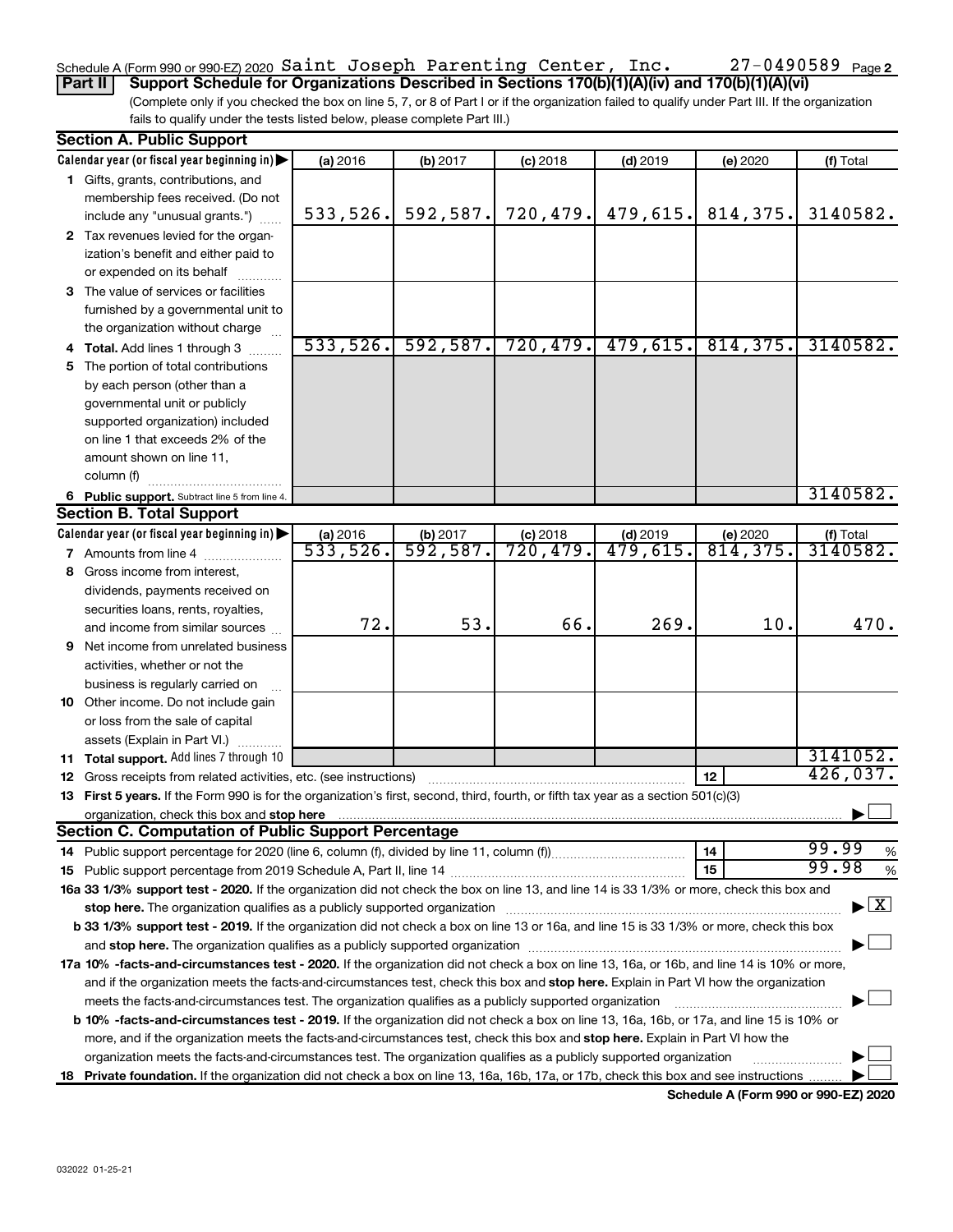### Schedule A (Form 990 or 990-EZ) 2020  $\verb|Saint Joseph Parenting Center, Inc. 27-0490589$   $\verb|Page|$ **Part III Support Schedule for Organizations Described in Section 509(a)(2)**

(Complete only if you checked the box on line 10 of Part I or if the organization failed to qualify under Part II. If the organization fails to qualify under the tests listed below, please complete Part II.)

| <b>Section A. Public Support</b>                                                                                                                 |          |          |            |            |          |           |
|--------------------------------------------------------------------------------------------------------------------------------------------------|----------|----------|------------|------------|----------|-----------|
| Calendar year (or fiscal year beginning in)                                                                                                      | (a) 2016 | (b) 2017 | $(c)$ 2018 | $(d)$ 2019 | (e) 2020 | (f) Total |
| 1 Gifts, grants, contributions, and                                                                                                              |          |          |            |            |          |           |
| membership fees received. (Do not                                                                                                                |          |          |            |            |          |           |
| include any "unusual grants.")                                                                                                                   |          |          |            |            |          |           |
| 2 Gross receipts from admissions,                                                                                                                |          |          |            |            |          |           |
| merchandise sold or services per-                                                                                                                |          |          |            |            |          |           |
| formed, or facilities furnished in                                                                                                               |          |          |            |            |          |           |
| any activity that is related to the<br>organization's tax-exempt purpose                                                                         |          |          |            |            |          |           |
| 3 Gross receipts from activities that                                                                                                            |          |          |            |            |          |           |
| are not an unrelated trade or bus-                                                                                                               |          |          |            |            |          |           |
| iness under section 513                                                                                                                          |          |          |            |            |          |           |
| 4 Tax revenues levied for the organ-                                                                                                             |          |          |            |            |          |           |
| ization's benefit and either paid to                                                                                                             |          |          |            |            |          |           |
| or expended on its behalf                                                                                                                        |          |          |            |            |          |           |
| 5 The value of services or facilities                                                                                                            |          |          |            |            |          |           |
| furnished by a governmental unit to                                                                                                              |          |          |            |            |          |           |
| the organization without charge                                                                                                                  |          |          |            |            |          |           |
|                                                                                                                                                  |          |          |            |            |          |           |
| <b>6 Total.</b> Add lines 1 through 5<br>7a Amounts included on lines 1, 2, and                                                                  |          |          |            |            |          |           |
|                                                                                                                                                  |          |          |            |            |          |           |
| 3 received from disqualified persons<br><b>b</b> Amounts included on lines 2 and 3 received                                                      |          |          |            |            |          |           |
| from other than disqualified persons that                                                                                                        |          |          |            |            |          |           |
| exceed the greater of \$5,000 or 1% of the                                                                                                       |          |          |            |            |          |           |
| amount on line 13 for the year                                                                                                                   |          |          |            |            |          |           |
| c Add lines 7a and 7b                                                                                                                            |          |          |            |            |          |           |
| 8 Public support. (Subtract line 7c from line 6.)<br><b>Section B. Total Support</b>                                                             |          |          |            |            |          |           |
|                                                                                                                                                  |          |          |            |            |          |           |
| Calendar year (or fiscal year beginning in)                                                                                                      | (a) 2016 | (b) 2017 | (c) 2018   | $(d)$ 2019 | (e) 2020 | (f) Total |
| 9 Amounts from line 6                                                                                                                            |          |          |            |            |          |           |
| <b>10a</b> Gross income from interest,<br>dividends, payments received on                                                                        |          |          |            |            |          |           |
| securities loans, rents, royalties,                                                                                                              |          |          |            |            |          |           |
| and income from similar sources                                                                                                                  |          |          |            |            |          |           |
| <b>b</b> Unrelated business taxable income                                                                                                       |          |          |            |            |          |           |
| (less section 511 taxes) from businesses                                                                                                         |          |          |            |            |          |           |
| acquired after June 30, 1975<br>$\frac{1}{2}$                                                                                                    |          |          |            |            |          |           |
| c Add lines 10a and 10b                                                                                                                          |          |          |            |            |          |           |
| 11 Net income from unrelated business                                                                                                            |          |          |            |            |          |           |
| activities not included in line 10b.<br>whether or not the business is                                                                           |          |          |            |            |          |           |
| regularly carried on                                                                                                                             |          |          |            |            |          |           |
| <b>12</b> Other income. Do not include gain                                                                                                      |          |          |            |            |          |           |
| or loss from the sale of capital<br>assets (Explain in Part VI.)                                                                                 |          |          |            |            |          |           |
| <b>13</b> Total support. (Add lines 9, 10c, 11, and 12.)                                                                                         |          |          |            |            |          |           |
| 14 First 5 years. If the Form 990 is for the organization's first, second, third, fourth, or fifth tax year as a section 501(c)(3) organization, |          |          |            |            |          |           |
|                                                                                                                                                  |          |          |            |            |          |           |
| Section C. Computation of Public Support Percentage                                                                                              |          |          |            |            |          |           |
|                                                                                                                                                  |          |          |            |            | 15       | %         |
| 16 Public support percentage from 2019 Schedule A, Part III, line 15                                                                             |          |          |            |            | 16       | %         |
| Section D. Computation of Investment Income Percentage                                                                                           |          |          |            |            |          |           |
|                                                                                                                                                  |          |          |            |            | 17       | %         |
| 18 Investment income percentage from 2019 Schedule A, Part III, line 17                                                                          |          |          |            |            | 18       | %         |
| 19a 33 1/3% support tests - 2020. If the organization did not check the box on line 14, and line 15 is more than 33 1/3%, and line 17 is not     |          |          |            |            |          |           |
| more than 33 1/3%, check this box and stop here. The organization qualifies as a publicly supported organization                                 |          |          |            |            |          |           |
| b 33 1/3% support tests - 2019. If the organization did not check a box on line 14 or line 19a, and line 16 is more than 33 1/3%, and            |          |          |            |            |          |           |
| line 18 is not more than 33 1/3%, check this box and stop here. The organization qualifies as a publicly supported organization                  |          |          |            |            |          |           |
|                                                                                                                                                  |          |          |            |            |          |           |
|                                                                                                                                                  |          |          |            |            |          |           |

**Schedule A (Form 990 or 990-EZ) 2020**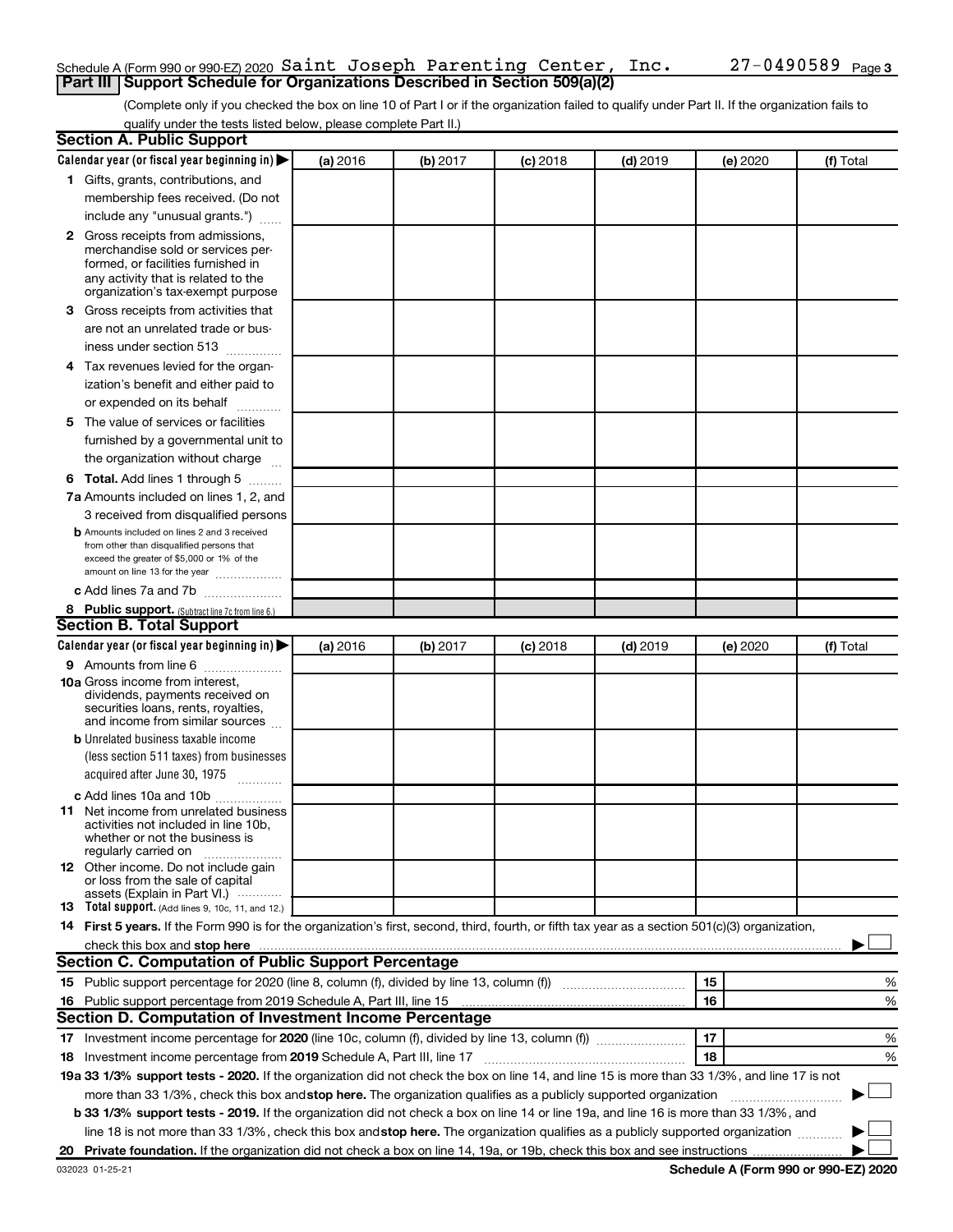**1**

**2**

**Yes No**

# **Part IV Supporting Organizations**

(Complete only if you checked a box in line 12 on Part I. If you checked box 12a, Part I, complete Sections A and B. If you checked box 12b, Part I, complete Sections A and C. If you checked box 12c, Part I, complete Sections A, D, and E. If you checked box 12d, Part I, complete Sections A and D, and complete Part V.)

# **Section A. All Supporting Organizations**

- **1** Are all of the organization's supported organizations listed by name in the organization's governing documents? If "No," describe in Part VI how the supported organizations are designated. If designated by *class or purpose, describe the designation. If historic and continuing relationship, explain.*
- **2** Did the organization have any supported organization that does not have an IRS determination of status under section 509(a)(1) or (2)? If "Yes," explain in Part **VI** how the organization determined that the supported *organization was described in section 509(a)(1) or (2).*
- **3a** Did the organization have a supported organization described in section 501(c)(4), (5), or (6)? If "Yes," answer *lines 3b and 3c below.*
- **b** Did the organization confirm that each supported organization qualified under section 501(c)(4), (5), or (6) and satisfied the public support tests under section 509(a)(2)? If "Yes," describe in Part VI when and how the *organization made the determination.*
- **c** Did the organization ensure that all support to such organizations was used exclusively for section 170(c)(2)(B) purposes? If "Yes," explain in Part VI what controls the organization put in place to ensure such use.
- **4 a** *If* Was any supported organization not organized in the United States ("foreign supported organization")? *"Yes," and if you checked box 12a or 12b in Part I, answer lines 4b and 4c below.*
- **b** Did the organization have ultimate control and discretion in deciding whether to make grants to the foreign supported organization? If "Yes," describe in Part VI how the organization had such control and discretion *despite being controlled or supervised by or in connection with its supported organizations.*
- **c** Did the organization support any foreign supported organization that does not have an IRS determination under sections 501(c)(3) and 509(a)(1) or (2)? If "Yes," explain in Part VI what controls the organization used *to ensure that all support to the foreign supported organization was used exclusively for section 170(c)(2)(B) purposes.*
- **5a** Did the organization add, substitute, or remove any supported organizations during the tax year? If "Yes," answer lines 5b and 5c below (if applicable). Also, provide detail in **Part VI,** including (i) the names and EIN *numbers of the supported organizations added, substituted, or removed; (ii) the reasons for each such action; (iii) the authority under the organization's organizing document authorizing such action; and (iv) how the action was accomplished (such as by amendment to the organizing document).*
- **b Type I or Type II only.** Was any added or substituted supported organization part of a class already designated in the organization's organizing document?
- **c Substitutions only.**  Was the substitution the result of an event beyond the organization's control?
- **6** Did the organization provide support (whether in the form of grants or the provision of services or facilities) to **Part VI.** support or benefit one or more of the filing organization's supported organizations? If "Yes," provide detail in anyone other than (i) its supported organizations, (ii) individuals that are part of the charitable class benefited by one or more of its supported organizations, or (iii) other supporting organizations that also
- **7** Did the organization provide a grant, loan, compensation, or other similar payment to a substantial contributor regard to a substantial contributor? If "Yes," complete Part I of Schedule L (Form 990 or 990-EZ). (as defined in section 4958(c)(3)(C)), a family member of a substantial contributor, or a 35% controlled entity with
- **8** Did the organization make a loan to a disqualified person (as defined in section 4958) not described in line 7? *If "Yes," complete Part I of Schedule L (Form 990 or 990-EZ).*
- **9 a** Was the organization controlled directly or indirectly at any time during the tax year by one or more in section 509(a)(1) or (2))? If "Yes," provide detail in **Part VI.** disqualified persons, as defined in section 4946 (other than foundation managers and organizations described
- **b** Did one or more disqualified persons (as defined in line 9a) hold a controlling interest in any entity in which the supporting organization had an interest? If "Yes," provide detail in Part VI.
- **c** Did a disqualified person (as defined in line 9a) have an ownership interest in, or derive any personal benefit from, assets in which the supporting organization also had an interest? If "Yes," provide detail in Part VI.
- **10 a** Was the organization subject to the excess business holdings rules of section 4943 because of section supporting organizations)? If "Yes," answer line 10b below. 4943(f) (regarding certain Type II supporting organizations, and all Type III non-functionally integrated
	- **b** Did the organization have any excess business holdings in the tax year? (Use Schedule C, Form 4720, to *determine whether the organization had excess business holdings.)*

**10b**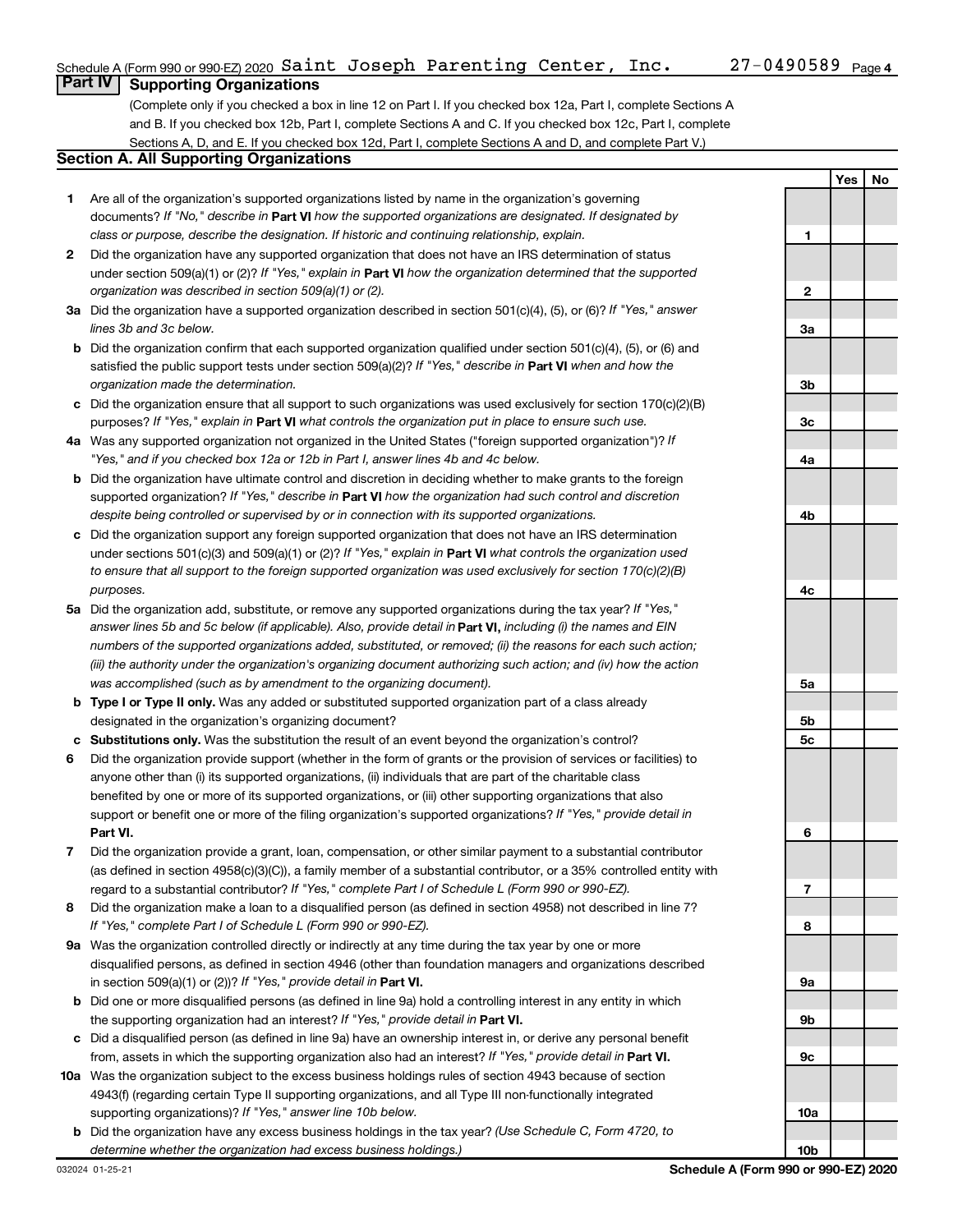### Schedule A (Form 990 or 990-EZ) 2020 SAINT JOSEPH PARENTING CENTER, INC.  $ZI-0490589$  Page **Part IV Supporting Organizations** *(continued)* Saint Joseph Parenting Center, Inc. 27-0490589

|    |                                                                                                                                                                                                                                                             |                 | Yes        | No |
|----|-------------------------------------------------------------------------------------------------------------------------------------------------------------------------------------------------------------------------------------------------------------|-----------------|------------|----|
| 11 | Has the organization accepted a gift or contribution from any of the following persons?                                                                                                                                                                     |                 |            |    |
|    | a A person who directly or indirectly controls, either alone or together with persons described in lines 11b and                                                                                                                                            |                 |            |    |
|    | 11c below, the governing body of a supported organization?                                                                                                                                                                                                  | 11a             |            |    |
|    | <b>b</b> A family member of a person described in line 11a above?                                                                                                                                                                                           | 11 <sub>b</sub> |            |    |
|    | c A 35% controlled entity of a person described in line 11a or 11b above? If "Yes" to line 11a, 11b, or 11c, provide                                                                                                                                        |                 |            |    |
|    | detail in Part VI.<br><b>Section B. Type I Supporting Organizations</b>                                                                                                                                                                                     | 11c             |            |    |
|    |                                                                                                                                                                                                                                                             |                 | <b>Yes</b> | No |
|    |                                                                                                                                                                                                                                                             |                 |            |    |
| 1  | Did the governing body, members of the governing body, officers acting in their official capacity, or membership of one or<br>more supported organizations have the power to regularly appoint or elect at least a majority of the organization's officers, |                 |            |    |
|    | directors, or trustees at all times during the tax year? If "No," describe in Part VI how the supported organization(s)                                                                                                                                     |                 |            |    |
|    | effectively operated, supervised, or controlled the organization's activities. If the organization had more than one supported                                                                                                                              |                 |            |    |
|    | organization, describe how the powers to appoint and/or remove officers, directors, or trustees were allocated among the<br>supported organizations and what conditions or restrictions, if any, applied to such powers during the tax year.                | 1               |            |    |
| 2  | Did the organization operate for the benefit of any supported organization other than the supported                                                                                                                                                         |                 |            |    |
|    | organization(s) that operated, supervised, or controlled the supporting organization? If "Yes," explain in                                                                                                                                                  |                 |            |    |
|    | Part VI how providing such benefit carried out the purposes of the supported organization(s) that operated,                                                                                                                                                 |                 |            |    |
|    | supervised, or controlled the supporting organization.                                                                                                                                                                                                      | $\mathbf{2}$    |            |    |
|    | <b>Section C. Type II Supporting Organizations</b>                                                                                                                                                                                                          |                 |            |    |
|    |                                                                                                                                                                                                                                                             |                 | Yes        | No |
| 1. | Were a majority of the organization's directors or trustees during the tax year also a majority of the directors                                                                                                                                            |                 |            |    |
|    | or trustees of each of the organization's supported organization(s)? If "No," describe in Part VI how control                                                                                                                                               |                 |            |    |
|    | or management of the supporting organization was vested in the same persons that controlled or managed                                                                                                                                                      |                 |            |    |
|    | the supported organization(s).                                                                                                                                                                                                                              | 1               |            |    |
|    | Section D. All Type III Supporting Organizations                                                                                                                                                                                                            |                 |            |    |
|    |                                                                                                                                                                                                                                                             |                 | Yes        | No |
| 1. | Did the organization provide to each of its supported organizations, by the last day of the fifth month of the                                                                                                                                              |                 |            |    |
|    | organization's tax year, (i) a written notice describing the type and amount of support provided during the prior tax                                                                                                                                       |                 |            |    |
|    | year, (ii) a copy of the Form 990 that was most recently filed as of the date of notification, and (iii) copies of the                                                                                                                                      |                 |            |    |
|    | organization's governing documents in effect on the date of notification, to the extent not previously provided?                                                                                                                                            | 1               |            |    |
| 2  | Were any of the organization's officers, directors, or trustees either (i) appointed or elected by the supported                                                                                                                                            |                 |            |    |
|    | organization(s) or (ii) serving on the governing body of a supported organization? If "No," explain in <b>Part VI</b> how                                                                                                                                   |                 |            |    |
|    | the organization maintained a close and continuous working relationship with the supported organization(s).                                                                                                                                                 | $\mathbf{2}$    |            |    |
| 3  | By reason of the relationship described in line 2, above, did the organization's supported organizations have a                                                                                                                                             |                 |            |    |
|    | significant voice in the organization's investment policies and in directing the use of the organization's                                                                                                                                                  |                 |            |    |
|    | income or assets at all times during the tax year? If "Yes," describe in Part VI the role the organization's                                                                                                                                                |                 |            |    |
|    | supported organizations played in this regard.                                                                                                                                                                                                              | 3               |            |    |
|    | Section E. Type III Functionally Integrated Supporting Organizations                                                                                                                                                                                        |                 |            |    |
| 1  | Check the box next to the method that the organization used to satisfy the Integral Part Test during the yealsee instructions).                                                                                                                             |                 |            |    |
| а  | The organization satisfied the Activities Test. Complete line 2 below.                                                                                                                                                                                      |                 |            |    |
| b  | The organization is the parent of each of its supported organizations. Complete line 3 below.                                                                                                                                                               |                 |            |    |
| с  | The organization supported a governmental entity. Describe in Part VI how you supported a governmental entity (see instructions).                                                                                                                           |                 |            |    |
| 2  | Activities Test. Answer lines 2a and 2b below.                                                                                                                                                                                                              |                 | Yes        | No |
| а  | Did substantially all of the organization's activities during the tax year directly further the exempt purposes of                                                                                                                                          |                 |            |    |
|    | the supported organization(s) to which the organization was responsive? If "Yes," then in Part VI identify                                                                                                                                                  |                 |            |    |
|    | those supported organizations and explain how these activities directly furthered their exempt purposes,                                                                                                                                                    |                 |            |    |
|    | how the organization was responsive to those supported organizations, and how the organization determined                                                                                                                                                   |                 |            |    |
|    | that these activities constituted substantially all of its activities.                                                                                                                                                                                      | 2a              |            |    |
|    | <b>b</b> Did the activities described in line 2a, above, constitute activities that, but for the organization's involvement,                                                                                                                                |                 |            |    |
|    | one or more of the organization's supported organization(s) would have been engaged in? If "Yes," explain in                                                                                                                                                |                 |            |    |
|    | <b>Part VI</b> the reasons for the organization's position that its supported organization(s) would have engaged in                                                                                                                                         |                 |            |    |
|    | these activities but for the organization's involvement.                                                                                                                                                                                                    | 2b              |            |    |
| з  | Parent of Supported Organizations. Answer lines 3a and 3b below.                                                                                                                                                                                            |                 |            |    |
| a  | Did the organization have the power to regularly appoint or elect a majority of the officers, directors, or                                                                                                                                                 |                 |            |    |
|    | trustees of each of the supported organizations? If "Yes" or "No" provide details in Part VI.                                                                                                                                                               | За              |            |    |
|    | <b>b</b> Did the organization exercise a substantial degree of direction over the policies, programs, and activities of each                                                                                                                                |                 |            |    |
|    | of its supported organizations? If "Yes," describe in Part VI the role played by the organization in this regard.                                                                                                                                           | 3b              |            |    |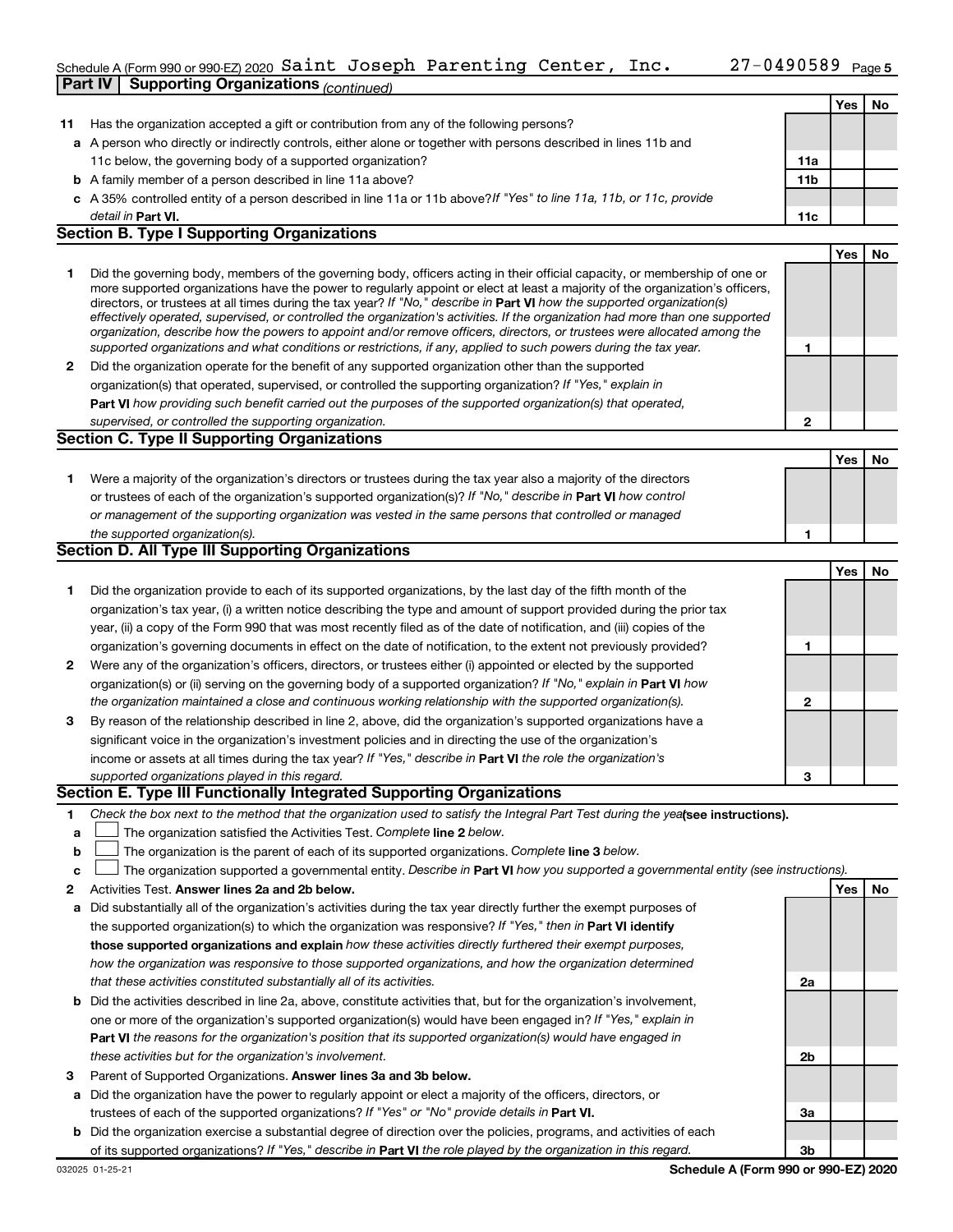| Schedule A (Form 990 or 990-EZ) 2020 Saint Joseph Parenting Center, $Inc.$            |  |  | $27 - 0490589$ Page 6 |  |
|---------------------------------------------------------------------------------------|--|--|-----------------------|--|
| <b>Part V</b> Type III Non-Functionally Integrated 509(a)(3) Supporting Organizations |  |  |                       |  |

1 **Letter See instructions.** Check here if the organization satisfied the Integral Part Test as a qualifying trust on Nov. 20, 1970 (*explain in* Part **VI**). See instructions. All other Type III non-functionally integrated supporting organizations must complete Sections A through E.

|    | Section A - Adjusted Net Income                                             |                | (A) Prior Year | (B) Current Year<br>(optional) |
|----|-----------------------------------------------------------------------------|----------------|----------------|--------------------------------|
| 1  | Net short-term capital gain                                                 | 1              |                |                                |
| 2  | Recoveries of prior-year distributions                                      | $\mathbf{2}$   |                |                                |
| 3  | Other gross income (see instructions)                                       | 3              |                |                                |
| 4  | Add lines 1 through 3.                                                      | 4              |                |                                |
| 5  | Depreciation and depletion                                                  | 5              |                |                                |
| 6  | Portion of operating expenses paid or incurred for production or            |                |                |                                |
|    | collection of gross income or for management, conservation, or              |                |                |                                |
|    | maintenance of property held for production of income (see instructions)    | 6              |                |                                |
| 7  | Other expenses (see instructions)                                           | $\overline{7}$ |                |                                |
| 8  | Adjusted Net Income (subtract lines 5, 6, and 7 from line 4)                | 8              |                |                                |
|    | <b>Section B - Minimum Asset Amount</b>                                     |                | (A) Prior Year | (B) Current Year<br>(optional) |
| 1. | Aggregate fair market value of all non-exempt-use assets (see               |                |                |                                |
|    | instructions for short tax year or assets held for part of year):           |                |                |                                |
|    | a Average monthly value of securities                                       | 1a             |                |                                |
|    | <b>b</b> Average monthly cash balances                                      | 1 <sub>b</sub> |                |                                |
|    | c Fair market value of other non-exempt-use assets                          | 1c             |                |                                |
|    | d Total (add lines 1a, 1b, and 1c)                                          | 1d             |                |                                |
|    | e Discount claimed for blockage or other factors                            |                |                |                                |
|    | (explain in detail in Part VI):                                             |                |                |                                |
| 2  | Acquisition indebtedness applicable to non-exempt-use assets                | $\mathbf{2}$   |                |                                |
| 3  | Subtract line 2 from line 1d.                                               | 3              |                |                                |
| 4  | Cash deemed held for exempt use. Enter 0.015 of line 3 (for greater amount, |                |                |                                |
|    | see instructions).                                                          | 4              |                |                                |
| 5  | Net value of non-exempt-use assets (subtract line 4 from line 3)            | 5              |                |                                |
| 6  | Multiply line 5 by 0.035.                                                   | 6              |                |                                |
| 7  | Recoveries of prior-year distributions                                      | $\overline{7}$ |                |                                |
| 8  | Minimum Asset Amount (add line 7 to line 6)                                 | 8              |                |                                |
|    | <b>Section C - Distributable Amount</b>                                     |                |                | <b>Current Year</b>            |
| 1  | Adjusted net income for prior year (from Section A, line 8, column A)       | 1              |                |                                |
| 2  | Enter 0.85 of line 1.                                                       | $\mathbf{2}$   |                |                                |
| З  | Minimum asset amount for prior year (from Section B, line 8, column A)      | 3              |                |                                |
| 4  | Enter greater of line 2 or line 3.                                          | 4              |                |                                |
| 5  | Income tax imposed in prior year                                            | 5              |                |                                |
| 6  | <b>Distributable Amount.</b> Subtract line 5 from line 4, unless subject to |                |                |                                |
|    | emergency temporary reduction (see instructions).                           | 6              |                |                                |

**7** Let Check here if the current year is the organization's first as a non-functionally integrated Type III supporting organization (see instructions).

**Schedule A (Form 990 or 990-EZ) 2020**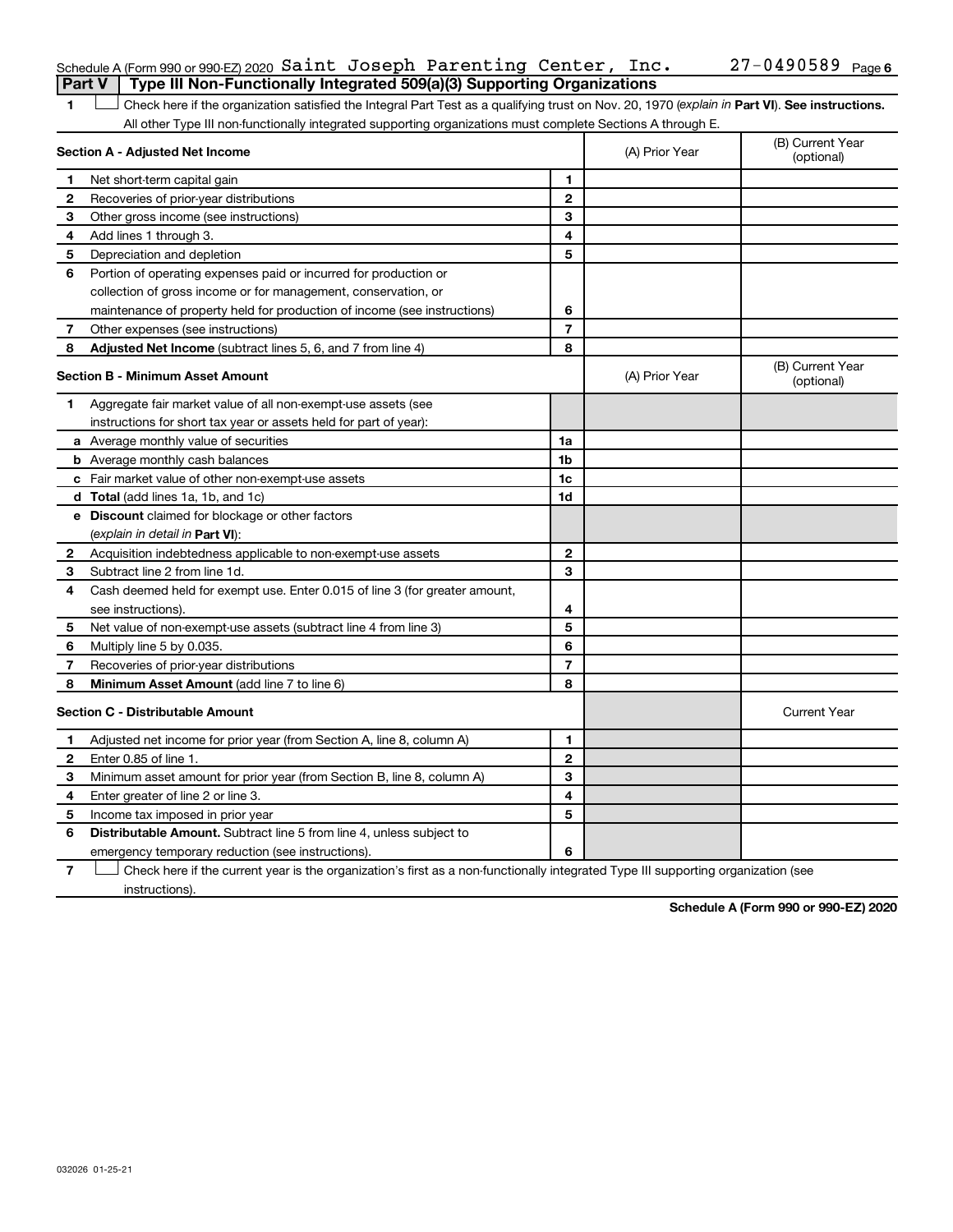### Schedule A (Form 990 or 990-EZ) 2020 SAINT JOSEPH PARENTING CENTER, INC.  $ZI-0490589$  Page Saint Joseph Parenting Center, Inc. 27-0490589

|    | Type III Non-Functionally Integrated 509(a)(3) Supporting Organizations (continued)<br><b>Part V</b> |                             |                                       |    |                                         |  |
|----|------------------------------------------------------------------------------------------------------|-----------------------------|---------------------------------------|----|-----------------------------------------|--|
|    | <b>Section D - Distributions</b>                                                                     |                             |                                       |    | <b>Current Year</b>                     |  |
| 1  | Amounts paid to supported organizations to accomplish exempt purposes                                |                             |                                       | 1  |                                         |  |
| 2  | Amounts paid to perform activity that directly furthers exempt purposes of supported                 |                             |                                       |    |                                         |  |
|    | organizations, in excess of income from activity                                                     |                             |                                       | 2  |                                         |  |
| 3  | Administrative expenses paid to accomplish exempt purposes of supported organizations                |                             |                                       | 3  |                                         |  |
| 4  | Amounts paid to acquire exempt-use assets                                                            |                             |                                       | 4  |                                         |  |
| 5  | Qualified set-aside amounts (prior IRS approval required - provide details in Part VI)               |                             |                                       | 5  |                                         |  |
| 6  | Other distributions ( <i>describe in Part VI</i> ). See instructions.                                |                             |                                       | 6  |                                         |  |
| 7  | Total annual distributions. Add lines 1 through 6.                                                   |                             |                                       | 7  |                                         |  |
| 8  | Distributions to attentive supported organizations to which the organization is responsive           |                             |                                       |    |                                         |  |
|    | (provide details in Part VI). See instructions.                                                      |                             |                                       | 8  |                                         |  |
| 9  | Distributable amount for 2020 from Section C, line 6                                                 |                             |                                       | 9  |                                         |  |
| 10 | Line 8 amount divided by line 9 amount                                                               |                             |                                       | 10 |                                         |  |
|    |                                                                                                      | (i)                         | (ii)                                  |    | (iii)                                   |  |
|    | <b>Section E - Distribution Allocations (see instructions)</b>                                       | <b>Excess Distributions</b> | <b>Underdistributions</b><br>Pre-2020 |    | <b>Distributable</b><br>Amount for 2020 |  |
| 1  | Distributable amount for 2020 from Section C, line 6                                                 |                             |                                       |    |                                         |  |
| 2  | Underdistributions, if any, for years prior to 2020 (reason-                                         |                             |                                       |    |                                         |  |
|    | able cause required - explain in Part VI). See instructions.                                         |                             |                                       |    |                                         |  |
| 3  | Excess distributions carryover, if any, to 2020                                                      |                             |                                       |    |                                         |  |
|    | a From 2015                                                                                          |                             |                                       |    |                                         |  |
|    | <b>b</b> From 2016                                                                                   |                             |                                       |    |                                         |  |
|    | c From 2017                                                                                          |                             |                                       |    |                                         |  |
|    | d From 2018                                                                                          |                             |                                       |    |                                         |  |
|    | e From 2019                                                                                          |                             |                                       |    |                                         |  |
|    | f Total of lines 3a through 3e                                                                       |                             |                                       |    |                                         |  |
|    | g Applied to underdistributions of prior years                                                       |                             |                                       |    |                                         |  |
|    | <b>h</b> Applied to 2020 distributable amount                                                        |                             |                                       |    |                                         |  |
| Ť. | Carryover from 2015 not applied (see instructions)                                                   |                             |                                       |    |                                         |  |
|    | Remainder. Subtract lines 3g, 3h, and 3i from line 3f.                                               |                             |                                       |    |                                         |  |
| 4  | Distributions for 2020 from Section D,                                                               |                             |                                       |    |                                         |  |
|    | line $7:$                                                                                            |                             |                                       |    |                                         |  |
|    | a Applied to underdistributions of prior years                                                       |                             |                                       |    |                                         |  |
|    | <b>b</b> Applied to 2020 distributable amount                                                        |                             |                                       |    |                                         |  |
|    | c Remainder. Subtract lines 4a and 4b from line 4.                                                   |                             |                                       |    |                                         |  |
| 5  | Remaining underdistributions for years prior to 2020, if                                             |                             |                                       |    |                                         |  |
|    | any. Subtract lines 3g and 4a from line 2. For result greater                                        |                             |                                       |    |                                         |  |
|    | than zero, explain in Part VI. See instructions.                                                     |                             |                                       |    |                                         |  |
| 6  | Remaining underdistributions for 2020. Subtract lines 3h                                             |                             |                                       |    |                                         |  |
|    | and 4b from line 1. For result greater than zero, explain in                                         |                             |                                       |    |                                         |  |
|    | <b>Part VI.</b> See instructions.                                                                    |                             |                                       |    |                                         |  |
| 7  | Excess distributions carryover to 2021. Add lines 3j                                                 |                             |                                       |    |                                         |  |
|    | and 4c.                                                                                              |                             |                                       |    |                                         |  |
| 8  | Breakdown of line 7:                                                                                 |                             |                                       |    |                                         |  |
|    | a Excess from 2016                                                                                   |                             |                                       |    |                                         |  |
|    | <b>b</b> Excess from 2017                                                                            |                             |                                       |    |                                         |  |
|    | c Excess from 2018                                                                                   |                             |                                       |    |                                         |  |
|    | d Excess from 2019                                                                                   |                             |                                       |    |                                         |  |
|    | e Excess from 2020                                                                                   |                             |                                       |    |                                         |  |

**Schedule A (Form 990 or 990-EZ) 2020**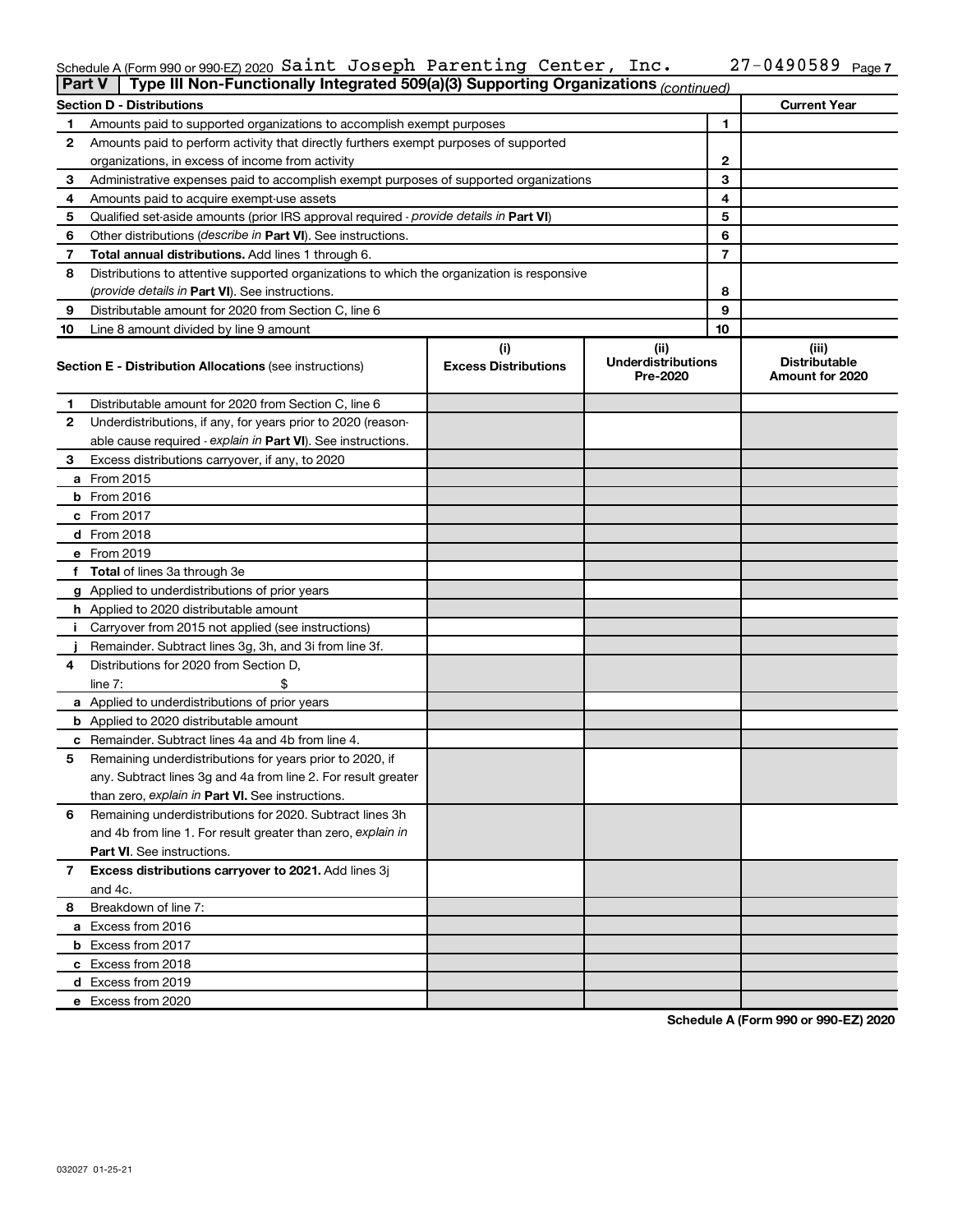|                | Schedule A (Form 990 or 990-EZ) 2020 Saint Joseph Parenting Center, Inc.                                                                                                                                                                                                                                                                                                                                                          |  |  | 27-0490589 Page 8 |  |
|----------------|-----------------------------------------------------------------------------------------------------------------------------------------------------------------------------------------------------------------------------------------------------------------------------------------------------------------------------------------------------------------------------------------------------------------------------------|--|--|-------------------|--|
| <b>Part VI</b> | Supplemental Information. Provide the explanations required by Part II, line 10; Part II, line 17a or 17b; Part III, line 12;<br>Part IV, Section A, lines 1, 2, 3b, 3c, 4b, 4c, 5a, 6, 9a, 9b, 9c, 11a, 11b, and 11c; Part IV, Section B, lines 1 and 2; Part IV, Section C,<br>line 1; Part IV, Section D, lines 2 and 3; Part IV, Section E, lines 1c, 2a, 2b, 3a, and 3b; Part V, line 1; Part V, Section B, line 1e; Part V, |  |  |                   |  |
|                | Section D, lines 5, 6, and 8; and Part V, Section E, lines 2, 5, and 6. Also complete this part for any additional information.<br>(See instructions.)                                                                                                                                                                                                                                                                            |  |  |                   |  |
|                |                                                                                                                                                                                                                                                                                                                                                                                                                                   |  |  |                   |  |
|                |                                                                                                                                                                                                                                                                                                                                                                                                                                   |  |  |                   |  |
|                |                                                                                                                                                                                                                                                                                                                                                                                                                                   |  |  |                   |  |
|                |                                                                                                                                                                                                                                                                                                                                                                                                                                   |  |  |                   |  |
|                |                                                                                                                                                                                                                                                                                                                                                                                                                                   |  |  |                   |  |
|                |                                                                                                                                                                                                                                                                                                                                                                                                                                   |  |  |                   |  |
|                |                                                                                                                                                                                                                                                                                                                                                                                                                                   |  |  |                   |  |
|                |                                                                                                                                                                                                                                                                                                                                                                                                                                   |  |  |                   |  |
|                |                                                                                                                                                                                                                                                                                                                                                                                                                                   |  |  |                   |  |
|                |                                                                                                                                                                                                                                                                                                                                                                                                                                   |  |  |                   |  |
|                |                                                                                                                                                                                                                                                                                                                                                                                                                                   |  |  |                   |  |
|                |                                                                                                                                                                                                                                                                                                                                                                                                                                   |  |  |                   |  |
|                |                                                                                                                                                                                                                                                                                                                                                                                                                                   |  |  |                   |  |
|                |                                                                                                                                                                                                                                                                                                                                                                                                                                   |  |  |                   |  |
|                |                                                                                                                                                                                                                                                                                                                                                                                                                                   |  |  |                   |  |
|                |                                                                                                                                                                                                                                                                                                                                                                                                                                   |  |  |                   |  |
|                |                                                                                                                                                                                                                                                                                                                                                                                                                                   |  |  |                   |  |
|                |                                                                                                                                                                                                                                                                                                                                                                                                                                   |  |  |                   |  |
|                |                                                                                                                                                                                                                                                                                                                                                                                                                                   |  |  |                   |  |
|                |                                                                                                                                                                                                                                                                                                                                                                                                                                   |  |  |                   |  |
|                |                                                                                                                                                                                                                                                                                                                                                                                                                                   |  |  |                   |  |
|                |                                                                                                                                                                                                                                                                                                                                                                                                                                   |  |  |                   |  |
|                |                                                                                                                                                                                                                                                                                                                                                                                                                                   |  |  |                   |  |
|                |                                                                                                                                                                                                                                                                                                                                                                                                                                   |  |  |                   |  |
|                |                                                                                                                                                                                                                                                                                                                                                                                                                                   |  |  |                   |  |
|                |                                                                                                                                                                                                                                                                                                                                                                                                                                   |  |  |                   |  |
|                |                                                                                                                                                                                                                                                                                                                                                                                                                                   |  |  |                   |  |
|                |                                                                                                                                                                                                                                                                                                                                                                                                                                   |  |  |                   |  |
|                |                                                                                                                                                                                                                                                                                                                                                                                                                                   |  |  |                   |  |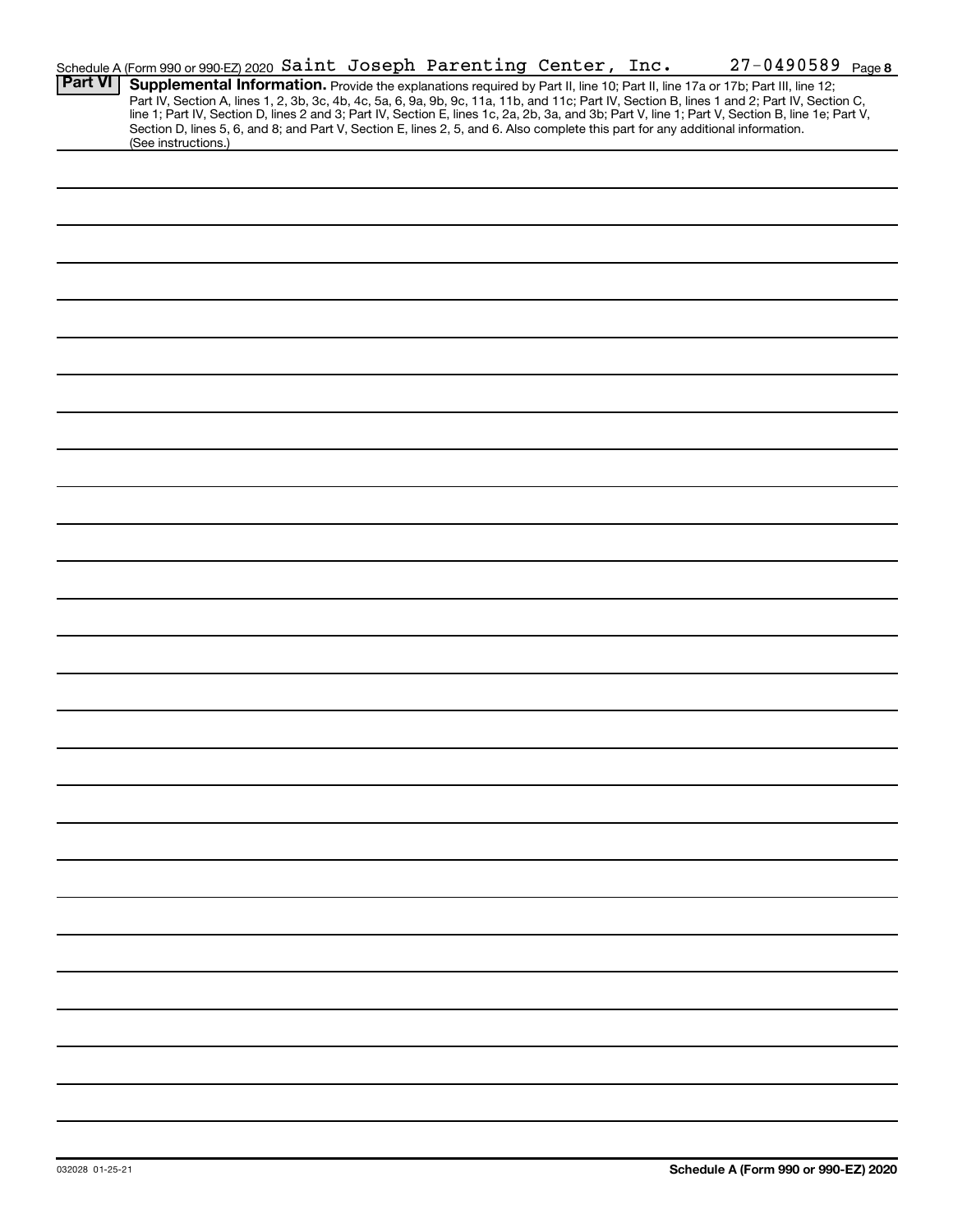# **Schedule B Schedule of Contributors**

**or 990-PF) | Attach to Form 990, Form 990-EZ, or Form 990-PF. | Go to www.irs.gov/Form990 for the latest information.** OMB No. 1545-0047

**2020**

| Name of the organization       |                                                                                                                                                                                                                           | <b>Employer identification number</b> |
|--------------------------------|---------------------------------------------------------------------------------------------------------------------------------------------------------------------------------------------------------------------------|---------------------------------------|
|                                | Saint Joseph Parenting Center, Inc.                                                                                                                                                                                       | 27-0490589                            |
| Organization type (check one): |                                                                                                                                                                                                                           |                                       |
| Filers of:                     | Section:                                                                                                                                                                                                                  |                                       |
| Form 990 or 990-EZ             | $\boxed{\textbf{X}}$ 501(c)( 3) (enter number) organization                                                                                                                                                               |                                       |
|                                | 4947(a)(1) nonexempt charitable trust not treated as a private foundation                                                                                                                                                 |                                       |
|                                | 527 political organization                                                                                                                                                                                                |                                       |
| Form 990-PF                    | 501(c)(3) exempt private foundation                                                                                                                                                                                       |                                       |
|                                | 4947(a)(1) nonexempt charitable trust treated as a private foundation                                                                                                                                                     |                                       |
|                                | 501(c)(3) taxable private foundation                                                                                                                                                                                      |                                       |
|                                |                                                                                                                                                                                                                           |                                       |
|                                | Check if your organization is covered by the General Rule or a Special Rule.<br>Note: Only a section 501(c)(7), (8), or (10) organization can check boxes for both the General Rule and a Special Rule. See instructions. |                                       |
| <b>General Rule</b>            |                                                                                                                                                                                                                           |                                       |

For an organization filing Form 990, 990-EZ, or 990-PF that received, during the year, contributions totaling \$5,000 or more (in money or property) from any one contributor. Complete Parts I and II. See instructions for determining a contributor's total contributions.

### **Special Rules**

 $\Box$ 

 $\Box$ 

any one contributor, during the year, total contributions of the greater of (1) \$5,000; or (2) 2% of the amount on (i) Form 990, Part VIII, line 1h;  $\boxed{\text{X}}$  For an organization described in section 501(c)(3) filing Form 990 or 990-EZ that met the 33 1/3% support test of the regulations under sections 509(a)(1) and 170(b)(1)(A)(vi), that checked Schedule A (Form 990 or 990-EZ), Part II, line 13, 16a, or 16b, and that received from or (ii) Form 990-EZ, line 1. Complete Parts I and II.

For an organization described in section 501(c)(7), (8), or (10) filing Form 990 or 990-EZ that received from any one contributor, during the year, total contributions of more than \$1,000 exclusively for religious, charitable, scientific, literary, or educational purposes, or for the prevention of cruelty to children or animals. Complete Parts I (entering "N/A" in column (b) instead of the contributor name and address), II, and III.  $\Box$ 

purpose. Don't complete any of the parts unless the General Rule applies to this organization because it received nonexclusively year, contributions exclusively for religious, charitable, etc., purposes, but no such contributions totaled more than \$1,000. If this box is checked, enter here the total contributions that were received during the year for an exclusively religious, charitable, etc., For an organization described in section 501(c)(7), (8), or (10) filing Form 990 or 990-EZ that received from any one contributor, during the religious, charitable, etc., contributions totaling \$5,000 or more during the year  $~\ldots\ldots\ldots\ldots\ldots\ldots\ldots\ldots\ldots\blacktriangleright~$ \$

**Caution:**  An organization that isn't covered by the General Rule and/or the Special Rules doesn't file Schedule B (Form 990, 990-EZ, or 990-PF),  **must** but it answer "No" on Part IV, line 2, of its Form 990; or check the box on line H of its Form 990-EZ or on its Form 990-PF, Part I, line 2, to certify that it doesn't meet the filing requirements of Schedule B (Form 990, 990-EZ, or 990-PF).

**For Paperwork Reduction Act Notice, see the instructions for Form 990, 990-EZ, or 990-PF. Schedule B (Form 990, 990-EZ, or 990-PF) (2020)** LHA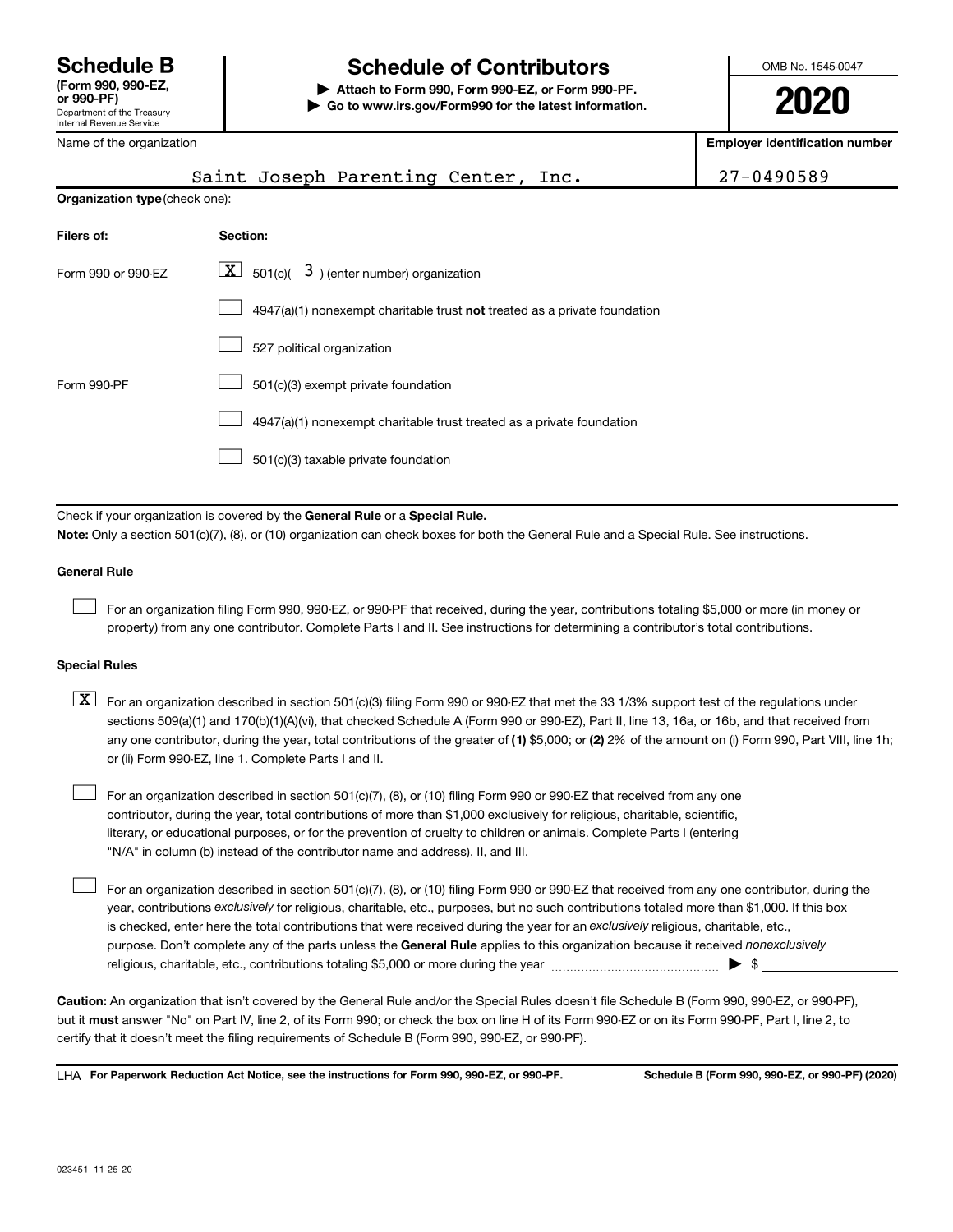**Employer identification number**

# Saint Joseph Parenting Center, Inc. 27-0490589

**Part I** Contributors (see instructions). Use duplicate copies of Part I if additional space is needed.

| (a)<br>No. | (b)<br>Name, address, and ZIP + 4                                                   | (c)<br><b>Total contributions</b> | (d)<br>Type of contribution                                                                            |
|------------|-------------------------------------------------------------------------------------|-----------------------------------|--------------------------------------------------------------------------------------------------------|
| 1          | Mr. and Mrs. Jonathan Rather<br>241 Fairview Avenue<br>Stamford, CT 06902           | 25, 250.<br>\$                    | <u>x</u><br>Person<br>Payroll<br><b>Noncash</b><br>(Complete Part II for<br>noncash contributions.)    |
| (a)<br>No. | (b)<br>Name, address, and ZIP + 4                                                   | (c)<br><b>Total contributions</b> | (d)<br>Type of contribution                                                                            |
| 2          | Near and Far Aid<br>PO Box 717                                                      | 19,985.<br>\$                     | <u>x</u><br>Person<br>Payroll<br><b>Noncash</b>                                                        |
|            | Southport, CT 06890                                                                 |                                   | (Complete Part II for<br>noncash contributions.)                                                       |
| (a)<br>No. | (b)<br>Name, address, and ZIP + 4                                                   | (c)<br><b>Total contributions</b> | (d)<br>Type of contribution                                                                            |
| 3          | Saint John's Community Foundation<br>628 Main Street<br>Stamford, CT 06901          | 7,000.<br>\$                      | <u>x</u><br>Person<br>Payroll<br><b>Noncash</b><br>(Complete Part II for<br>noncash contributions.)    |
| (a)<br>No. | (b)<br>Name, address, and ZIP + 4                                                   | (c)<br><b>Total contributions</b> | (d)<br>Type of contribution                                                                            |
| 4          | The Herbert & Neil Singer Foundation<br>501 Silverside Road<br>Wilmington, DE 19801 | 5,000.<br>\$                      | <u>x</u><br>Person<br>Payroll<br><b>Noncash</b><br>(Complete Part II for<br>noncash contributions.)    |
| (a)<br>No. | (b)<br>Name, address, and ZIP + 4                                                   | (c)<br><b>Total contributions</b> | (d)<br><b>Type of contribution</b>                                                                     |
| 5          | Mr. and Mrs. Gerry Sweeney<br>187 Stamford Avenue<br>Stamford, CT 06905             | 26, 355.<br>\$                    | $\boxed{\text{X}}$<br>Person<br>Pavroll<br>Noncash<br>(Complete Part II for<br>noncash contributions.) |
| (a)<br>No. | (b)<br>Name, address, and ZIP + 4                                                   | (c)<br><b>Total contributions</b> | (d)<br>Type of contribution                                                                            |
| 6          | Mr. and Mrs. Jamie O'Rourke<br>163 Limekiln Road<br>Ridgefield, CT 06877            | 64,300.<br>\$                     | $\boxed{\text{X}}$<br>Person<br>Payroll<br>Noncash<br>(Complete Part II for<br>noncash contributions.) |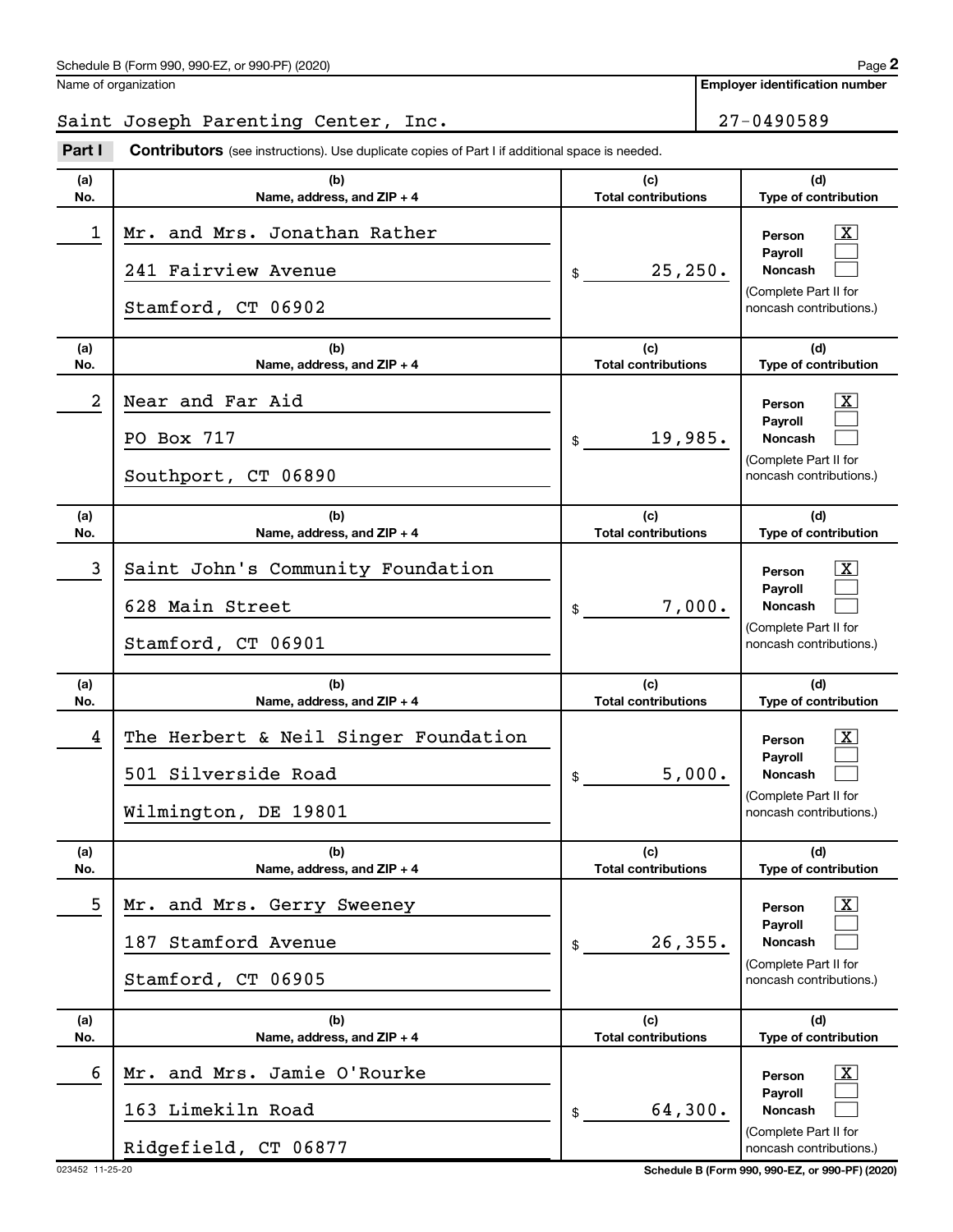**Employer identification number**

# Saint Joseph Parenting Center, Inc. 27-0490589

**Part I** Contributors (see instructions). Use duplicate copies of Part I if additional space is needed.

| (a)<br>No. | (b)<br>Name, address, and ZIP + 4                                            | (c)<br><b>Total contributions</b> | (d)<br>Type of contribution                                                                                    |
|------------|------------------------------------------------------------------------------|-----------------------------------|----------------------------------------------------------------------------------------------------------------|
| 7          | Mr. and Mrs. Bill Hecht<br>202 Spring Valley Road<br>Ridgefield, CT 06877    | 38,625.<br>\$                     | $\mathbf{X}$<br>Person<br><b>Payroll</b><br><b>Noncash</b><br>(Complete Part II for<br>noncash contributions.) |
| (a)<br>No. | (b)<br>Name, address, and ZIP + 4                                            | (c)<br><b>Total contributions</b> | (d)<br>Type of contribution                                                                                    |
| 8          | Rain CII Carbon LLC<br>1330 Greengate Drive<br>Covington, LA 70433           | 20,000.<br>\$                     | $\mathbf{X}$<br>Person<br><b>Payroll</b><br><b>Noncash</b><br>(Complete Part II for<br>noncash contributions.) |
| (a)<br>No. | (b)<br>Name, address, and ZIP + 4                                            | (c)<br><b>Total contributions</b> | (d)<br>Type of contribution                                                                                    |
| 9          | Fernandez Family Fund<br>115 Old Washington Road<br>Ridgefield, CT 06877     | 15,000.<br>\$                     | $\mathbf{X}$<br>Person<br><b>Payroll</b><br><b>Noncash</b><br>(Complete Part II for<br>noncash contributions.) |
| (a)<br>No. | (b)<br>Name, address, and ZIP + 4                                            | (c)<br><b>Total contributions</b> | (d)<br>Type of contribution                                                                                    |
| 10         | NBC Universal Media<br>100 Universal City Plaza<br>Universal City, CA 91608  | 5,000.<br>\$                      | $\mathbf{X}$<br>Person<br><b>Payroll</b><br><b>Noncash</b><br>(Complete Part II for<br>noncash contributions.) |
| (a)<br>No. | (b)<br>Name, address, and ZIP + 4                                            | (c)<br><b>Total contributions</b> | (d)<br>Type of contribution                                                                                    |
| 11         | First County Bank Foundation<br>117 Prospect Street<br>Stamford, CT 06901    | 5,000.<br>\$                      | $\overline{\mathbf{X}}$<br>Person<br>Payroll<br>Noncash<br>(Complete Part II for<br>noncash contributions.)    |
| (a)<br>No. | (b)<br>Name, address, and ZIP + 4                                            | (c)<br><b>Total contributions</b> | (d)<br>Type of contribution                                                                                    |
| 12         | New Canaan Community Foundation<br>111 Cherry Street<br>New Canaan, CT 06840 | 15,000.<br>\$                     | $\mathbf{X}$<br>Person<br><b>Payroll</b><br>Noncash<br>(Complete Part II for<br>noncash contributions.)        |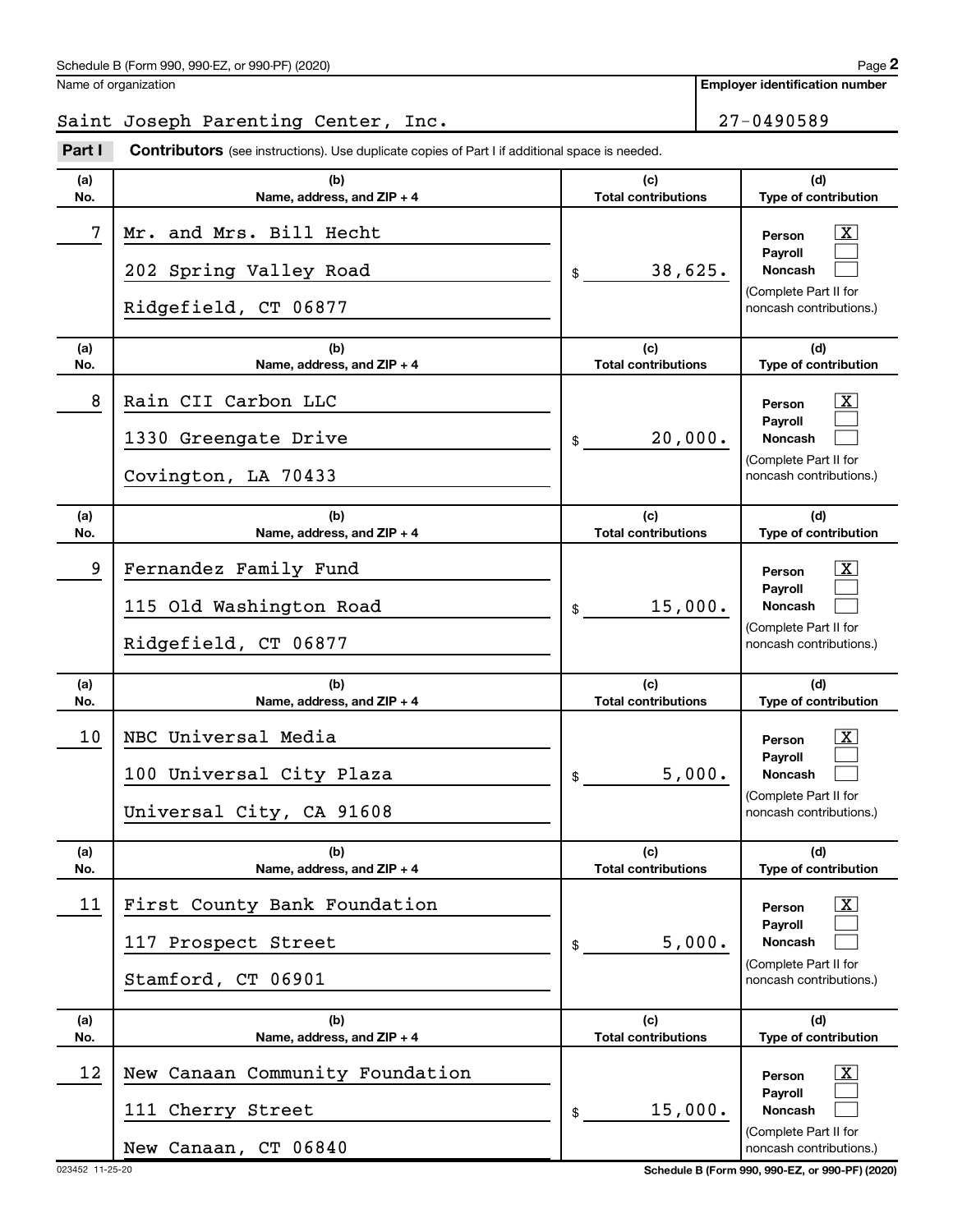**Employer identification number**

# Saint Joseph Parenting Center, Inc. 27-0490589

**Part I** Contributors (see instructions). Use duplicate copies of Part I if additional space is needed.

| (a)<br>No. | (b)<br>Name, address, and ZIP + 4                                                | (c)<br><b>Total contributions</b> | (d)<br>Type of contribution                                                                                     |
|------------|----------------------------------------------------------------------------------|-----------------------------------|-----------------------------------------------------------------------------------------------------------------|
| 13         | Robert Petit<br>Knoll Street<br>8<br>Riverside, CT 06878                         | 9,000.<br>\$                      | $\mathbf{X}$<br>Person<br>Pavroll<br><b>Noncash</b><br>(Complete Part II for<br>noncash contributions.)         |
| (a)<br>No. | (b)<br>Name, address, and ZIP + 4                                                | (c)<br><b>Total contributions</b> | (d)<br>Type of contribution                                                                                     |
| 14         | Fairfield County Community Foundation<br>40 Richards Avenue<br>Norwalk, CT 06854 | 31,506.<br>\$                     | $\mathbf{X}$<br>Person<br>Payroll<br><b>Noncash</b><br>(Complete Part II for<br>noncash contributions.)         |
| (a)<br>No. | (b)<br>Name, address, and ZIP + 4                                                | (c)<br><b>Total contributions</b> | (d)<br>Type of contribution                                                                                     |
| 15         | City of Stamford<br>888 Washington Blvd<br>Stamford, CT 06901                    | 9, 293.<br>\$                     | $\mathbf{X}$<br>Person<br>Payroll<br><b>Noncash</b><br>(Complete Part II for<br>noncash contributions.)         |
| (a)<br>No. | (b)<br>Name, address, and ZIP + 4                                                | (c)<br><b>Total contributions</b> | (d)<br>Type of contribution                                                                                     |
| 16         | Robert Scinto<br>Corporate Drive<br>$\mathbf{1}$<br>Shelton, CT 06484            | 5,000.<br>\$                      | $\mathbf{X}$<br>Person<br>Payroll<br><b>Noncash</b><br>(Complete Part II for<br>noncash contributions.)         |
| (a)<br>No. | (b)<br>Name, address, and ZIP + 4                                                | (c)<br><b>Total contributions</b> | (d)<br>Type of contribution                                                                                     |
| 17         | Michael & Kathleen Abbott<br>407 Hoyt Farm Road<br>New Canaan, CT 06840          | 7,500.<br>\$                      | $\boxed{\textbf{X}}$<br>Person<br>Payroll<br><b>Noncash</b><br>(Complete Part II for<br>noncash contributions.) |
| (a)<br>No. | (b)<br>Name, address, and ZIP + 4                                                | (c)<br><b>Total contributions</b> | (d)<br>Type of contribution                                                                                     |
| 18         | Bridgewater Associates<br>One Glendinning Place<br>Westport, CT 06880            | 8,000.<br>\$                      | $\boxed{\textbf{X}}$<br>Person<br>Payroll<br><b>Noncash</b><br>(Complete Part II for<br>noncash contributions.) |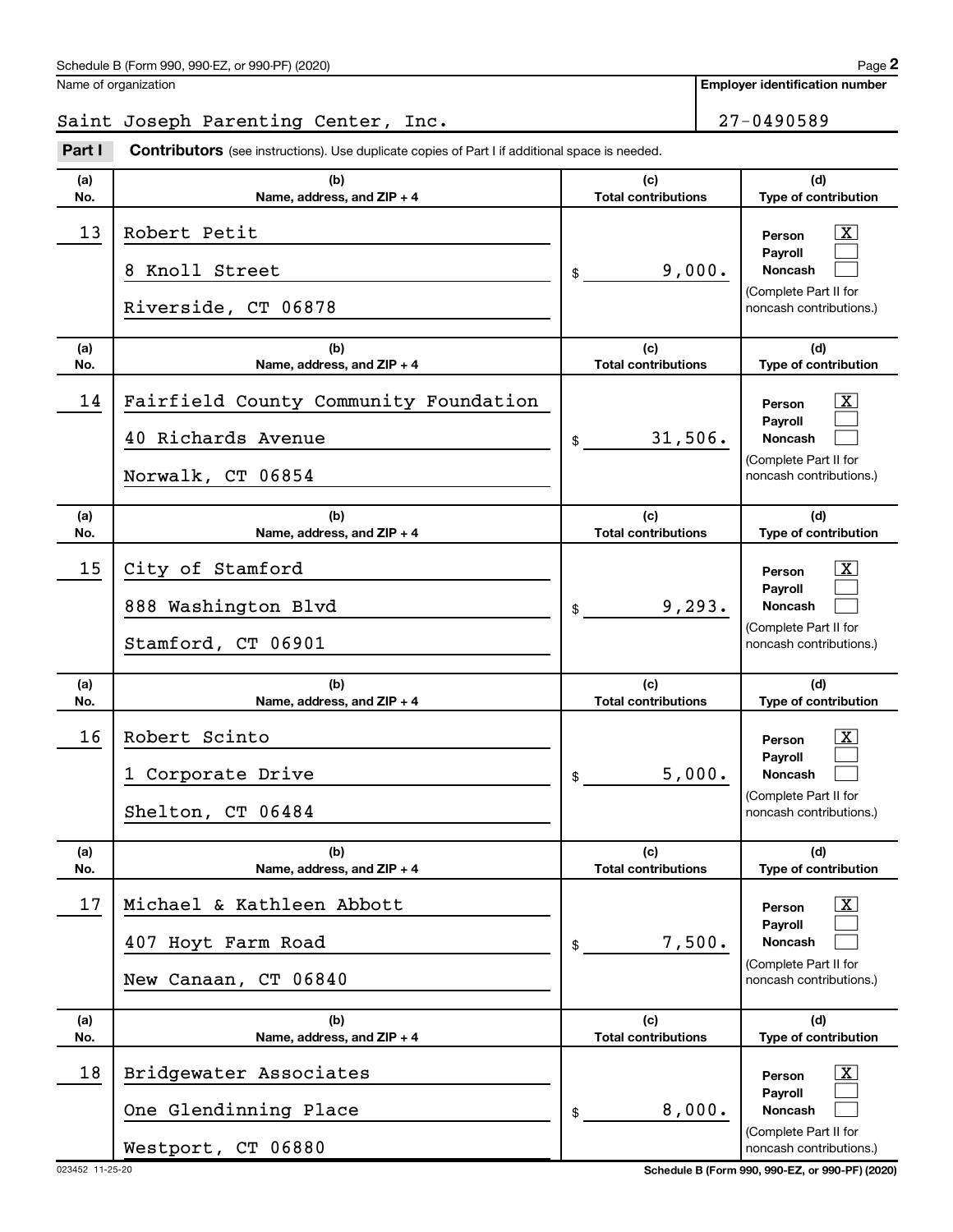**Employer identification number**

# Saint Joseph Parenting Center, Inc. 27-0490589

**Part I** Contributors (see instructions). Use duplicate copies of Part I if additional space is needed.

| (a)<br>No. | (b)<br>Name, address, and $ZIP + 4$                                   | (c)<br><b>Total contributions</b> | (d)<br>Type of contribution                                                                                               |
|------------|-----------------------------------------------------------------------|-----------------------------------|---------------------------------------------------------------------------------------------------------------------------|
| 19         | Jim & Marion Green<br>31 Lighthouse Way<br>Stamford, CT 06902         | 9,550.<br>\$                      | $\overline{\mathbf{X}}$<br>Person<br><b>Payroll</b><br><b>Noncash</b><br>(Complete Part II for<br>noncash contributions.) |
| (a)<br>No. | (b)<br>Name, address, and $ZIP + 4$                                   | (c)<br><b>Total contributions</b> | (d)<br>Type of contribution                                                                                               |
| 20         | AXA XL Insurance<br>200 Liberty Street<br>New York, NY 10281          | 7,500.<br>\$                      | $\overline{\mathbf{X}}$<br>Person<br><b>Payroll</b><br><b>Noncash</b><br>(Complete Part II for<br>noncash contributions.) |
| (a)<br>No. | (b)<br>Name, address, and ZIP + 4                                     | (c)<br><b>Total contributions</b> | (d)<br>Type of contribution                                                                                               |
| 21         | George & Carol Bauer<br>499 Silvermine Road<br>New Canaan, CT 06840   | 10,000.<br>\$                     | $\overline{\mathbf{X}}$<br>Person<br><b>Payroll</b><br><b>Noncash</b><br>(Complete Part II for<br>noncash contributions.) |
| (a)<br>No. | (b)<br>Name, address, and ZIP + 4                                     | (c)<br><b>Total contributions</b> | (d)<br>Type of contribution                                                                                               |
| 22         | Alan Chapple<br>55 Rodgers Road<br>Stamford, CT 06902                 | 5,600.<br>\$                      | $\overline{\mathbf{X}}$<br>Person<br><b>Payroll</b><br><b>Noncash</b><br>(Complete Part II for<br>noncash contributions.) |
| (a)<br>No. | (b)<br>Name, address, and ZIP + 4                                     | (c)<br><b>Total contributions</b> | (d)<br>Type of contribution                                                                                               |
| 23         | Daniel & Marie Houlihan<br>211 Highland Road<br>Scarsdale, NY 10583   | 15,500.<br>\$                     | $\overline{\mathbf{X}}$<br>Person<br>Payroll<br><b>Noncash</b><br>(Complete Part II for<br>noncash contributions.)        |
| (a)<br>No. | (b)<br>Name, address, and ZIP + 4                                     | (c)<br><b>Total contributions</b> | (d)<br>Type of contribution                                                                                               |
| 24         | Robert & Paula DiMatteo<br>918 Hamilton Avenue<br>Watertown, CT 06795 | 5,100.<br>\$                      | $\overline{\mathbf{X}}$<br>Person<br>Payroll<br><b>Noncash</b><br>(Complete Part II for<br>noncash contributions.)        |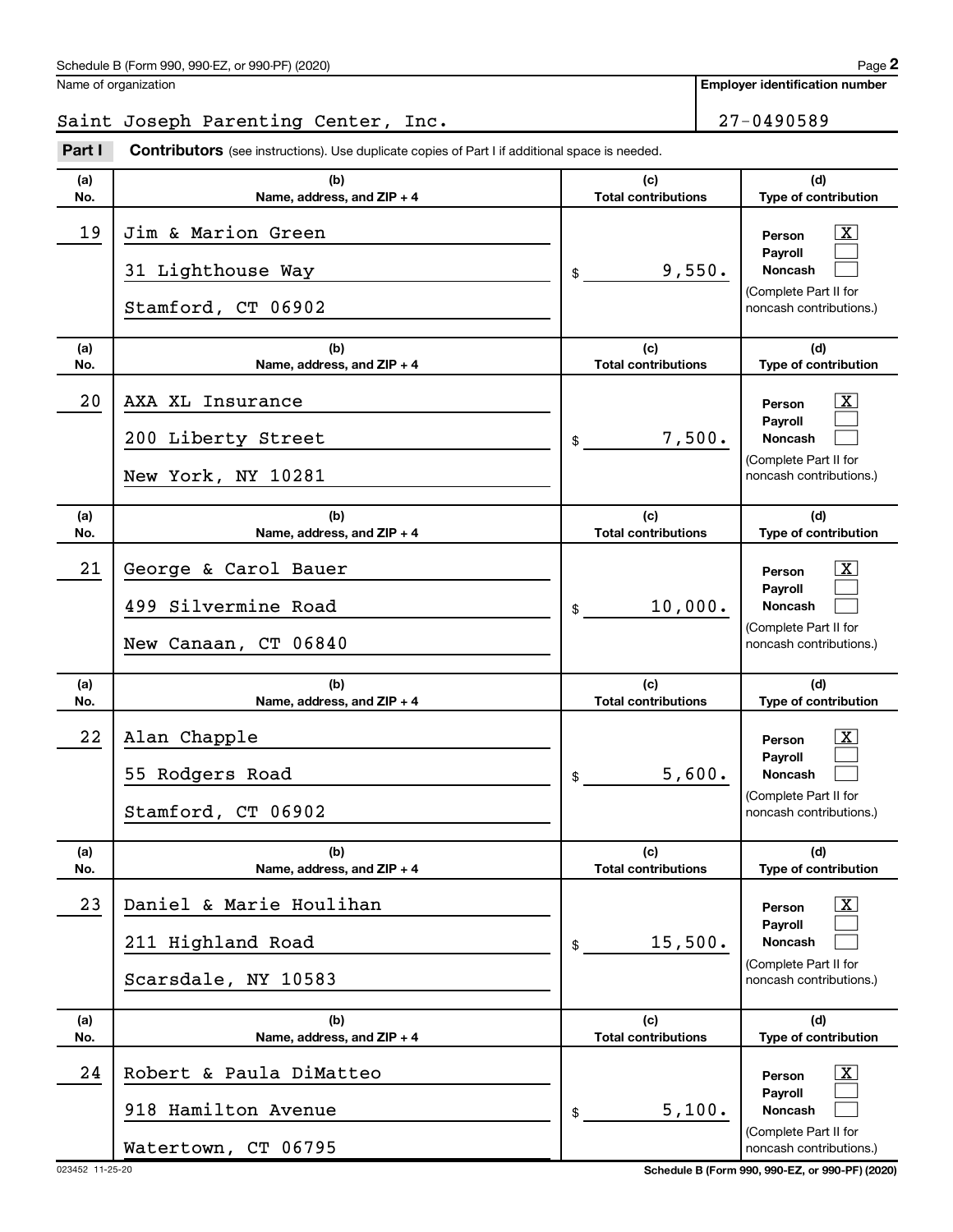**Employer identification number**

# Saint Joseph Parenting Center, Inc. 27-0490589

**Part I** Contributors (see instructions). Use duplicate copies of Part I if additional space is needed.

| (a)<br>No. | (b)<br>Name, address, and ZIP + 4                                                | (c)<br><b>Total contributions</b> | (d)<br>Type of contribution                                                                                        |
|------------|----------------------------------------------------------------------------------|-----------------------------------|--------------------------------------------------------------------------------------------------------------------|
| 25         | Cynthia Holmes<br>777 Long Ridge Road, S3-372<br>Stamford, CT 06902              | 5,000.<br>\$                      | $\overline{\mathbf{X}}$<br>Person<br>Pavroll<br><b>Noncash</b><br>(Complete Part II for<br>noncash contributions.) |
| (a)<br>No. | (b)<br>Name, address, and ZIP + 4                                                | (c)<br><b>Total contributions</b> | (d)<br>Type of contribution                                                                                        |
| 26         | Peter & Kate Jacullo<br>61 High Ridge Avenue<br>Ridgefield, CT 06877             | 6, 272.<br>\$                     | $\overline{\mathbf{X}}$<br>Person<br>Payroll<br><b>Noncash</b><br>(Complete Part II for<br>noncash contributions.) |
| (a)<br>No. | (b)<br>Name, address, and ZIP + 4                                                | (c)<br><b>Total contributions</b> | (d)<br>Type of contribution                                                                                        |
| 27         | John Patrick Flanagan Foundation<br>PO Box 818<br>Southport, CT 06890            | 5,000.<br>\$                      | $\overline{\mathbf{X}}$<br>Person<br>Pavroll<br><b>Noncash</b><br>(Complete Part II for<br>noncash contributions.) |
| (a)<br>No. | (b)<br>Name, address, and ZIP + 4                                                | (c)<br><b>Total contributions</b> | (d)<br>Type of contribution                                                                                        |
| 28         | Carmen & Michael McDermott<br>270 Bronxville Road Apt 2B<br>Bronxville, NY 10708 | 5,500.<br>\$                      | $\overline{\mathbf{X}}$<br>Person<br>Payroll<br><b>Noncash</b><br>(Complete Part II for<br>noncash contributions.) |
| (a)<br>No. | (b)<br>Name, address, and ZIP + 4                                                | (c)<br><b>Total contributions</b> | (d)<br>Type of contribution                                                                                        |
| 29         | Tom & Terry McKiernan<br>36 White Oak Lane<br>Stamford, CT 06905                 | 5,200.<br>\$                      | $\overline{\text{X}}$<br>Person<br>Payroll<br><b>Noncash</b><br>(Complete Part II for<br>noncash contributions.)   |
| (a)<br>No. | (b)<br>Name, address, and ZIP + 4                                                | (c)<br><b>Total contributions</b> | (d)<br>Type of contribution                                                                                        |
| 30         | Sperry Rail Inc<br>Research Drive<br>Shelton, CT 06484                           | 21,315.<br>\$                     | $\overline{\text{X}}$<br>Person<br>Payroll<br><b>Noncash</b><br>(Complete Part II for<br>noncash contributions.)   |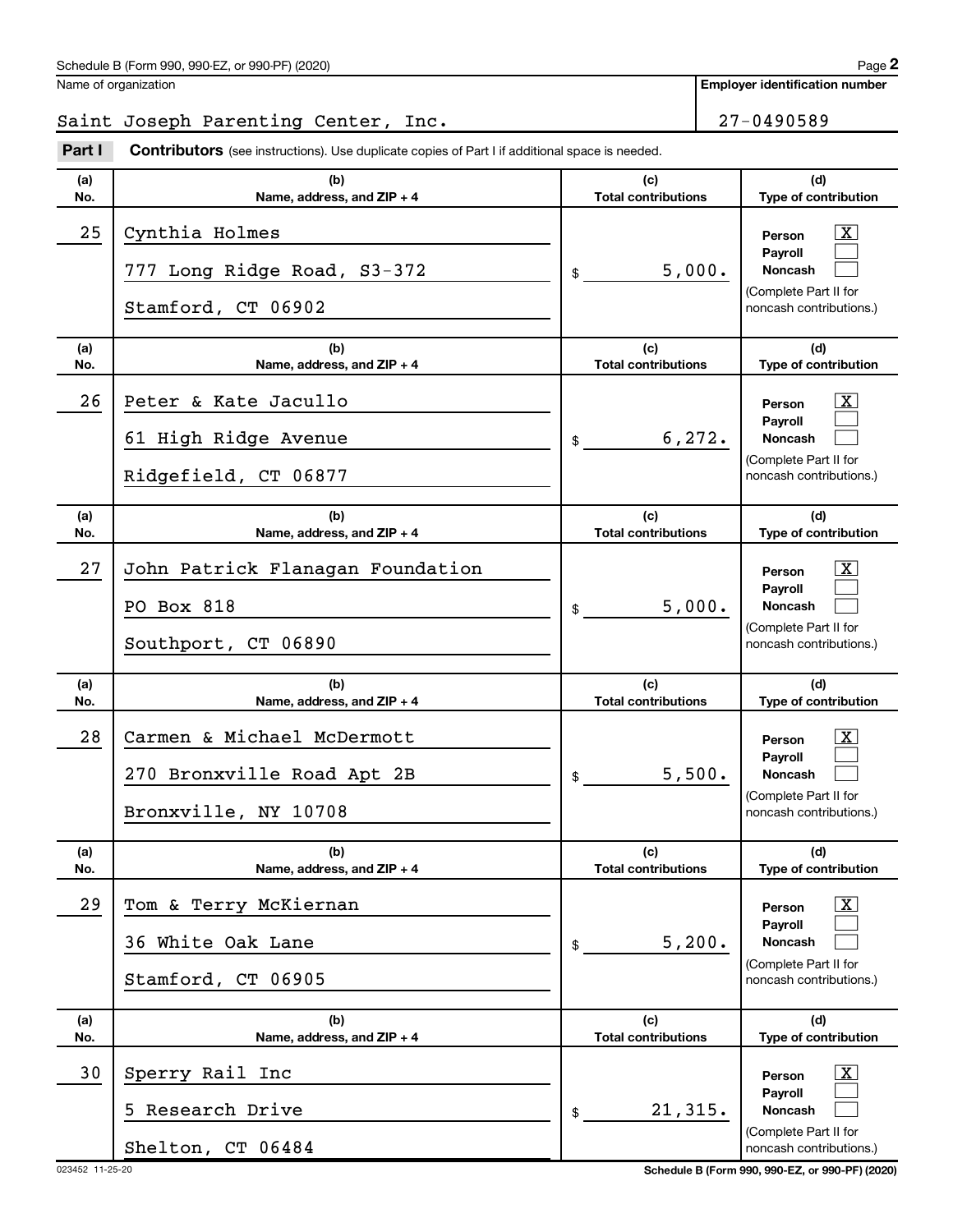Saint Joseph Parenting Center, Inc. 27-0490589

**Part I** Contributors (see instructions). Use duplicate copies of Part I if additional space is needed.

| (a) | (b)                                                                                                    | (c)                        | (d)                                                                                                     |
|-----|--------------------------------------------------------------------------------------------------------|----------------------------|---------------------------------------------------------------------------------------------------------|
| No. | Name, address, and ZIP + 4                                                                             | <b>Total contributions</b> | Type of contribution                                                                                    |
| 31  | Peter & Jeanne Jacullo Charitable Fund<br>PO Box 9509<br>Warwick, RI 02889                             | 18,500.<br>\$              | X <br>Person<br>Payroll<br><b>Noncash</b><br>(Complete Part II for<br>noncash contributions.)           |
| (a) | (b)                                                                                                    | (c)                        | (d)                                                                                                     |
| No. | Name, address, and ZIP + 4                                                                             | <b>Total contributions</b> | Type of contribution                                                                                    |
| 32  | National Council of Budget and Program<br>Management<br>418W Broadway<br>Farmington NM 87401, DC 20201 | 66,627.<br>\$              | $\mathbf{x}$<br>Person<br>Payroll<br><b>Noncash</b><br>(Complete Part II for<br>noncash contributions.) |
| (a) | (b)                                                                                                    | (c)                        | (d)                                                                                                     |
| No. | Name, address, and ZIP + 4                                                                             | <b>Total contributions</b> | Type of contribution                                                                                    |
|     |                                                                                                        | \$                         | Person<br>Payroll<br><b>Noncash</b><br>(Complete Part II for<br>noncash contributions.)                 |
| (a) | (b)                                                                                                    | (c)                        | (d)                                                                                                     |
| No. | Name, address, and ZIP + 4                                                                             | <b>Total contributions</b> | Type of contribution                                                                                    |
|     |                                                                                                        | \$                         | Person<br>Payroll<br><b>Noncash</b><br>(Complete Part II for<br>noncash contributions.)                 |
| (a) | (b)                                                                                                    | (c)                        | (d)                                                                                                     |
| No. | Name, address, and ZIP + 4                                                                             | <b>Total contributions</b> | Type of contribution                                                                                    |
|     |                                                                                                        | \$                         | Person<br>Payroll<br><b>Noncash</b><br>(Complete Part II for<br>noncash contributions.)                 |
| (a) | (b)                                                                                                    | (c)                        | (d)                                                                                                     |
| No. | Name, address, and ZIP + 4                                                                             | <b>Total contributions</b> | Type of contribution                                                                                    |
|     |                                                                                                        | \$                         | Person<br>Payroll<br><b>Noncash</b><br>(Complete Part II for<br>noncash contributions.)                 |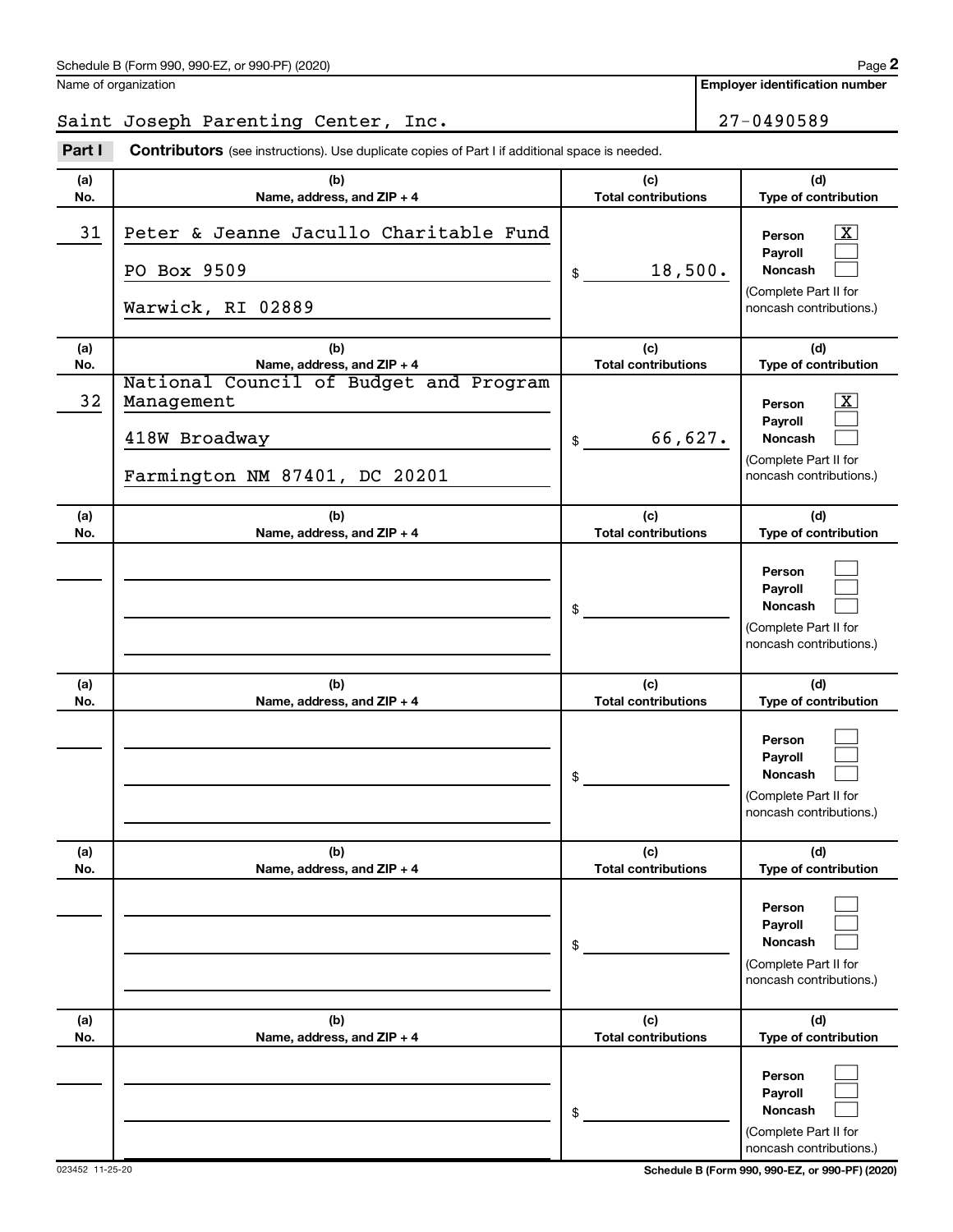**Employer identification number**

Saint Joseph Parenting Center, Inc. 27-0490589

Part II Noncash Property (see instructions). Use duplicate copies of Part II if additional space is needed.

| (a)<br>No.<br>from<br>Part I | (b)<br>Description of noncash property given | (c)<br>FMV (or estimate)<br>(See instructions.) | (d)<br>Date received |
|------------------------------|----------------------------------------------|-------------------------------------------------|----------------------|
|                              |                                              | $\frac{1}{2}$                                   |                      |
| (a)<br>No.<br>from<br>Part I | (b)<br>Description of noncash property given | (c)<br>FMV (or estimate)<br>(See instructions.) | (d)<br>Date received |
|                              |                                              | $\frac{1}{2}$                                   |                      |
| (a)<br>No.<br>from<br>Part I | (b)<br>Description of noncash property given | (c)<br>FMV (or estimate)<br>(See instructions.) | (d)<br>Date received |
|                              |                                              | $\frac{1}{2}$                                   |                      |
| (a)<br>No.<br>from<br>Part I | (b)<br>Description of noncash property given | (c)<br>FMV (or estimate)<br>(See instructions.) | (d)<br>Date received |
|                              |                                              | $\frac{1}{2}$                                   |                      |
| (a)<br>No.<br>from<br>Part I | (b)<br>Description of noncash property given | (c)<br>FMV (or estimate)<br>(See instructions.) | (d)<br>Date received |
|                              |                                              | $\,$                                            |                      |
| (a)<br>No.<br>from<br>Part I | (b)<br>Description of noncash property given | (c)<br>FMV (or estimate)<br>(See instructions.) | (d)<br>Date received |
|                              |                                              | \$                                              |                      |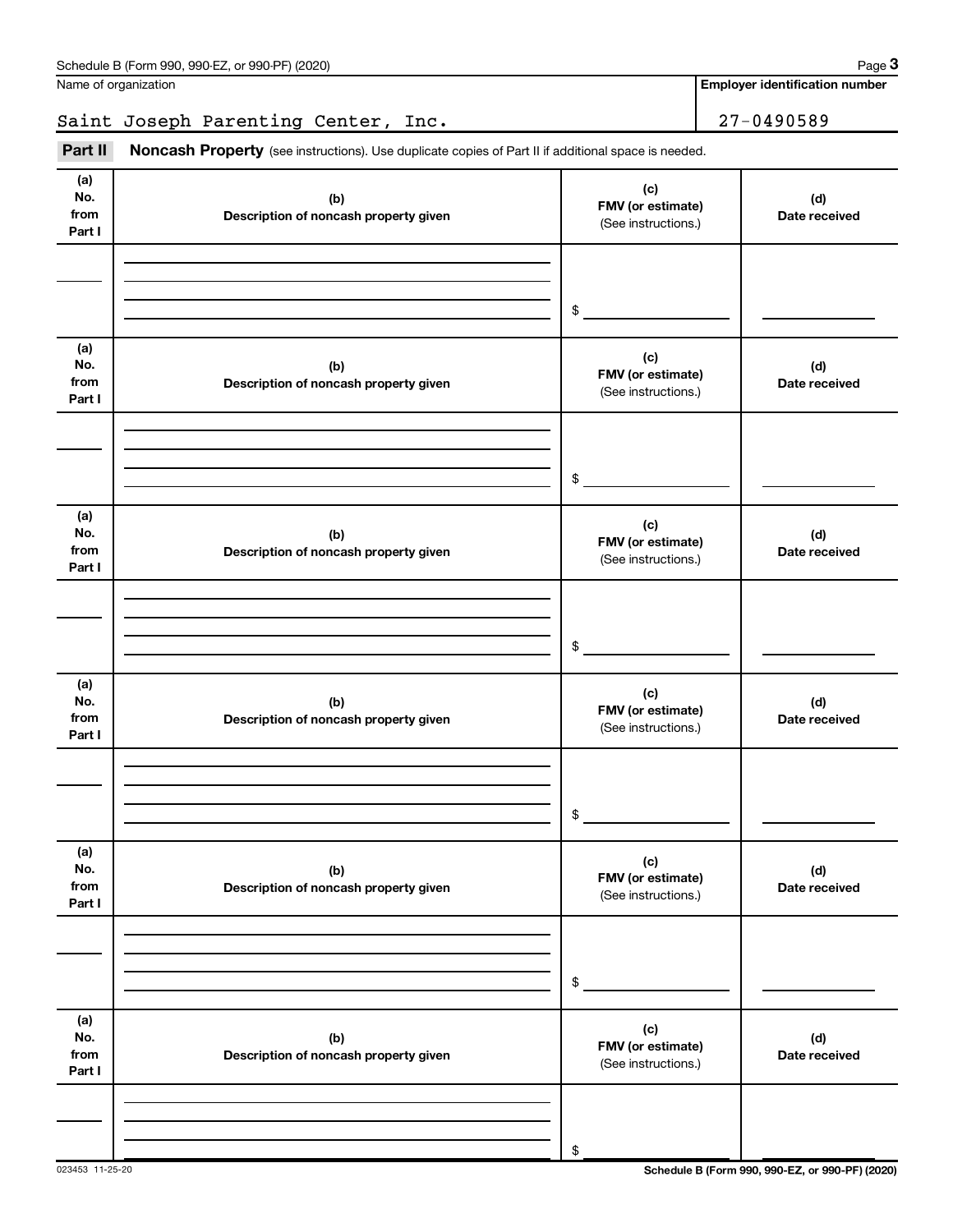|                             | Schedule B (Form 990, 990-EZ, or 990-PF) (2020)                                                                                                                                                                                                                                                                                                                                                                                                                                                                                      |                      |                                          |                                          | Page 4                                   |  |  |  |
|-----------------------------|--------------------------------------------------------------------------------------------------------------------------------------------------------------------------------------------------------------------------------------------------------------------------------------------------------------------------------------------------------------------------------------------------------------------------------------------------------------------------------------------------------------------------------------|----------------------|------------------------------------------|------------------------------------------|------------------------------------------|--|--|--|
|                             | Name of organization                                                                                                                                                                                                                                                                                                                                                                                                                                                                                                                 |                      |                                          |                                          | <b>Employer identification number</b>    |  |  |  |
|                             | Saint Joseph Parenting Center, Inc.                                                                                                                                                                                                                                                                                                                                                                                                                                                                                                  |                      |                                          |                                          | 27-0490589                               |  |  |  |
| Part III                    | Exclusively religious, charitable, etc., contributions to organizations described in section 501(c)(7), (8), or (10) that total more than \$1,000 for the year<br>from any one contributor. Complete columns (a) through (e) and the following line entry. For organizations<br>completing Part III, enter the total of exclusively religious, charitable, etc., contributions of \$1,000 or less for the year. (Enter this info. once.) $\blacktriangleright$ \$<br>Use duplicate copies of Part III if additional space is needed. |                      |                                          |                                          |                                          |  |  |  |
| (a) No.<br>from<br>Part I   | (b) Purpose of gift                                                                                                                                                                                                                                                                                                                                                                                                                                                                                                                  | (c) Use of gift      |                                          |                                          | (d) Description of how gift is held      |  |  |  |
|                             |                                                                                                                                                                                                                                                                                                                                                                                                                                                                                                                                      |                      |                                          |                                          |                                          |  |  |  |
|                             |                                                                                                                                                                                                                                                                                                                                                                                                                                                                                                                                      | (e) Transfer of gift |                                          |                                          |                                          |  |  |  |
|                             | Transferee's name, address, and ZIP + 4                                                                                                                                                                                                                                                                                                                                                                                                                                                                                              |                      |                                          |                                          | Relationship of transferor to transferee |  |  |  |
|                             |                                                                                                                                                                                                                                                                                                                                                                                                                                                                                                                                      |                      |                                          |                                          |                                          |  |  |  |
| $(a)$ No.<br>from<br>Part I | (b) Purpose of gift                                                                                                                                                                                                                                                                                                                                                                                                                                                                                                                  | (c) Use of gift      |                                          |                                          | (d) Description of how gift is held      |  |  |  |
|                             |                                                                                                                                                                                                                                                                                                                                                                                                                                                                                                                                      |                      |                                          |                                          |                                          |  |  |  |
|                             |                                                                                                                                                                                                                                                                                                                                                                                                                                                                                                                                      | (e) Transfer of gift |                                          |                                          |                                          |  |  |  |
|                             | Transferee's name, address, and ZIP + 4                                                                                                                                                                                                                                                                                                                                                                                                                                                                                              |                      | Relationship of transferor to transferee |                                          |                                          |  |  |  |
|                             |                                                                                                                                                                                                                                                                                                                                                                                                                                                                                                                                      |                      |                                          |                                          |                                          |  |  |  |
| (a) No.<br>from<br>Part I   | (b) Purpose of gift                                                                                                                                                                                                                                                                                                                                                                                                                                                                                                                  | (c) Use of gift      |                                          |                                          | (d) Description of how gift is held      |  |  |  |
|                             |                                                                                                                                                                                                                                                                                                                                                                                                                                                                                                                                      |                      |                                          |                                          |                                          |  |  |  |
|                             |                                                                                                                                                                                                                                                                                                                                                                                                                                                                                                                                      | (e) Transfer of gift |                                          |                                          |                                          |  |  |  |
|                             | Transferee's name, address, and ZIP + 4                                                                                                                                                                                                                                                                                                                                                                                                                                                                                              |                      |                                          |                                          | Relationship of transferor to transferee |  |  |  |
|                             |                                                                                                                                                                                                                                                                                                                                                                                                                                                                                                                                      |                      |                                          |                                          |                                          |  |  |  |
| (a) No.<br>from<br>Part I   | (b) Purpose of gift                                                                                                                                                                                                                                                                                                                                                                                                                                                                                                                  | (c) Use of gift      |                                          |                                          | (d) Description of how gift is held      |  |  |  |
|                             |                                                                                                                                                                                                                                                                                                                                                                                                                                                                                                                                      |                      |                                          |                                          |                                          |  |  |  |
|                             | (e) Transfer of gift                                                                                                                                                                                                                                                                                                                                                                                                                                                                                                                 |                      |                                          |                                          |                                          |  |  |  |
|                             | Transferee's name, address, and ZIP + 4                                                                                                                                                                                                                                                                                                                                                                                                                                                                                              |                      |                                          | Relationship of transferor to transferee |                                          |  |  |  |
|                             |                                                                                                                                                                                                                                                                                                                                                                                                                                                                                                                                      |                      |                                          |                                          |                                          |  |  |  |
|                             |                                                                                                                                                                                                                                                                                                                                                                                                                                                                                                                                      |                      |                                          |                                          |                                          |  |  |  |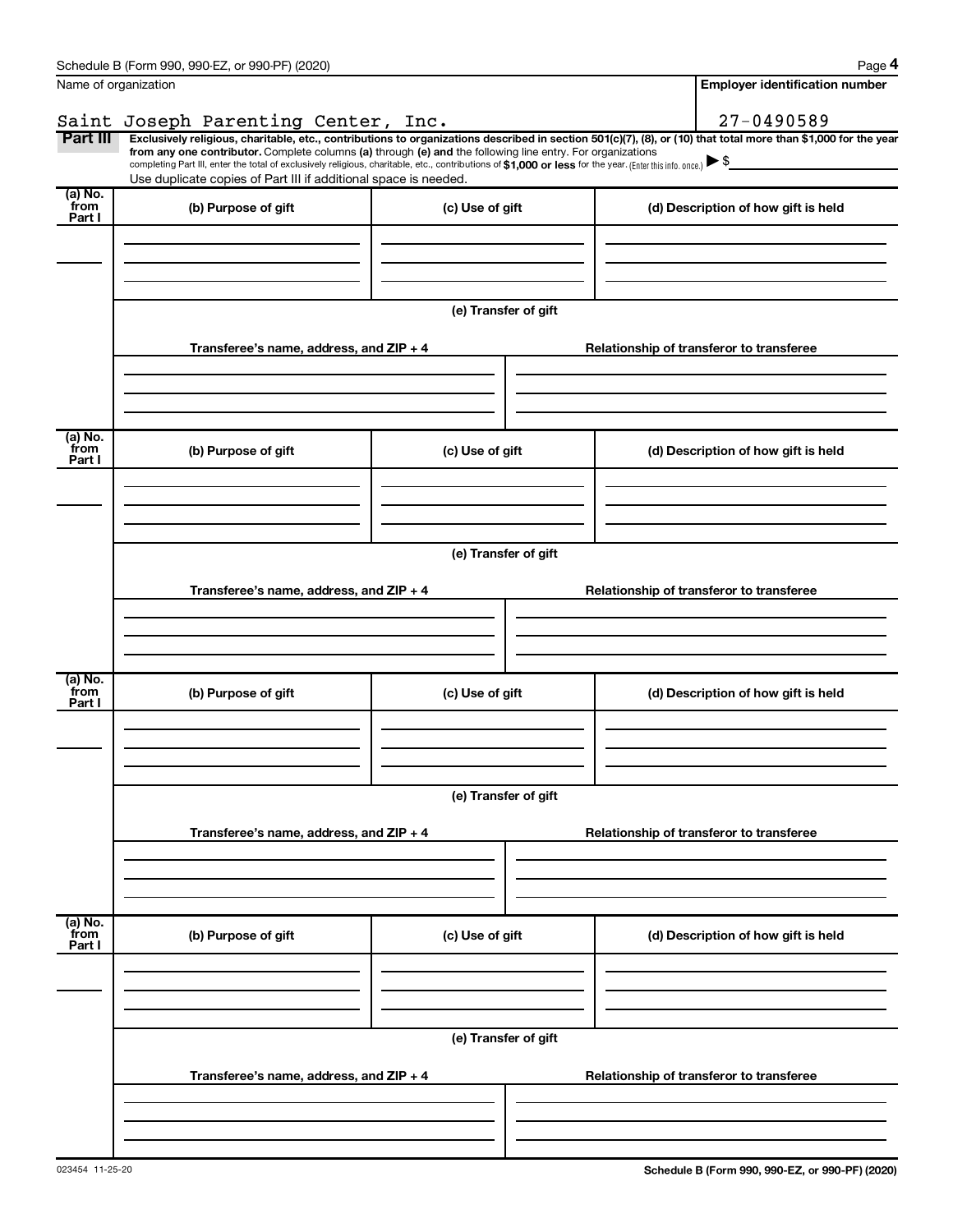| (Form 990) |  |
|------------|--|
|------------|--|

# **SCHEDULE D Supplemental Financial Statements**<br> **Form 990 2020**<br> **Part IV** line 6.7.8.9.10, 11a, 11b, 11d, 11d, 11d, 11d, 11d, 12a, 0r, 12b

**(Form 990) | Complete if the organization answered "Yes" on Form 990, Part IV, line 6, 7, 8, 9, 10, 11a, 11b, 11c, 11d, 11e, 11f, 12a, or 12b.**

**| Attach to Form 990. |Go to www.irs.gov/Form990 for instructions and the latest information.**



Department of the Treasury Internal Revenue Service

Name of the organization<br>**Employer identification number**<br>27-0490589 <sup>27</sup>-0490589 **Part I** | Organizations Maintaining Donor Advised Funds or Other Similar Funds or Accounts. Complete if the Saint Joseph Parenting Center, Inc.

|             | organization answered "Yes" on Form 990, Part IV, line 6.                                                                                                                                                                     |                                                |    |                                                    |
|-------------|-------------------------------------------------------------------------------------------------------------------------------------------------------------------------------------------------------------------------------|------------------------------------------------|----|----------------------------------------------------|
|             |                                                                                                                                                                                                                               | (a) Donor advised funds                        |    | (b) Funds and other accounts                       |
| 1.          |                                                                                                                                                                                                                               |                                                |    |                                                    |
| 2           | Aggregate value of contributions to (during year)                                                                                                                                                                             |                                                |    |                                                    |
| 3           | Aggregate value of grants from (during year)                                                                                                                                                                                  |                                                |    |                                                    |
| 4           |                                                                                                                                                                                                                               |                                                |    |                                                    |
| 5           | Did the organization inform all donors and donor advisors in writing that the assets held in donor advised funds                                                                                                              |                                                |    |                                                    |
|             |                                                                                                                                                                                                                               |                                                |    | Yes<br>No                                          |
| 6           | Did the organization inform all grantees, donors, and donor advisors in writing that grant funds can be used only                                                                                                             |                                                |    |                                                    |
|             | for charitable purposes and not for the benefit of the donor or donor advisor, or for any other purpose conferring                                                                                                            |                                                |    |                                                    |
|             | impermissible private benefit?                                                                                                                                                                                                |                                                |    | Yes<br>No                                          |
|             | Part II<br>Conservation Easements. Complete if the organization answered "Yes" on Form 990, Part IV, line 7.                                                                                                                  |                                                |    |                                                    |
| $\mathbf 1$ | Purpose(s) of conservation easements held by the organization (check all that apply).                                                                                                                                         |                                                |    |                                                    |
|             | Preservation of land for public use (for example, recreation or education)                                                                                                                                                    |                                                |    | Preservation of a historically important land area |
|             | Protection of natural habitat                                                                                                                                                                                                 | Preservation of a certified historic structure |    |                                                    |
|             | Preservation of open space                                                                                                                                                                                                    |                                                |    |                                                    |
| 2           | Complete lines 2a through 2d if the organization held a qualified conservation contribution in the form of a conservation easement on the last                                                                                |                                                |    |                                                    |
|             | day of the tax year.                                                                                                                                                                                                          |                                                |    | Held at the End of the Tax Year                    |
|             |                                                                                                                                                                                                                               |                                                | 2a |                                                    |
| b           | Total acreage restricted by conservation easements                                                                                                                                                                            |                                                | 2b |                                                    |
| с           |                                                                                                                                                                                                                               |                                                | 2c |                                                    |
| d           | Number of conservation easements included in (c) acquired after 7/25/06, and not on a historic structure                                                                                                                      |                                                |    |                                                    |
|             | listed in the National Register [111] Marshall Register [11] Marshall Register [11] Marshall Register [11] Marshall Register [11] Marshall Register [11] Marshall Register [11] Marshall Register [11] Marshall Register [11] |                                                | 2d |                                                    |
| 3           | Number of conservation easements modified, transferred, released, extinguished, or terminated by the organization during the tax                                                                                              |                                                |    |                                                    |
|             | $year \triangleright$                                                                                                                                                                                                         |                                                |    |                                                    |
| 4           | Number of states where property subject to conservation easement is located >                                                                                                                                                 |                                                |    |                                                    |
| 5           | Does the organization have a written policy regarding the periodic monitoring, inspection, handling of                                                                                                                        |                                                |    |                                                    |
|             | violations, and enforcement of the conservation easements it holds?                                                                                                                                                           |                                                |    | <b>No</b><br>Yes                                   |
| 6           | Staff and volunteer hours devoted to monitoring, inspecting, handling of violations, and enforcing conservation easements during the year                                                                                     |                                                |    |                                                    |
|             |                                                                                                                                                                                                                               |                                                |    |                                                    |
| 7           | Amount of expenses incurred in monitoring, inspecting, handling of violations, and enforcing conservation easements during the year                                                                                           |                                                |    |                                                    |
|             | $\blacktriangleright$ \$                                                                                                                                                                                                      |                                                |    |                                                    |
| 8           | Does each conservation easement reported on line 2(d) above satisfy the requirements of section 170(h)(4)(B)(i)                                                                                                               |                                                |    |                                                    |
|             |                                                                                                                                                                                                                               |                                                |    | <b>No</b><br>Yes                                   |
| 9           | In Part XIII, describe how the organization reports conservation easements in its revenue and expense statement and                                                                                                           |                                                |    |                                                    |
|             | balance sheet, and include, if applicable, the text of the footnote to the organization's financial statements that describes the                                                                                             |                                                |    |                                                    |
|             | organization's accounting for conservation easements.<br>Organizations Maintaining Collections of Art, Historical Treasures, or Other Similar Assets.<br>Part III                                                             |                                                |    |                                                    |
|             | Complete if the organization answered "Yes" on Form 990, Part IV, line 8.                                                                                                                                                     |                                                |    |                                                    |
|             | 1a If the organization elected, as permitted under FASB ASC 958, not to report in its revenue statement and balance sheet works                                                                                               |                                                |    |                                                    |
|             | of art, historical treasures, or other similar assets held for public exhibition, education, or research in furtherance of public                                                                                             |                                                |    |                                                    |
|             | service, provide in Part XIII the text of the footnote to its financial statements that describes these items.                                                                                                                |                                                |    |                                                    |
|             | <b>b</b> If the organization elected, as permitted under FASB ASC 958, to report in its revenue statement and balance sheet works of                                                                                          |                                                |    |                                                    |
|             | art, historical treasures, or other similar assets held for public exhibition, education, or research in furtherance of public service,                                                                                       |                                                |    |                                                    |
|             | provide the following amounts relating to these items:                                                                                                                                                                        |                                                |    |                                                    |
|             |                                                                                                                                                                                                                               |                                                |    | $\mathfrak s$                                      |
|             | (ii) Assets included in Form 990, Part X <b>manual construction control and all construction</b> construction construction                                                                                                    |                                                |    | $\blacktriangleright$ s                            |
| 2           | If the organization received or held works of art, historical treasures, or other similar assets for financial gain, provide                                                                                                  |                                                |    |                                                    |
|             | the following amounts required to be reported under FASB ASC 958 relating to these items:                                                                                                                                     |                                                |    |                                                    |
| а           |                                                                                                                                                                                                                               |                                                |    | \$                                                 |
|             |                                                                                                                                                                                                                               |                                                |    | \$                                                 |
|             | LHA For Paperwork Reduction Act Notice, see the Instructions for Form 990.                                                                                                                                                    |                                                |    | Schedule D (Form 990) 2020                         |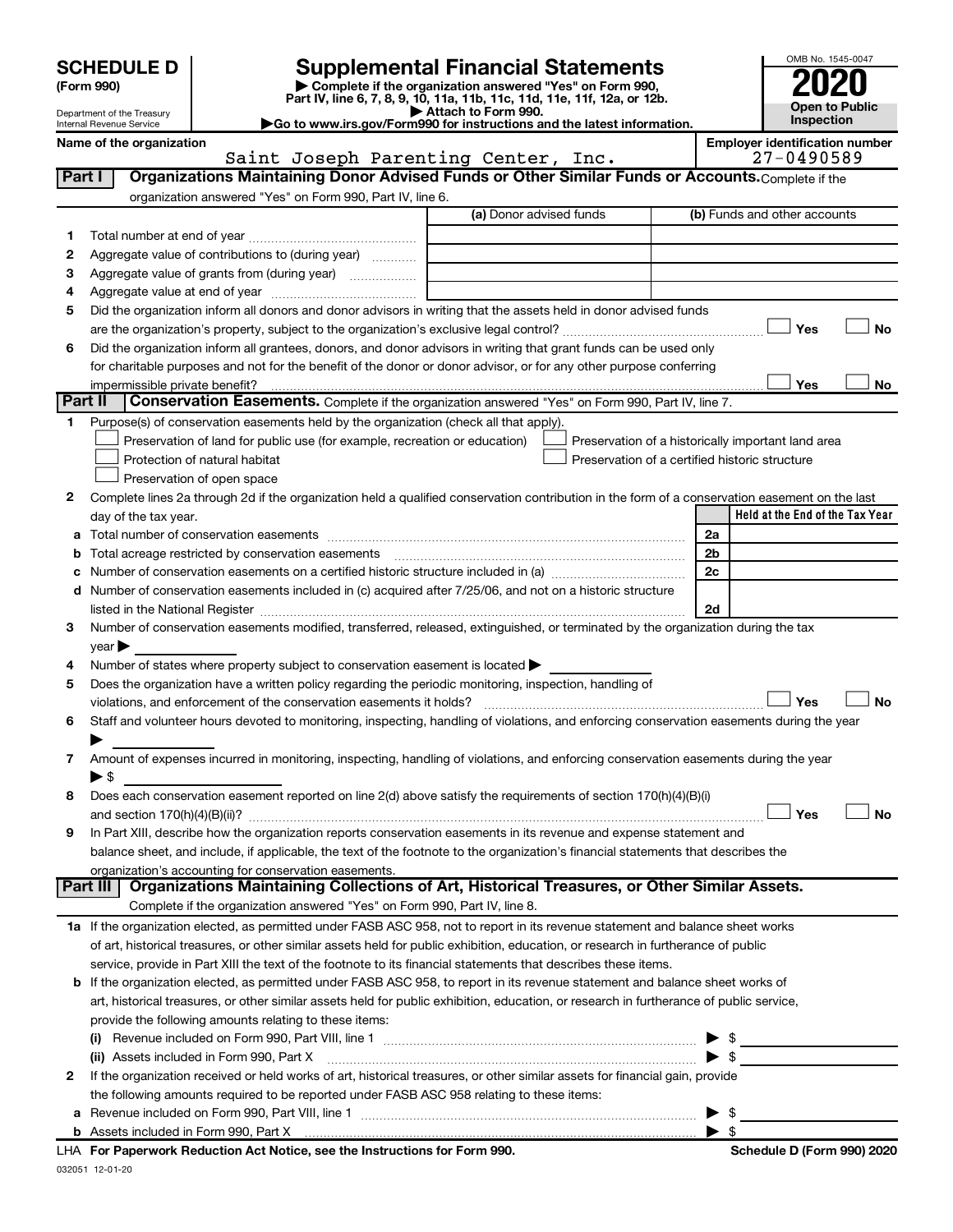|               | Schedule D (Form 990) 2020                                                                                                                                                                                                     | Saint Joseph Parenting Center, Inc.     |   |                |                                                                                                                                                                                                                               |                                 | $27 - 0490589$ Page 2 |                |         |    |
|---------------|--------------------------------------------------------------------------------------------------------------------------------------------------------------------------------------------------------------------------------|-----------------------------------------|---|----------------|-------------------------------------------------------------------------------------------------------------------------------------------------------------------------------------------------------------------------------|---------------------------------|-----------------------|----------------|---------|----|
|               | Part III   Organizations Maintaining Collections of Art, Historical Treasures, or Other Similar Assets (continued)                                                                                                             |                                         |   |                |                                                                                                                                                                                                                               |                                 |                       |                |         |    |
| 3             | Using the organization's acquisition, accession, and other records, check any of the following that make significant use of its                                                                                                |                                         |   |                |                                                                                                                                                                                                                               |                                 |                       |                |         |    |
|               | collection items (check all that apply):                                                                                                                                                                                       |                                         |   |                |                                                                                                                                                                                                                               |                                 |                       |                |         |    |
| a             | Public exhibition                                                                                                                                                                                                              |                                         |   |                | Loan or exchange program                                                                                                                                                                                                      |                                 |                       |                |         |    |
| b             | Scholarly research                                                                                                                                                                                                             | e                                       |   |                | Other and the contract of the contract of the contract of the contract of the contract of the contract of the contract of the contract of the contract of the contract of the contract of the contract of the contract of the |                                 |                       |                |         |    |
| с             | Preservation for future generations                                                                                                                                                                                            |                                         |   |                |                                                                                                                                                                                                                               |                                 |                       |                |         |    |
|               | Provide a description of the organization's collections and explain how they further the organization's exempt purpose in Part XIII.                                                                                           |                                         |   |                |                                                                                                                                                                                                                               |                                 |                       |                |         |    |
| 5             | During the year, did the organization solicit or receive donations of art, historical treasures, or other similar assets                                                                                                       |                                         |   |                |                                                                                                                                                                                                                               |                                 |                       |                |         |    |
|               |                                                                                                                                                                                                                                |                                         |   |                |                                                                                                                                                                                                                               |                                 |                       | Yes            |         | No |
|               | Part IV<br><b>Escrow and Custodial Arrangements.</b> Complete if the organization answered "Yes" on Form 990, Part IV, line 9, or                                                                                              |                                         |   |                |                                                                                                                                                                                                                               |                                 |                       |                |         |    |
|               | reported an amount on Form 990, Part X, line 21.                                                                                                                                                                               |                                         |   |                |                                                                                                                                                                                                                               |                                 |                       |                |         |    |
|               | 1a Is the organization an agent, trustee, custodian or other intermediary for contributions or other assets not included                                                                                                       |                                         |   |                |                                                                                                                                                                                                                               |                                 |                       |                |         |    |
|               | on Form 990, Part X? [11] matter and the contract of the contract of the contract of the contract of the contract of the contract of the contract of the contract of the contract of the contract of the contract of the contr |                                         |   |                |                                                                                                                                                                                                                               |                                 |                       | Yes            |         | No |
|               | b If "Yes," explain the arrangement in Part XIII and complete the following table:                                                                                                                                             |                                         |   |                |                                                                                                                                                                                                                               |                                 |                       |                |         |    |
|               |                                                                                                                                                                                                                                |                                         |   |                |                                                                                                                                                                                                                               |                                 |                       | Amount         |         |    |
|               | c Beginning balance measurements and the contract of Beginning balance measurements are all the contract of the contract of the contract of the contract of the contract of the contract of the contract of the contract of th |                                         |   |                |                                                                                                                                                                                                                               | 1c                              |                       |                |         |    |
|               |                                                                                                                                                                                                                                |                                         |   |                |                                                                                                                                                                                                                               | 1d<br>1e                        |                       |                |         |    |
| Ť.            | e Distributions during the year manufactured and continuum control of the control of the control of the state of the control of the control of the control of the control of the control of the control of the control of the  |                                         |   |                |                                                                                                                                                                                                                               | 1f                              |                       |                |         |    |
|               | 2a Did the organization include an amount on Form 990, Part X, line 21, for escrow or custodial account liability?                                                                                                             |                                         |   |                |                                                                                                                                                                                                                               |                                 |                       | Yes            |         | No |
|               |                                                                                                                                                                                                                                |                                         |   |                |                                                                                                                                                                                                                               |                                 |                       |                |         |    |
| <b>Part V</b> | Endowment Funds. Complete if the organization answered "Yes" on Form 990, Part IV, line 10.                                                                                                                                    |                                         |   |                |                                                                                                                                                                                                                               |                                 |                       |                |         |    |
|               |                                                                                                                                                                                                                                | (a) Current year                        |   | (b) Prior year | (c) Two years back $\vert$ (d) Three years back $\vert$ (e) Four years back                                                                                                                                                   |                                 |                       |                |         |    |
|               | 1a Beginning of year balance                                                                                                                                                                                                   |                                         |   |                |                                                                                                                                                                                                                               |                                 |                       |                |         |    |
|               |                                                                                                                                                                                                                                |                                         |   |                |                                                                                                                                                                                                                               |                                 |                       |                |         |    |
|               | c Net investment earnings, gains, and losses                                                                                                                                                                                   |                                         |   |                |                                                                                                                                                                                                                               |                                 |                       |                |         |    |
|               |                                                                                                                                                                                                                                |                                         |   |                |                                                                                                                                                                                                                               |                                 |                       |                |         |    |
|               | e Other expenditures for facilities                                                                                                                                                                                            |                                         |   |                |                                                                                                                                                                                                                               |                                 |                       |                |         |    |
|               |                                                                                                                                                                                                                                |                                         |   |                |                                                                                                                                                                                                                               |                                 |                       |                |         |    |
|               |                                                                                                                                                                                                                                |                                         |   |                |                                                                                                                                                                                                                               |                                 |                       |                |         |    |
| g             |                                                                                                                                                                                                                                |                                         |   |                |                                                                                                                                                                                                                               |                                 |                       |                |         |    |
| 2             | Provide the estimated percentage of the current year end balance (line 1g, column (a)) held as:                                                                                                                                |                                         |   |                |                                                                                                                                                                                                                               |                                 |                       |                |         |    |
|               | a Board designated or quasi-endowment >                                                                                                                                                                                        |                                         | % |                |                                                                                                                                                                                                                               |                                 |                       |                |         |    |
|               | <b>b</b> Permanent endowment $\blacktriangleright$                                                                                                                                                                             | %                                       |   |                |                                                                                                                                                                                                                               |                                 |                       |                |         |    |
|               | <b>c</b> Term endowment $\blacktriangleright$                                                                                                                                                                                  | $\frac{0}{0}$                           |   |                |                                                                                                                                                                                                                               |                                 |                       |                |         |    |
|               | The percentages on lines 2a, 2b, and 2c should equal 100%.                                                                                                                                                                     |                                         |   |                |                                                                                                                                                                                                                               |                                 |                       |                |         |    |
|               | 3a Are there endowment funds not in the possession of the organization that are held and administered for the organization                                                                                                     |                                         |   |                |                                                                                                                                                                                                                               |                                 |                       |                |         |    |
|               | by:                                                                                                                                                                                                                            |                                         |   |                |                                                                                                                                                                                                                               |                                 |                       |                | Yes     | No |
|               | (i)                                                                                                                                                                                                                            |                                         |   |                |                                                                                                                                                                                                                               |                                 |                       | 3a(i)          |         |    |
|               |                                                                                                                                                                                                                                |                                         |   |                |                                                                                                                                                                                                                               |                                 |                       | 3a(ii)         |         |    |
|               |                                                                                                                                                                                                                                |                                         |   |                |                                                                                                                                                                                                                               |                                 |                       | Зb             |         |    |
| 4             | Describe in Part XIII the intended uses of the organization's endowment funds.<br>Land, Buildings, and Equipment.                                                                                                              |                                         |   |                |                                                                                                                                                                                                                               |                                 |                       |                |         |    |
|               | <b>Part VI</b>                                                                                                                                                                                                                 |                                         |   |                |                                                                                                                                                                                                                               |                                 |                       |                |         |    |
|               | Complete if the organization answered "Yes" on Form 990, Part IV, line 11a. See Form 990, Part X, line 10.                                                                                                                     |                                         |   |                |                                                                                                                                                                                                                               |                                 |                       |                |         |    |
|               | Description of property                                                                                                                                                                                                        | (a) Cost or other<br>basis (investment) |   |                | (b) Cost or other<br>basis (other)                                                                                                                                                                                            | (c) Accumulated<br>depreciation |                       | (d) Book value |         |    |
|               |                                                                                                                                                                                                                                |                                         |   |                |                                                                                                                                                                                                                               |                                 |                       |                |         |    |
|               |                                                                                                                                                                                                                                |                                         |   |                |                                                                                                                                                                                                                               |                                 |                       |                |         |    |
|               |                                                                                                                                                                                                                                |                                         |   |                |                                                                                                                                                                                                                               |                                 |                       |                |         |    |
|               |                                                                                                                                                                                                                                |                                         |   |                |                                                                                                                                                                                                                               |                                 |                       |                |         |    |
|               |                                                                                                                                                                                                                                |                                         |   |                | 55,622.                                                                                                                                                                                                                       | 37,883.                         |                       |                | 17,739. |    |
|               | Total. Add lines 1a through 1e. (Column (d) must equal Form 990, Part X, column (B), line 10c.)                                                                                                                                |                                         |   |                |                                                                                                                                                                                                                               |                                 |                       |                | 17,739. |    |

**Schedule D (Form 990) 2020**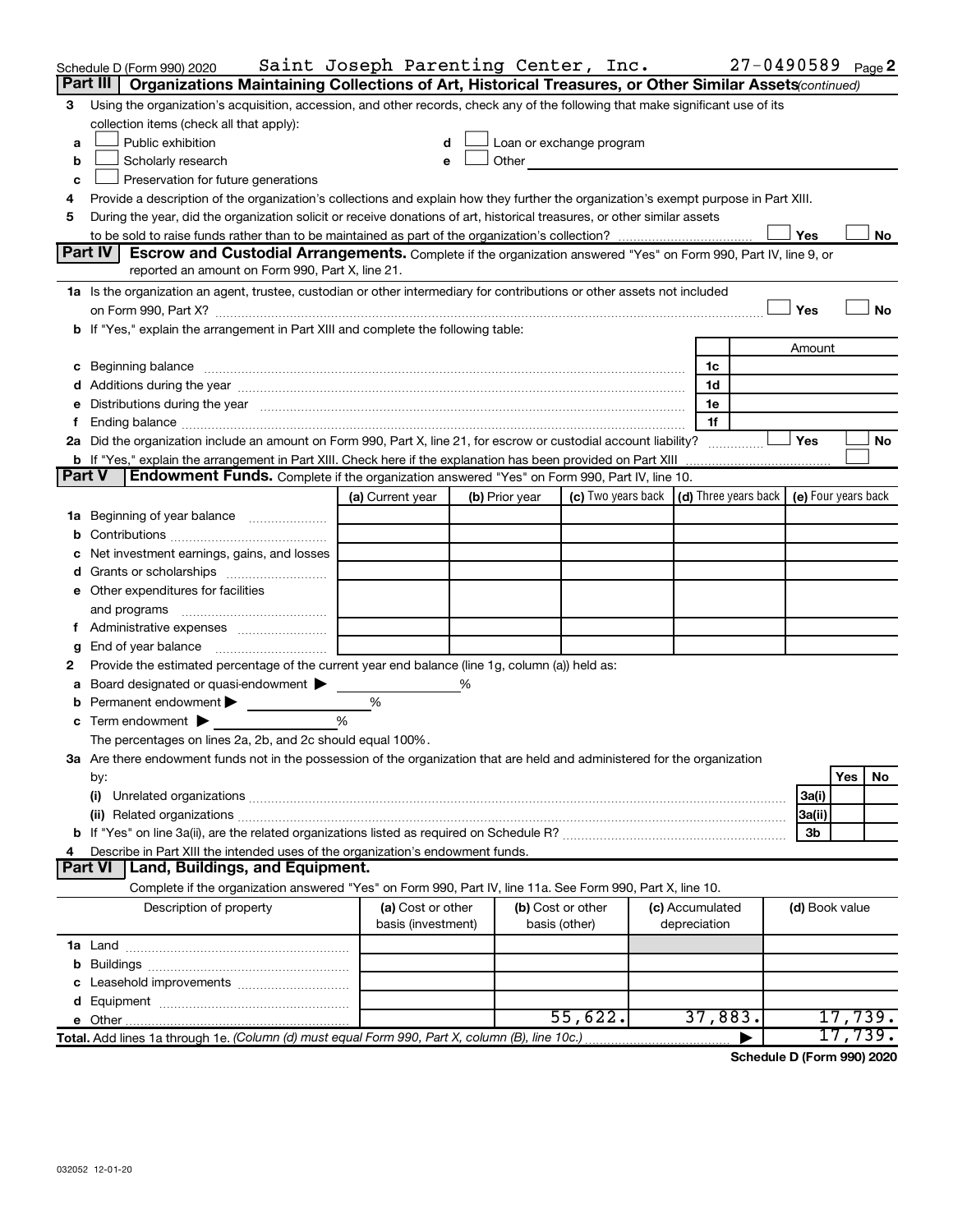|             | Schedule D (Form 990) 2020                                           |                              | Saint Joseph Parenting Center, Inc.                                                                               |  | 27-0490589<br>Page $3$                                    |
|-------------|----------------------------------------------------------------------|------------------------------|-------------------------------------------------------------------------------------------------------------------|--|-----------------------------------------------------------|
|             | Part VII Investments - Other Securities.                             |                              |                                                                                                                   |  |                                                           |
|             |                                                                      |                              | Complete if the organization answered "Yes" on Form 990, Part IV, line 11b. See Form 990, Part X, line 12.        |  |                                                           |
|             | (a) Description of security or category (including name of security) |                              | (b) Book value                                                                                                    |  | (c) Method of valuation: Cost or end-of-year market value |
|             | (1) Financial derivatives                                            |                              |                                                                                                                   |  |                                                           |
|             |                                                                      |                              |                                                                                                                   |  |                                                           |
| $(3)$ Other |                                                                      |                              |                                                                                                                   |  |                                                           |
| (A)         |                                                                      |                              |                                                                                                                   |  |                                                           |
| (B)         |                                                                      |                              |                                                                                                                   |  |                                                           |
| (C)         |                                                                      |                              |                                                                                                                   |  |                                                           |
| (D)         |                                                                      |                              |                                                                                                                   |  |                                                           |
| (E)         |                                                                      |                              |                                                                                                                   |  |                                                           |
| (F)         |                                                                      |                              |                                                                                                                   |  |                                                           |
| (G)         |                                                                      |                              |                                                                                                                   |  |                                                           |
| (H)         |                                                                      |                              |                                                                                                                   |  |                                                           |
|             | Total. (Col. (b) must equal Form 990, Part X, col. (B) line 12.)     |                              |                                                                                                                   |  |                                                           |
|             | Part VIII Investments - Program Related.                             |                              |                                                                                                                   |  |                                                           |
|             |                                                                      |                              | Complete if the organization answered "Yes" on Form 990, Part IV, line 11c. See Form 990, Part X, line 13.        |  |                                                           |
|             | (a) Description of investment                                        |                              | (b) Book value                                                                                                    |  | (c) Method of valuation: Cost or end-of-year market value |
| (1)         |                                                                      |                              |                                                                                                                   |  |                                                           |
| (2)         |                                                                      |                              |                                                                                                                   |  |                                                           |
| (3)         |                                                                      |                              |                                                                                                                   |  |                                                           |
| (4)         |                                                                      |                              |                                                                                                                   |  |                                                           |
| (5)         |                                                                      |                              |                                                                                                                   |  |                                                           |
| (6)         |                                                                      |                              |                                                                                                                   |  |                                                           |
| (7)         |                                                                      |                              |                                                                                                                   |  |                                                           |
| (8)         |                                                                      |                              |                                                                                                                   |  |                                                           |
| (9)         |                                                                      |                              |                                                                                                                   |  |                                                           |
|             | Total. (Col. (b) must equal Form 990, Part X, col. (B) line 13.)     |                              |                                                                                                                   |  |                                                           |
| Part IX     | <b>Other Assets.</b>                                                 |                              |                                                                                                                   |  |                                                           |
|             |                                                                      |                              | Complete if the organization answered "Yes" on Form 990, Part IV, line 11d. See Form 990, Part X, line 15.        |  |                                                           |
|             |                                                                      |                              | (a) Description                                                                                                   |  | (b) Book value                                            |
| (1)         |                                                                      |                              |                                                                                                                   |  |                                                           |
| (2)         |                                                                      |                              |                                                                                                                   |  |                                                           |
| (3)         |                                                                      |                              |                                                                                                                   |  |                                                           |
| (4)         |                                                                      |                              |                                                                                                                   |  |                                                           |
| (5)         |                                                                      |                              |                                                                                                                   |  |                                                           |
| (6)         |                                                                      |                              |                                                                                                                   |  |                                                           |
| (7)         |                                                                      |                              |                                                                                                                   |  |                                                           |
| (8)         |                                                                      |                              |                                                                                                                   |  |                                                           |
| (9)         |                                                                      |                              |                                                                                                                   |  |                                                           |
|             | Total. (Column (b) must equal Form 990, Part X, col. (B) line 15.)   |                              |                                                                                                                   |  |                                                           |
| Part X      | <b>Other Liabilities.</b>                                            |                              |                                                                                                                   |  |                                                           |
|             |                                                                      |                              | Complete if the organization answered "Yes" on Form 990, Part IV, line 11e or 11f. See Form 990, Part X, line 25. |  |                                                           |
|             |                                                                      | (a) Description of liability |                                                                                                                   |  | (b) Book value                                            |
| 1.<br>(1)   | Federal income taxes                                                 |                              |                                                                                                                   |  |                                                           |
|             |                                                                      |                              |                                                                                                                   |  |                                                           |
| (2)         |                                                                      |                              |                                                                                                                   |  |                                                           |
| (3)         |                                                                      |                              |                                                                                                                   |  |                                                           |
| (4)         |                                                                      |                              |                                                                                                                   |  |                                                           |
| (5)         |                                                                      |                              |                                                                                                                   |  |                                                           |
| (6)         |                                                                      |                              |                                                                                                                   |  |                                                           |
| (7)         |                                                                      |                              |                                                                                                                   |  |                                                           |
| (8)         |                                                                      |                              |                                                                                                                   |  |                                                           |
| (9)         |                                                                      |                              |                                                                                                                   |  |                                                           |
|             |                                                                      |                              |                                                                                                                   |  |                                                           |

**2.** Liability for uncertain tax positions. In Part XIII, provide the text of the footnote to the organization's financial statements that reports the organization's liability for uncertain tax positions under FASB ASC 740. Check here if the text of the footnote has been provided in Part XIII.

 $\perp$ 

27-0490589 <sub>Page</sub> 3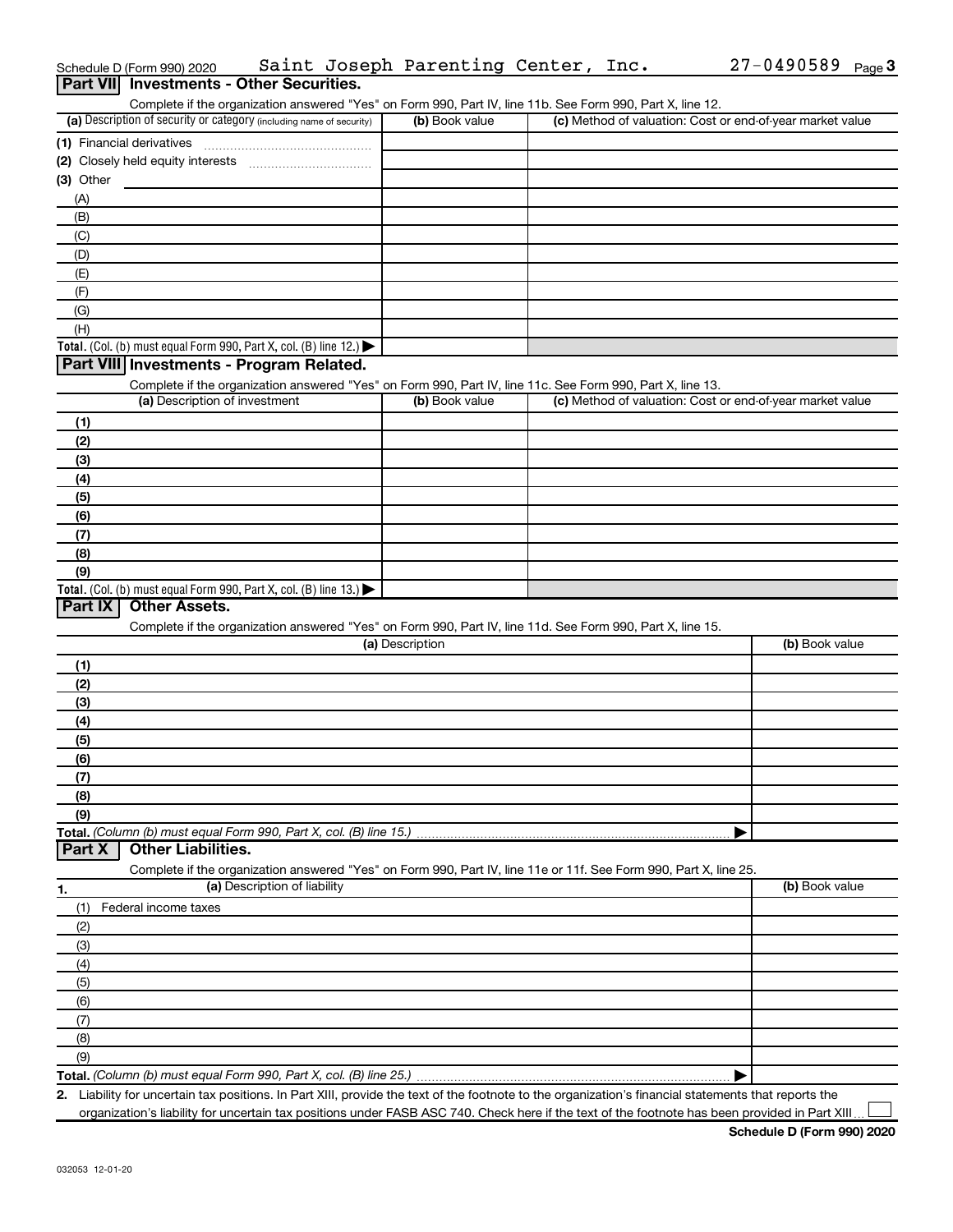|   | Saint Joseph Parenting Center, Inc.<br>Schedule D (Form 990) 2020                                                                                                                                                                             |                |           |                | $27 - 0490589$ Page 4 |
|---|-----------------------------------------------------------------------------------------------------------------------------------------------------------------------------------------------------------------------------------------------|----------------|-----------|----------------|-----------------------|
|   | Reconciliation of Revenue per Audited Financial Statements With Revenue per Return.<br>Part XI                                                                                                                                                |                |           |                |                       |
|   | Complete if the organization answered "Yes" on Form 990, Part IV, line 12a.                                                                                                                                                                   |                |           |                |                       |
| 1 | Total revenue, gains, and other support per audited financial statements                                                                                                                                                                      |                |           | $\blacksquare$ | 955,685.              |
| 2 | Amounts included on line 1 but not on Form 990, Part VIII, line 12:                                                                                                                                                                           |                |           |                |                       |
| a |                                                                                                                                                                                                                                               | 2a             |           |                |                       |
|   |                                                                                                                                                                                                                                               | 2 <sub>b</sub> | 150, 795. |                |                       |
|   |                                                                                                                                                                                                                                               | 2c             |           |                |                       |
| d |                                                                                                                                                                                                                                               | 2d             |           |                |                       |
| e | Add lines 2a through 2d                                                                                                                                                                                                                       |                |           | <b>2e</b>      | 150,795.              |
| 3 |                                                                                                                                                                                                                                               |                |           | 3              | 804, 890.             |
| 4 | Amounts included on Form 990, Part VIII, line 12, but not on line 1:                                                                                                                                                                          |                |           |                |                       |
| a |                                                                                                                                                                                                                                               | 4a             |           |                |                       |
|   |                                                                                                                                                                                                                                               | 4 <sub>h</sub> |           |                |                       |
|   | c Add lines 4a and 4b                                                                                                                                                                                                                         |                |           | 4с             | 0.                    |
|   |                                                                                                                                                                                                                                               | $5^{\circ}$    | 804, 890. |                |                       |
|   | Part XII   Reconciliation of Expenses per Audited Financial Statements With Expenses per Return.                                                                                                                                              |                |           |                |                       |
|   | Complete if the organization answered "Yes" on Form 990, Part IV, line 12a.                                                                                                                                                                   |                |           |                |                       |
| 1 |                                                                                                                                                                                                                                               |                |           |                | 1,017,728.            |
| 2 | Amounts included on line 1 but not on Form 990, Part IX, line 25:                                                                                                                                                                             |                |           |                |                       |
| a |                                                                                                                                                                                                                                               | 2a             | 150,795.  |                |                       |
| b |                                                                                                                                                                                                                                               | 2 <sub>b</sub> |           |                |                       |
|   | Other losses                                                                                                                                                                                                                                  | 2c             |           |                |                       |
|   |                                                                                                                                                                                                                                               | 2d             |           |                |                       |
|   | e Add lines 2a through 2d <b>[16]</b> Manuscription and the Add lines 2a through 1d manuscription and the Add lines 2a through 2d <b>[16]</b> Manuscription and the Add lines 2a through 2d <b>[16]</b> Manuscription and the Additional Addi |                |           | 2e             | 150,795.              |
| з | Subtract line 2e from line 1 <b>manufacture in the contract of the 2e</b> from line 1                                                                                                                                                         |                |           | 3              | 866,933.              |
|   | Amounts included on Form 990, Part IX, line 25, but not on line 1:                                                                                                                                                                            |                |           |                |                       |
| a |                                                                                                                                                                                                                                               | 4a             |           |                |                       |
| b |                                                                                                                                                                                                                                               | 4 <sub>b</sub> |           |                |                       |
|   | Add lines 4a and 4b                                                                                                                                                                                                                           |                |           | 4c             | 0.                    |
| 5 |                                                                                                                                                                                                                                               |                |           | 5              | 866,933.              |
|   | Part XIII Supplemental Information.                                                                                                                                                                                                           |                |           |                |                       |
|   |                                                                                                                                                                                                                                               |                |           |                |                       |

Provide the descriptions required for Part II, lines 3, 5, and 9; Part III, lines 1a and 4; Part IV, lines 1b and 2b; Part V, line 4; Part X, line 2; Part XI, lines 2d and 4b; and Part XII, lines 2d and 4b. Also complete this part to provide any additional information.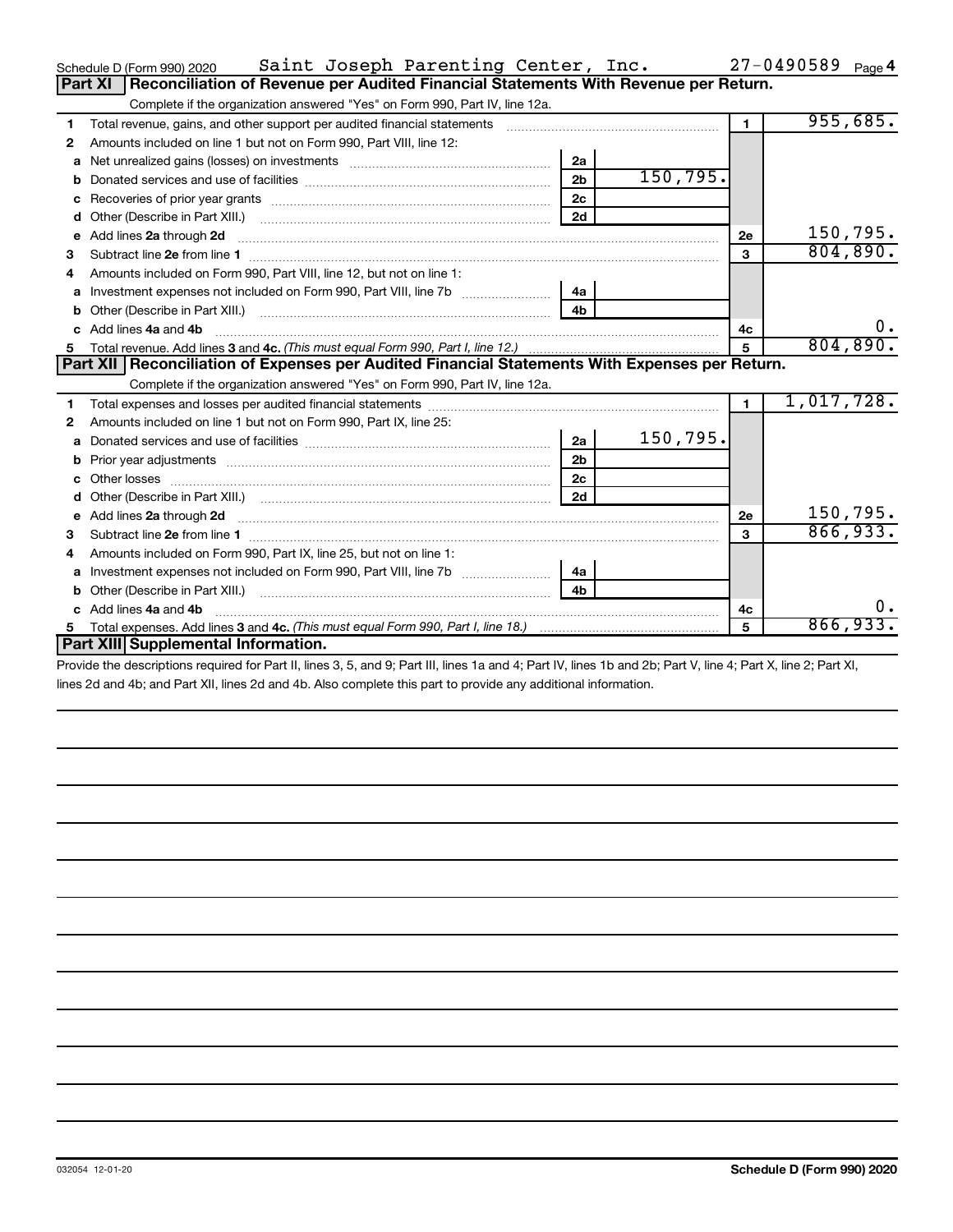| <b>SCHEDULE G</b>                                                                                                                                           |                                  |               | <b>Supplemental Information Regarding Fundraising or Gaming Activities</b>                                                                                          |                                         |    |                                       |                                        | OMB No. 1545-0047                     |
|-------------------------------------------------------------------------------------------------------------------------------------------------------------|----------------------------------|---------------|---------------------------------------------------------------------------------------------------------------------------------------------------------------------|-----------------------------------------|----|---------------------------------------|----------------------------------------|---------------------------------------|
| (Form 990 or 990-EZ)                                                                                                                                        |                                  |               | Complete if the organization answered "Yes" on Form 990, Part IV, line 17, 18, or 19, or if the<br>organization entered more than \$15,000 on Form 990-EZ, line 6a. |                                         |    |                                       |                                        |                                       |
| Department of the Treasury                                                                                                                                  |                                  |               | Attach to Form 990 or Form 990-EZ.                                                                                                                                  |                                         |    |                                       |                                        | <b>Open to Public</b>                 |
| Internal Revenue Service                                                                                                                                    |                                  |               | Go to www.irs.gov/Form990 for instructions and the latest information.                                                                                              |                                         |    |                                       |                                        | Inspection                            |
| Name of the organization                                                                                                                                    |                                  |               | Saint Joseph Parenting Center, Inc.                                                                                                                                 |                                         |    |                                       | 27-0490589                             | <b>Employer identification number</b> |
| Part I                                                                                                                                                      |                                  |               | Fundraising Activities. Complete if the organization answered "Yes" on Form 990, Part IV, line 17. Form 990-EZ filers are not                                       |                                         |    |                                       |                                        |                                       |
|                                                                                                                                                             | required to complete this part.  |               |                                                                                                                                                                     |                                         |    |                                       |                                        |                                       |
| 1 Indicate whether the organization raised funds through any of the following activities. Check all that apply.                                             |                                  |               |                                                                                                                                                                     |                                         |    |                                       |                                        |                                       |
| Mail solicitations<br>a                                                                                                                                     |                                  |               | е                                                                                                                                                                   |                                         |    | Solicitation of non-government grants |                                        |                                       |
| b<br>Phone solicitations<br>c                                                                                                                               | Internet and email solicitations |               | f                                                                                                                                                                   | Special fundraising events              |    | Solicitation of government grants     |                                        |                                       |
| In-person solicitations<br>d                                                                                                                                |                                  |               | g                                                                                                                                                                   |                                         |    |                                       |                                        |                                       |
| 2 a Did the organization have a written or oral agreement with any individual (including officers, directors, trustees, or                                  |                                  |               |                                                                                                                                                                     |                                         |    |                                       |                                        |                                       |
|                                                                                                                                                             |                                  |               | key employees listed in Form 990, Part VII) or entity in connection with professional fundraising services?                                                         |                                         |    |                                       | Yes                                    | <b>No</b>                             |
| b If "Yes," list the 10 highest paid individuals or entities (fundraisers) pursuant to agreements under which the fundraiser is to be                       |                                  |               |                                                                                                                                                                     |                                         |    |                                       |                                        |                                       |
| compensated at least \$5,000 by the organization.                                                                                                           |                                  |               |                                                                                                                                                                     |                                         |    |                                       |                                        |                                       |
| (i) Name and address of individual                                                                                                                          |                                  |               |                                                                                                                                                                     | (iii) Did<br>fundraiser<br>have custody |    | (iv) Gross receipts                   | (v) Amount paid<br>to (or retained by) | (vi) Amount paid                      |
| or entity (fundraiser)                                                                                                                                      |                                  | (ii) Activity |                                                                                                                                                                     | or control of<br>contributions?         |    | from activity                         | fundraiser<br>listed in col. (i)       | to (or retained by)<br>organization   |
|                                                                                                                                                             |                                  |               |                                                                                                                                                                     |                                         |    |                                       |                                        |                                       |
|                                                                                                                                                             |                                  |               |                                                                                                                                                                     | Yes                                     | No |                                       |                                        |                                       |
|                                                                                                                                                             |                                  |               |                                                                                                                                                                     |                                         |    |                                       |                                        |                                       |
|                                                                                                                                                             |                                  |               |                                                                                                                                                                     |                                         |    |                                       |                                        |                                       |
|                                                                                                                                                             |                                  |               |                                                                                                                                                                     |                                         |    |                                       |                                        |                                       |
|                                                                                                                                                             |                                  |               |                                                                                                                                                                     |                                         |    |                                       |                                        |                                       |
|                                                                                                                                                             |                                  |               |                                                                                                                                                                     |                                         |    |                                       |                                        |                                       |
|                                                                                                                                                             |                                  |               |                                                                                                                                                                     |                                         |    |                                       |                                        |                                       |
|                                                                                                                                                             |                                  |               |                                                                                                                                                                     |                                         |    |                                       |                                        |                                       |
|                                                                                                                                                             |                                  |               |                                                                                                                                                                     |                                         |    |                                       |                                        |                                       |
|                                                                                                                                                             |                                  |               |                                                                                                                                                                     |                                         |    |                                       |                                        |                                       |
|                                                                                                                                                             |                                  |               |                                                                                                                                                                     |                                         |    |                                       |                                        |                                       |
|                                                                                                                                                             |                                  |               |                                                                                                                                                                     |                                         |    |                                       |                                        |                                       |
|                                                                                                                                                             |                                  |               |                                                                                                                                                                     |                                         |    |                                       |                                        |                                       |
|                                                                                                                                                             |                                  |               |                                                                                                                                                                     |                                         |    |                                       |                                        |                                       |
|                                                                                                                                                             |                                  |               |                                                                                                                                                                     |                                         |    |                                       |                                        |                                       |
|                                                                                                                                                             |                                  |               |                                                                                                                                                                     |                                         |    |                                       |                                        |                                       |
|                                                                                                                                                             |                                  |               |                                                                                                                                                                     |                                         |    |                                       |                                        |                                       |
| Total<br>3 List all states in which the organization is registered or licensed to solicit contributions or has been notified it is exempt from registration |                                  |               |                                                                                                                                                                     |                                         |    |                                       |                                        |                                       |
| or licensing.                                                                                                                                               |                                  |               |                                                                                                                                                                     |                                         |    |                                       |                                        |                                       |
|                                                                                                                                                             |                                  |               |                                                                                                                                                                     |                                         |    |                                       |                                        |                                       |
|                                                                                                                                                             |                                  |               |                                                                                                                                                                     |                                         |    |                                       |                                        |                                       |
|                                                                                                                                                             |                                  |               |                                                                                                                                                                     |                                         |    |                                       |                                        |                                       |

**For Paperwork Reduction Act Notice, see the Instructions for Form 990 or 990-EZ. Schedule G (Form 990 or 990-EZ) 2020** LHA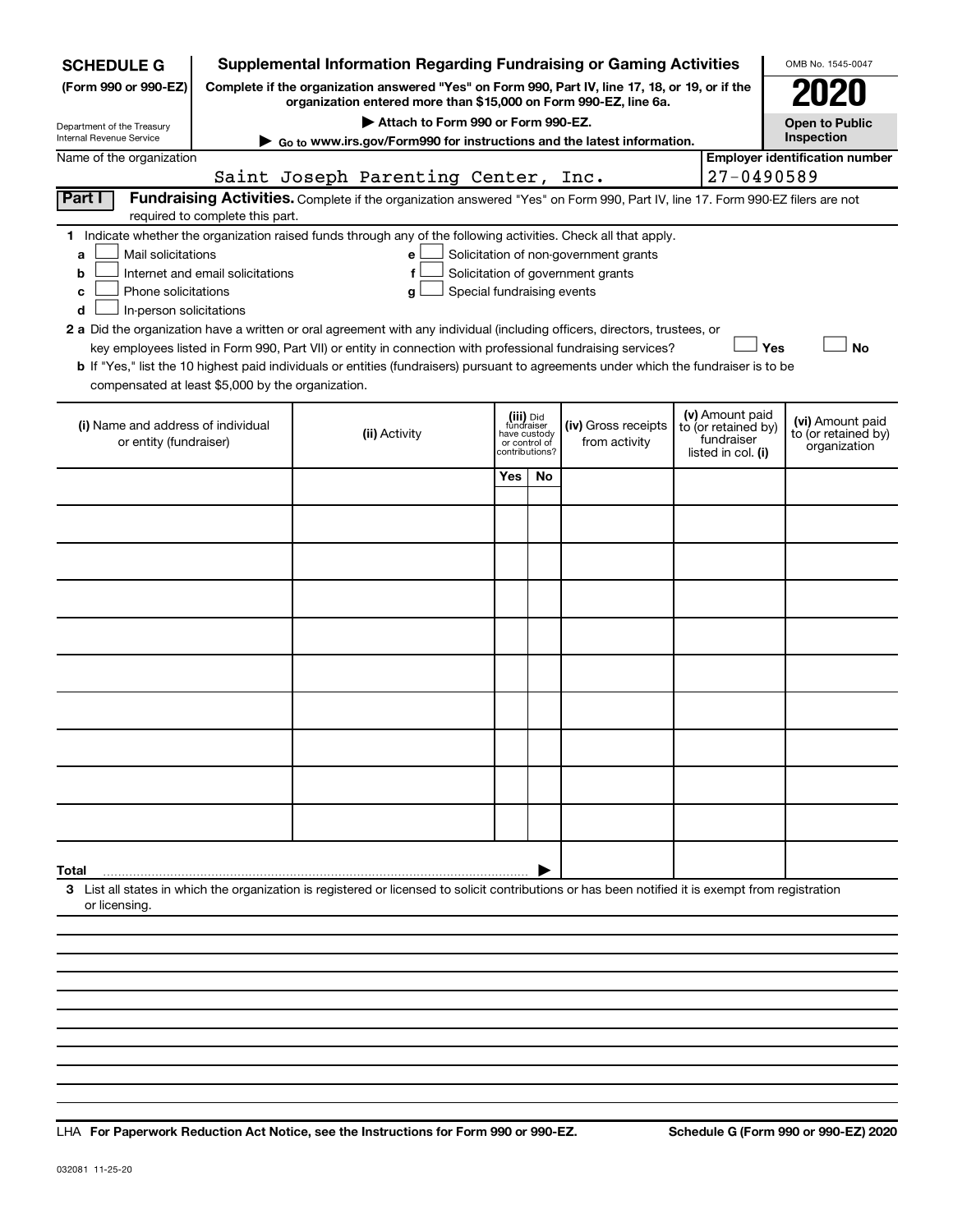Part II | Fundraising Events. Complete if the organization answered "Yes" on Form 990, Part IV, line 18, or reported more than \$15,000 of fundraising event contributions and gross income on Form 990-EZ, lines 1 and 6b. List events with gross receipts greater than \$5,000.

|                        |    | ovent continuations and gross income on Form oco EE, infost Faria ob. Else events with gross receipts groater than \$0,000. |                |                         |                  |                            |
|------------------------|----|-----------------------------------------------------------------------------------------------------------------------------|----------------|-------------------------|------------------|----------------------------|
|                        |    |                                                                                                                             | $(a)$ Event #1 | $(b)$ Event #2          | (c) Other events | (d) Total events           |
|                        |    |                                                                                                                             | Cocktail       | Annua1                  |                  | (add col. (a) through      |
|                        |    |                                                                                                                             | party          | breakfast               | 3                | col. (c)                   |
|                        |    |                                                                                                                             | (event type)   | (event type)            | (total number)   |                            |
|                        |    |                                                                                                                             |                |                         |                  |                            |
| Revenue                |    |                                                                                                                             | 125,140.       | 75,920.                 | 85,060.          | 286, 120.                  |
|                        |    |                                                                                                                             |                |                         |                  |                            |
|                        |    |                                                                                                                             | 125,140.       | 62,395.                 | 84,411.          | <u>271,946.</u>            |
|                        |    |                                                                                                                             |                |                         |                  |                            |
|                        |    | 3 Gross income (line 1 minus line 2)                                                                                        |                | 13,525.                 | 649.             | 14, 174.                   |
|                        |    |                                                                                                                             |                |                         |                  |                            |
|                        |    |                                                                                                                             |                |                         |                  |                            |
|                        |    |                                                                                                                             |                |                         |                  |                            |
|                        |    |                                                                                                                             |                |                         |                  |                            |
|                        | 5  |                                                                                                                             |                |                         |                  |                            |
|                        |    |                                                                                                                             | 11,500.        |                         |                  | 11,500.                    |
|                        | 6  |                                                                                                                             |                |                         |                  |                            |
| <b>Direct Expenses</b> |    |                                                                                                                             |                |                         |                  |                            |
|                        |    | 7 Food and beverages                                                                                                        |                |                         |                  |                            |
|                        |    |                                                                                                                             |                |                         |                  |                            |
|                        | 8  |                                                                                                                             |                |                         |                  |                            |
|                        | 9  |                                                                                                                             | 16, 259.       | 5,695.                  | 4,864.           | 26,818.                    |
|                        | 10 | Direct expense summary. Add lines 4 through 9 in column (d)                                                                 |                |                         |                  | 38,318.                    |
|                        |    |                                                                                                                             |                |                         |                  | $-24, 144.$                |
| Part III               |    | Gaming. Complete if the organization answered "Yes" on Form 990, Part IV, line 19, or reported more than                    |                |                         |                  |                            |
|                        |    | \$15,000 on Form 990-EZ, line 6a.                                                                                           |                |                         |                  |                            |
|                        |    |                                                                                                                             | (a) Bingo      | (b) Pull tabs/instant   | (c) Other gaming | (d) Total gaming (add      |
| Revenue                |    |                                                                                                                             |                | bingo/progressive bingo |                  | col. (a) through col. (c)) |
|                        |    |                                                                                                                             |                |                         |                  |                            |
|                        |    |                                                                                                                             |                |                         |                  |                            |
|                        |    |                                                                                                                             |                |                         |                  |                            |
|                        |    |                                                                                                                             |                |                         |                  |                            |
|                        |    |                                                                                                                             |                |                         |                  |                            |
|                        | 3  |                                                                                                                             |                |                         |                  |                            |
| <b>Direct Expenses</b> |    |                                                                                                                             |                |                         |                  |                            |
|                        |    |                                                                                                                             |                |                         |                  |                            |
|                        |    |                                                                                                                             |                |                         |                  |                            |
|                        |    |                                                                                                                             |                |                         |                  |                            |
|                        |    |                                                                                                                             | Yes<br>%       | Yes<br>%                | Yes<br>%         |                            |
|                        | 6  | Volunteer labor                                                                                                             | No             | No                      | No               |                            |
|                        |    |                                                                                                                             |                |                         |                  |                            |
|                        | 7  | Direct expense summary. Add lines 2 through 5 in column (d)                                                                 |                |                         |                  |                            |
|                        |    |                                                                                                                             |                |                         |                  |                            |
|                        | 8  |                                                                                                                             |                |                         |                  |                            |
|                        |    |                                                                                                                             |                |                         |                  |                            |
| 9                      |    | Enter the state(s) in which the organization conducts gaming activities:                                                    |                |                         |                  |                            |
|                        |    |                                                                                                                             |                |                         |                  | Yes<br>No                  |
|                        |    | <b>b</b> If "No," explain:                                                                                                  |                |                         |                  |                            |
|                        |    |                                                                                                                             |                |                         |                  |                            |
|                        |    |                                                                                                                             |                |                         |                  |                            |
|                        |    |                                                                                                                             |                |                         |                  | Yes<br>No                  |
|                        |    | <b>b</b> If "Yes," explain:                                                                                                 |                |                         |                  |                            |
|                        |    |                                                                                                                             |                |                         |                  |                            |
|                        |    |                                                                                                                             |                |                         |                  |                            |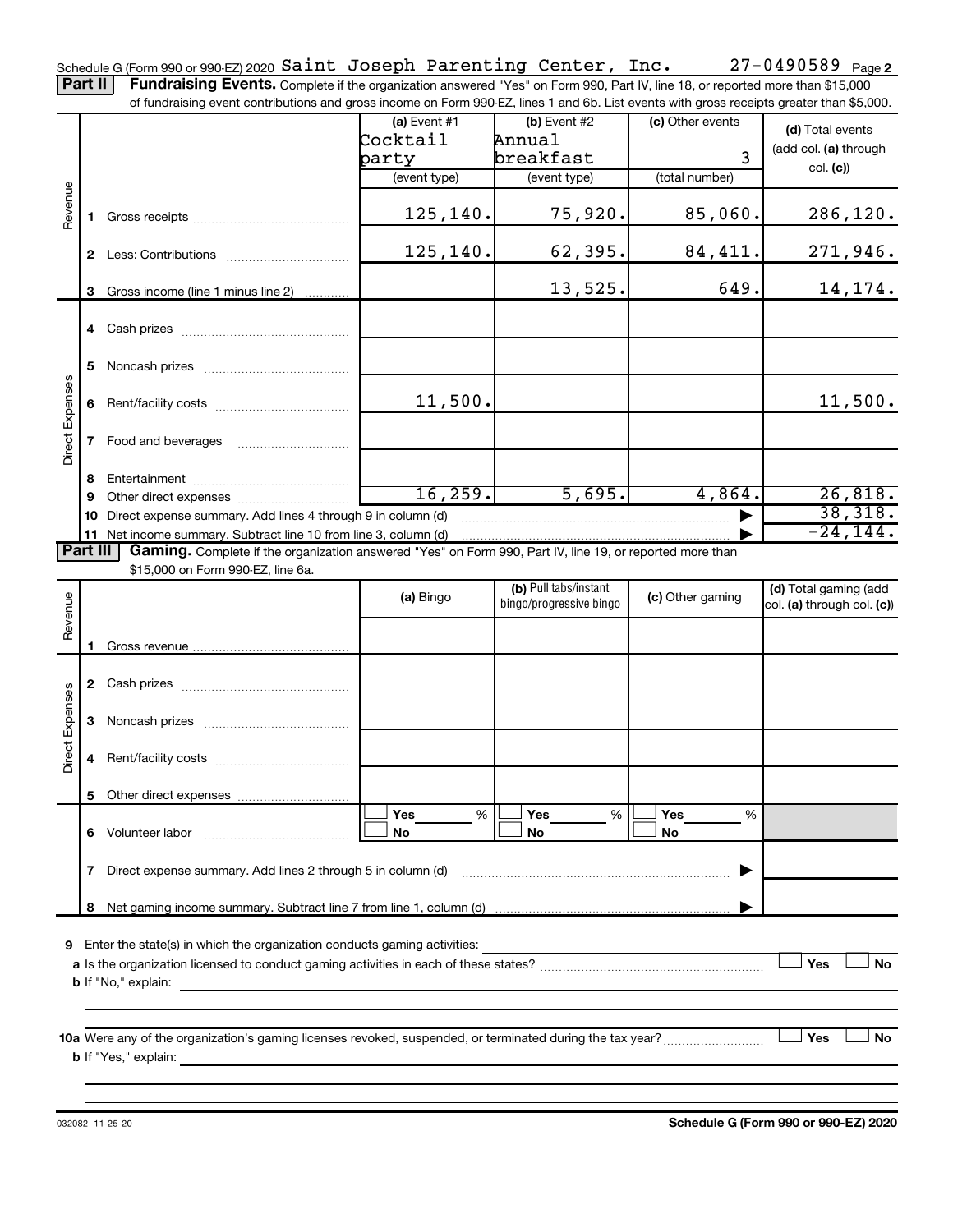| Schedule G (Form 990 or 990-EZ) 2020 Saint Joseph Parenting Center, $Inc.$                                                                                                                                                                                            | $27 - 0490589$       | Page 3    |
|-----------------------------------------------------------------------------------------------------------------------------------------------------------------------------------------------------------------------------------------------------------------------|----------------------|-----------|
|                                                                                                                                                                                                                                                                       | Yes                  | <b>No</b> |
| 12 Is the organization a grantor, beneficiary or trustee of a trust, or a member of a partnership or other entity formed                                                                                                                                              |                      |           |
|                                                                                                                                                                                                                                                                       | Yes                  | No        |
| 13 Indicate the percentage of gaming activity conducted in:                                                                                                                                                                                                           |                      |           |
|                                                                                                                                                                                                                                                                       | 13а                  | %         |
| <b>b</b> An outside facility <i>www.communicality communicality communicality communicality communically communically communically communically communically communically communically communically communically communically communi</i>                             | 13 <sub>b</sub>      | %         |
| 14 Enter the name and address of the person who prepares the organization's gaming/special events books and records:                                                                                                                                                  |                      |           |
|                                                                                                                                                                                                                                                                       |                      |           |
| Name $\blacktriangleright$<br><u> 1989 - Johann Barbara, martxa al III-lea (h. 1989).</u>                                                                                                                                                                             |                      |           |
|                                                                                                                                                                                                                                                                       |                      |           |
| Address $\blacktriangleright$<br><u>and the state of the state of the state of the state of the state of the state of the state of the state of the state of the state of the state of the state of the state of the state of the state of the state of the state</u> |                      |           |
| 15a Does the organization have a contract with a third party from whom the organization receives gaming revenue?                                                                                                                                                      | Yes                  | <b>No</b> |
|                                                                                                                                                                                                                                                                       |                      |           |
| of gaming revenue retained by the third party > \$                                                                                                                                                                                                                    |                      |           |
| c If "Yes," enter name and address of the third party:                                                                                                                                                                                                                |                      |           |
|                                                                                                                                                                                                                                                                       |                      |           |
| Name $\blacktriangleright$<br><u>and the contract of the contract of the contract of the contract of the contract of the contract of</u>                                                                                                                              |                      |           |
|                                                                                                                                                                                                                                                                       |                      |           |
| Address $\blacktriangleright$<br><u>and the contract of the contract of the contract of the contract of the contract of the contract of the contract of</u>                                                                                                           |                      |           |
| <b>16</b> Gaming manager information:                                                                                                                                                                                                                                 |                      |           |
| <u>and the contract of the contract of the contract of the contract of the contract of the contract of the contract of</u><br>Name $\blacktriangleright$                                                                                                              |                      |           |
|                                                                                                                                                                                                                                                                       |                      |           |
| Gaming manager compensation > \$                                                                                                                                                                                                                                      |                      |           |
|                                                                                                                                                                                                                                                                       |                      |           |
|                                                                                                                                                                                                                                                                       |                      |           |
|                                                                                                                                                                                                                                                                       |                      |           |
|                                                                                                                                                                                                                                                                       |                      |           |
| Director/officer<br>Employee<br>Independent contractor                                                                                                                                                                                                                |                      |           |
|                                                                                                                                                                                                                                                                       |                      |           |
| <b>17</b> Mandatory distributions:                                                                                                                                                                                                                                    |                      |           |
| a Is the organization required under state law to make charitable distributions from the gaming proceeds to                                                                                                                                                           |                      |           |
| retain the state gaming license?                                                                                                                                                                                                                                      | $\Box$ Yes $\Box$ No |           |
| <b>b</b> Enter the amount of distributions required under state law to be distributed to other exempt organizations or spent in the                                                                                                                                   |                      |           |
| organization's own exempt activities during the tax year $\triangleright$ \$                                                                                                                                                                                          |                      |           |
| <b>Part IV</b><br>Supplemental Information. Provide the explanations required by Part I, line 2b, columns (iii) and (v); and Part III, lines 9, 9b, 10b,                                                                                                              |                      |           |
| 15b, 15c, 16, and 17b, as applicable. Also provide any additional information. See instructions.                                                                                                                                                                      |                      |           |
|                                                                                                                                                                                                                                                                       |                      |           |
|                                                                                                                                                                                                                                                                       |                      |           |
|                                                                                                                                                                                                                                                                       |                      |           |
|                                                                                                                                                                                                                                                                       |                      |           |
|                                                                                                                                                                                                                                                                       |                      |           |
|                                                                                                                                                                                                                                                                       |                      |           |
|                                                                                                                                                                                                                                                                       |                      |           |
|                                                                                                                                                                                                                                                                       |                      |           |
|                                                                                                                                                                                                                                                                       |                      |           |
|                                                                                                                                                                                                                                                                       |                      |           |
|                                                                                                                                                                                                                                                                       |                      |           |
|                                                                                                                                                                                                                                                                       |                      |           |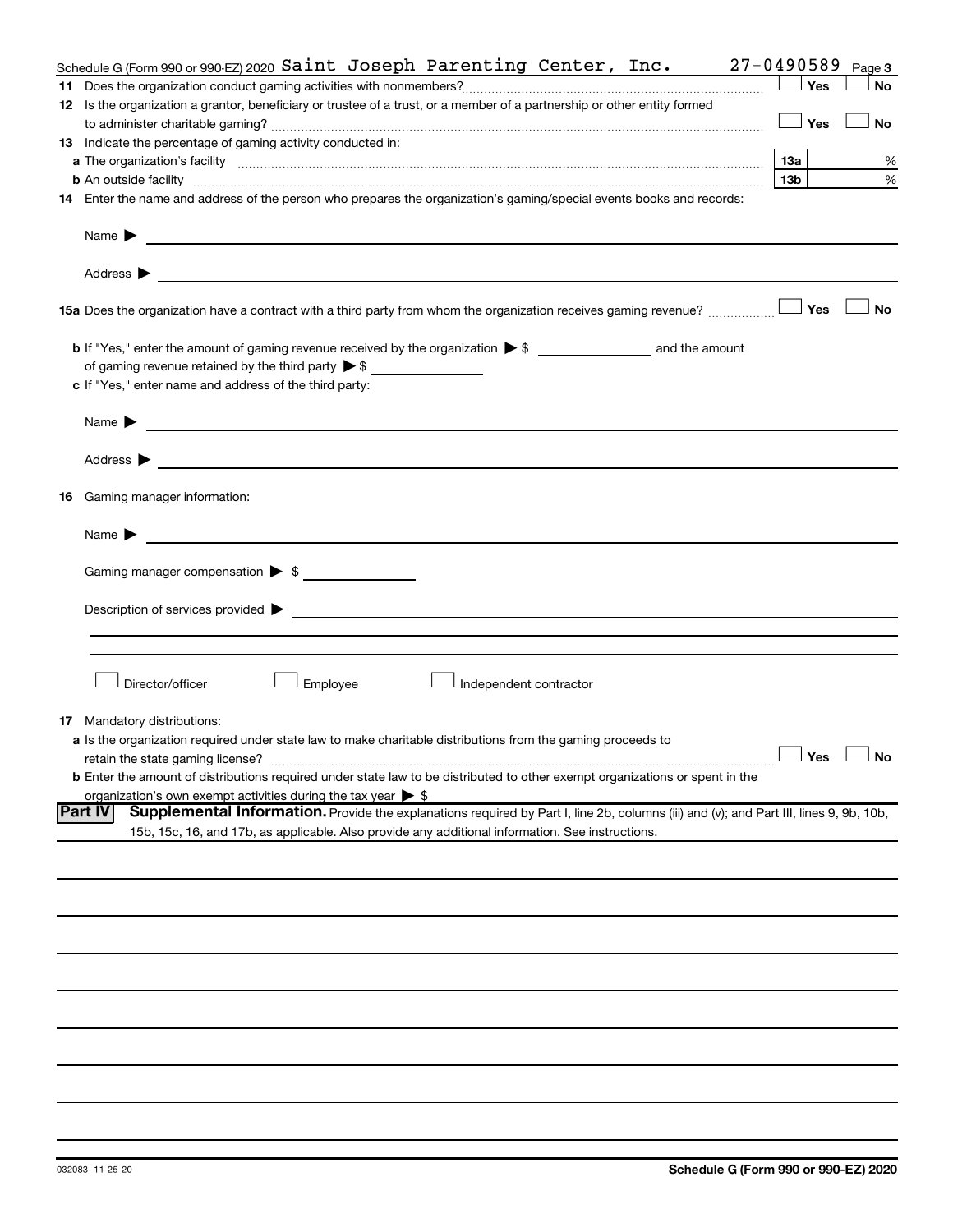|                                                                                                     | Saint Joseph Parenting Center, Inc. |  | $27 - 0490589$ Page 4 |  |
|-----------------------------------------------------------------------------------------------------|-------------------------------------|--|-----------------------|--|
| Schedule G (Form 990 or 990-EZ) Saint Jose<br><b>Part IV   Supplemental Information</b> (continued) |                                     |  |                       |  |
|                                                                                                     |                                     |  |                       |  |
|                                                                                                     |                                     |  |                       |  |
|                                                                                                     |                                     |  |                       |  |
|                                                                                                     |                                     |  |                       |  |
|                                                                                                     |                                     |  |                       |  |
|                                                                                                     |                                     |  |                       |  |
|                                                                                                     |                                     |  |                       |  |
|                                                                                                     |                                     |  |                       |  |
|                                                                                                     |                                     |  |                       |  |
|                                                                                                     |                                     |  |                       |  |
|                                                                                                     |                                     |  |                       |  |
|                                                                                                     |                                     |  |                       |  |
|                                                                                                     |                                     |  |                       |  |
|                                                                                                     |                                     |  |                       |  |
|                                                                                                     |                                     |  |                       |  |
|                                                                                                     |                                     |  |                       |  |
|                                                                                                     |                                     |  |                       |  |
|                                                                                                     |                                     |  |                       |  |
|                                                                                                     |                                     |  |                       |  |
|                                                                                                     |                                     |  |                       |  |
|                                                                                                     |                                     |  |                       |  |
|                                                                                                     |                                     |  |                       |  |
|                                                                                                     |                                     |  |                       |  |
|                                                                                                     |                                     |  |                       |  |
|                                                                                                     |                                     |  |                       |  |
|                                                                                                     |                                     |  |                       |  |
|                                                                                                     |                                     |  |                       |  |
|                                                                                                     |                                     |  |                       |  |
|                                                                                                     |                                     |  |                       |  |
|                                                                                                     |                                     |  |                       |  |
|                                                                                                     |                                     |  |                       |  |
|                                                                                                     |                                     |  |                       |  |
|                                                                                                     |                                     |  |                       |  |
|                                                                                                     |                                     |  |                       |  |
|                                                                                                     |                                     |  |                       |  |
|                                                                                                     |                                     |  |                       |  |
|                                                                                                     |                                     |  |                       |  |
|                                                                                                     |                                     |  |                       |  |
|                                                                                                     |                                     |  |                       |  |
|                                                                                                     |                                     |  |                       |  |
|                                                                                                     |                                     |  |                       |  |
|                                                                                                     |                                     |  |                       |  |
|                                                                                                     |                                     |  |                       |  |
|                                                                                                     |                                     |  |                       |  |
|                                                                                                     |                                     |  |                       |  |
|                                                                                                     |                                     |  |                       |  |
|                                                                                                     |                                     |  |                       |  |
|                                                                                                     |                                     |  |                       |  |
|                                                                                                     |                                     |  |                       |  |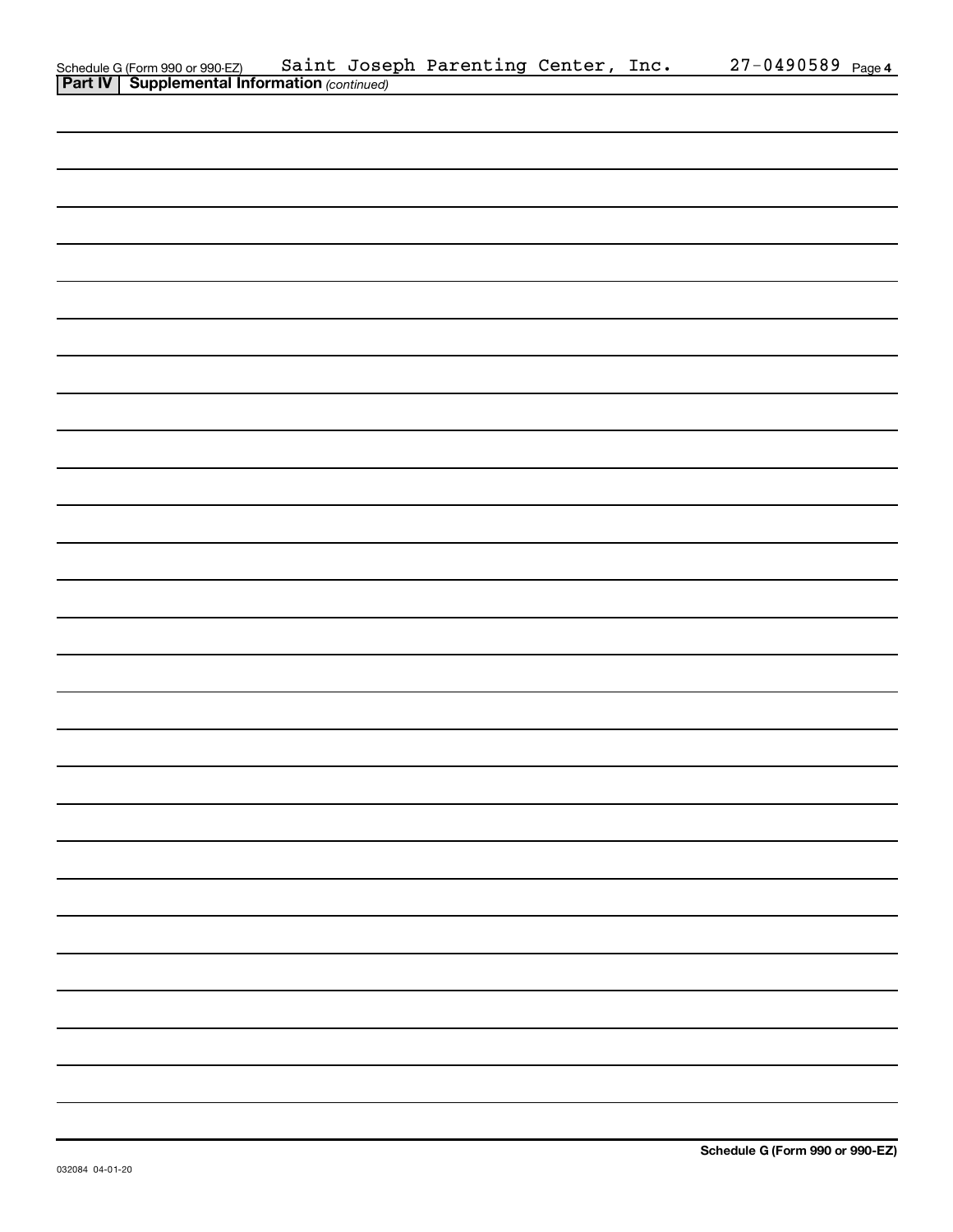| <b>SCHEDULE L</b>                                                                                                    |                                                                                                                                    |  | <b>Transactions With Interested Persons</b>                           |                           |                                    |  |                                                                        |     |                                                    |                                       |            | OMB No. 1545-0047     |                |  |
|----------------------------------------------------------------------------------------------------------------------|------------------------------------------------------------------------------------------------------------------------------------|--|-----------------------------------------------------------------------|---------------------------|------------------------------------|--|------------------------------------------------------------------------|-----|----------------------------------------------------|---------------------------------------|------------|-----------------------|----------------|--|
| (Form 990 or 990-EZ)   Complete if the organization answered "Yes" on Form 990, Part IV, line 25a, 25b, 26, 27, 28a, |                                                                                                                                    |  |                                                                       |                           |                                    |  |                                                                        |     |                                                    |                                       |            |                       |                |  |
|                                                                                                                      |                                                                                                                                    |  | 28b, or 28c, or Form 990-EZ, Part V, line 38a or 40b.                 |                           | Attach to Form 990 or Form 990-EZ. |  |                                                                        |     |                                                    |                                       |            | <b>Open To Public</b> |                |  |
| Department of the Treasury<br>Internal Revenue Service                                                               |                                                                                                                                    |  |                                                                       |                           |                                    |  | Go to www.irs.gov/Form990 for instructions and the latest information. |     |                                                    |                                       | Inspection |                       |                |  |
| Name of the organization                                                                                             |                                                                                                                                    |  |                                                                       |                           |                                    |  |                                                                        |     |                                                    | <b>Employer identification number</b> |            |                       |                |  |
| Part I                                                                                                               | Excess Benefit Transactions (section 501(c)(3), section 501(c)(4), and section 501(c)(29) organizations only).                     |  | Saint Joseph Parenting Center, Inc.                                   |                           |                                    |  |                                                                        |     |                                                    | 27-0490589                            |            |                       |                |  |
|                                                                                                                      | Complete if the organization answered "Yes" on Form 990, Part IV, line 25a or 25b, or Form 990-EZ, Part V, line 40b.               |  |                                                                       |                           |                                    |  |                                                                        |     |                                                    |                                       |            |                       |                |  |
| 1                                                                                                                    |                                                                                                                                    |  | (b) Relationship between disqualified                                 |                           |                                    |  |                                                                        |     |                                                    |                                       |            |                       | (d) Corrected? |  |
| (a) Name of disqualified person                                                                                      |                                                                                                                                    |  | person and organization                                               |                           |                                    |  | (c) Description of transaction                                         |     |                                                    |                                       |            | Yes                   | No             |  |
|                                                                                                                      |                                                                                                                                    |  |                                                                       |                           |                                    |  |                                                                        |     |                                                    |                                       |            |                       |                |  |
|                                                                                                                      |                                                                                                                                    |  |                                                                       |                           |                                    |  |                                                                        |     |                                                    |                                       |            |                       |                |  |
|                                                                                                                      |                                                                                                                                    |  |                                                                       |                           |                                    |  |                                                                        |     |                                                    |                                       |            |                       |                |  |
|                                                                                                                      |                                                                                                                                    |  |                                                                       |                           |                                    |  |                                                                        |     |                                                    |                                       |            |                       |                |  |
|                                                                                                                      |                                                                                                                                    |  |                                                                       |                           |                                    |  |                                                                        |     |                                                    |                                       |            |                       |                |  |
| 2 Enter the amount of tax incurred by the organization managers or disqualified persons during the year under        |                                                                                                                                    |  |                                                                       |                           |                                    |  |                                                                        |     |                                                    |                                       |            |                       |                |  |
| section 4958                                                                                                         |                                                                                                                                    |  |                                                                       |                           |                                    |  |                                                                        |     | $\blacktriangleright$ s<br>$\blacktriangleright$ s |                                       |            |                       |                |  |
|                                                                                                                      |                                                                                                                                    |  |                                                                       |                           |                                    |  |                                                                        |     |                                                    |                                       |            |                       |                |  |
| Part II                                                                                                              | Loans to and/or From Interested Persons.                                                                                           |  |                                                                       |                           |                                    |  |                                                                        |     |                                                    |                                       |            |                       |                |  |
|                                                                                                                      | Complete if the organization answered "Yes" on Form 990-EZ, Part V, line 38a or Form 990, Part IV, line 26; or if the organization |  |                                                                       |                           |                                    |  |                                                                        |     |                                                    |                                       |            |                       |                |  |
| (a) Name of                                                                                                          | reported an amount on Form 990, Part X, line 5, 6, or 22.<br>(b) Relationship                                                      |  | (c) Purpose                                                           | (d) Loan to or            | (e) Original                       |  | (f) Balance due                                                        |     | $(g)$ In                                           | <b>(h)</b> Approved                   |            |                       | (i) Written    |  |
| interested person                                                                                                    | with organization                                                                                                                  |  | of loan                                                               | from the<br>organization? | principal amount                   |  |                                                                        |     | default?                                           | `by board or<br>committee?            |            |                       | agreement?     |  |
|                                                                                                                      |                                                                                                                                    |  |                                                                       | To From                   |                                    |  |                                                                        | Yes | No                                                 | Yes                                   | No.        | <b>Yes</b>            | No             |  |
|                                                                                                                      |                                                                                                                                    |  |                                                                       |                           |                                    |  |                                                                        |     |                                                    |                                       |            |                       |                |  |
|                                                                                                                      |                                                                                                                                    |  |                                                                       |                           |                                    |  |                                                                        |     |                                                    |                                       |            |                       |                |  |
|                                                                                                                      |                                                                                                                                    |  |                                                                       |                           |                                    |  |                                                                        |     |                                                    |                                       |            |                       |                |  |
|                                                                                                                      |                                                                                                                                    |  |                                                                       |                           |                                    |  |                                                                        |     |                                                    |                                       |            |                       |                |  |
|                                                                                                                      |                                                                                                                                    |  |                                                                       |                           |                                    |  |                                                                        |     |                                                    |                                       |            |                       |                |  |
|                                                                                                                      |                                                                                                                                    |  |                                                                       |                           |                                    |  |                                                                        |     |                                                    |                                       |            |                       |                |  |
|                                                                                                                      |                                                                                                                                    |  |                                                                       |                           |                                    |  |                                                                        |     |                                                    |                                       |            |                       |                |  |
|                                                                                                                      |                                                                                                                                    |  |                                                                       |                           |                                    |  |                                                                        |     |                                                    |                                       |            |                       |                |  |
| Total                                                                                                                |                                                                                                                                    |  |                                                                       |                           | $\blacktriangleright$ \$           |  |                                                                        |     |                                                    |                                       |            |                       |                |  |
| Part II                                                                                                              | <b>Grants or Assistance Benefiting Interested Persons.</b>                                                                         |  |                                                                       |                           |                                    |  |                                                                        |     |                                                    |                                       |            |                       |                |  |
|                                                                                                                      | Complete if the organization answered "Yes" on Form 990, Part IV, line 27.                                                         |  |                                                                       |                           |                                    |  |                                                                        |     |                                                    |                                       |            |                       |                |  |
|                                                                                                                      | (a) Name of interested person                                                                                                      |  | (b) Relationship between<br>interested person and<br>the organization |                           | (c) Amount of<br>assistance        |  | (d) Type of<br>assistance                                              |     |                                                    |                                       | assistance | (e) Purpose of        |                |  |
|                                                                                                                      |                                                                                                                                    |  |                                                                       |                           |                                    |  |                                                                        |     |                                                    |                                       |            |                       |                |  |
|                                                                                                                      |                                                                                                                                    |  |                                                                       |                           |                                    |  |                                                                        |     |                                                    |                                       |            |                       |                |  |
|                                                                                                                      |                                                                                                                                    |  |                                                                       |                           |                                    |  |                                                                        |     |                                                    |                                       |            |                       |                |  |
|                                                                                                                      |                                                                                                                                    |  |                                                                       |                           |                                    |  |                                                                        |     |                                                    |                                       |            |                       |                |  |
|                                                                                                                      |                                                                                                                                    |  |                                                                       |                           |                                    |  |                                                                        |     |                                                    |                                       |            |                       |                |  |
|                                                                                                                      |                                                                                                                                    |  |                                                                       |                           |                                    |  |                                                                        |     |                                                    |                                       |            |                       |                |  |
|                                                                                                                      |                                                                                                                                    |  |                                                                       |                           |                                    |  |                                                                        |     |                                                    |                                       |            |                       |                |  |
|                                                                                                                      |                                                                                                                                    |  |                                                                       |                           |                                    |  |                                                                        |     |                                                    |                                       |            |                       |                |  |
|                                                                                                                      |                                                                                                                                    |  |                                                                       |                           |                                    |  |                                                                        |     |                                                    |                                       |            |                       |                |  |

LHA For Paperwork Reduction Act Notice, see the Instructions for Form 990 or 990-EZ. Schedule L (Form 990 or 990-EZ) 2020 ו-D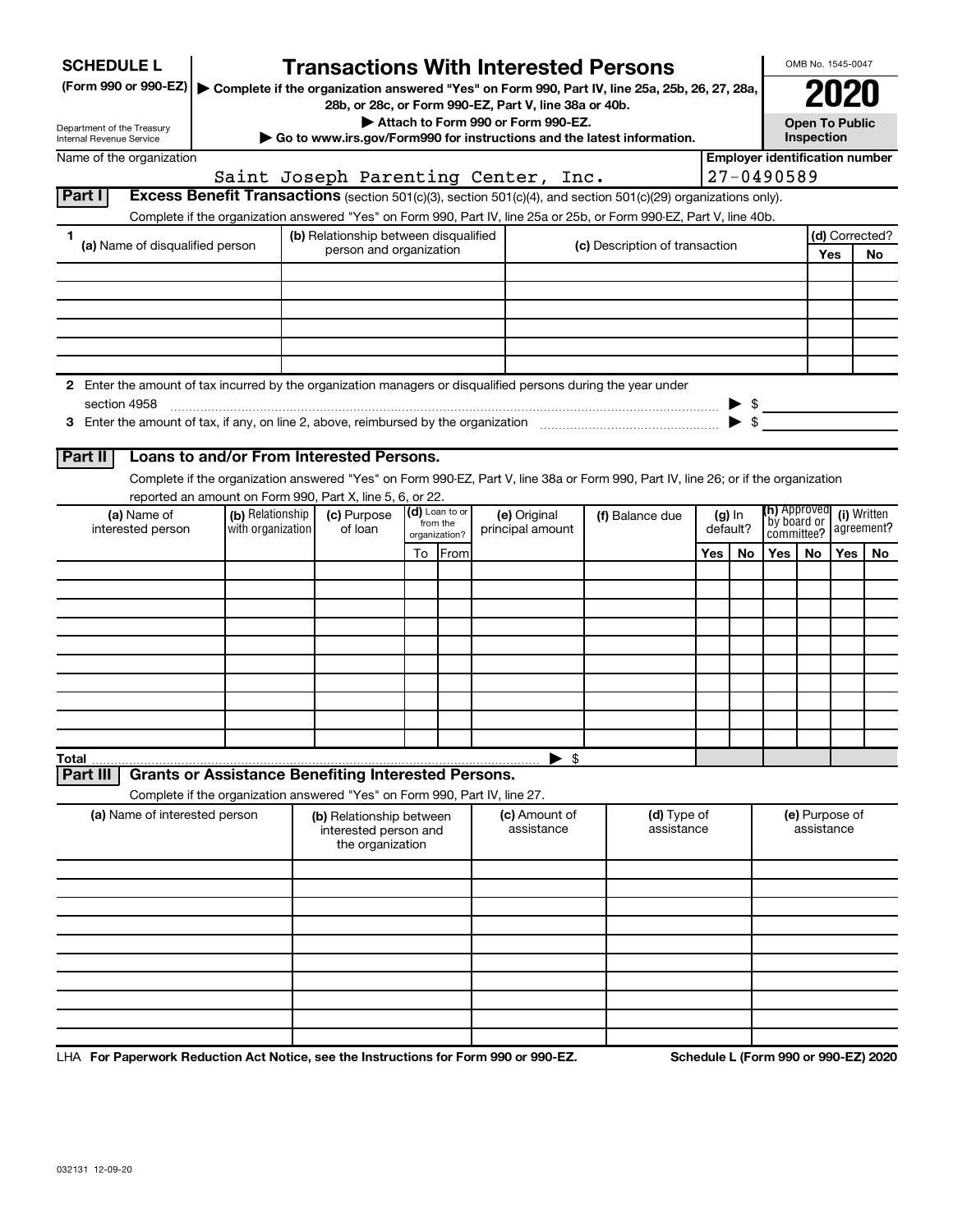| Schedule L (Form 990 or 990 EZ) 2020 Saint Joseph Parenting Center, Inc.                    |                                                                    |                              | $27 - 0490589$ Page 2             |            |                                               |
|---------------------------------------------------------------------------------------------|--------------------------------------------------------------------|------------------------------|-----------------------------------|------------|-----------------------------------------------|
| <b>Business Transactions Involving Interested Persons.</b><br>Part IV                       |                                                                    |                              |                                   |            |                                               |
| Complete if the organization answered "Yes" on Form 990, Part IV, line 28a, 28b, or 28c.    |                                                                    |                              |                                   |            |                                               |
| (a) Name of interested person                                                               | (b) Relationship between interested<br>person and the organization | (c) Amount of<br>transaction | (d) Description of<br>transaction |            | (e) Sharing of<br>organization's<br>revenues? |
|                                                                                             |                                                                    |                              |                                   | <b>Yes</b> | No                                            |
| Tom McKiernan                                                                               | Insurance Agent                                                    |                              | 5,731. Insurance p                |            | $\overline{\textbf{x}}$                       |
|                                                                                             |                                                                    |                              |                                   |            |                                               |
|                                                                                             |                                                                    |                              |                                   |            |                                               |
|                                                                                             |                                                                    |                              |                                   |            |                                               |
|                                                                                             |                                                                    |                              |                                   |            |                                               |
|                                                                                             |                                                                    |                              |                                   |            |                                               |
|                                                                                             |                                                                    |                              |                                   |            |                                               |
|                                                                                             |                                                                    |                              |                                   |            |                                               |
|                                                                                             |                                                                    |                              |                                   |            |                                               |
|                                                                                             |                                                                    |                              |                                   |            |                                               |
| Part V<br>Supplemental Information.                                                         |                                                                    |                              |                                   |            |                                               |
| Provide additional information for responses to questions on Schedule L (see instructions). |                                                                    |                              |                                   |            |                                               |
|                                                                                             |                                                                    |                              |                                   |            |                                               |
| Sch L, Part IV, Business Transactions Involving Interested Persons:                         |                                                                    |                              |                                   |            |                                               |
|                                                                                             |                                                                    |                              |                                   |            |                                               |
| (a) Name of Person: Tom McKiernan                                                           |                                                                    |                              |                                   |            |                                               |
|                                                                                             |                                                                    |                              |                                   |            |                                               |
| (d) Description of Transaction: Insurance premiums                                          |                                                                    |                              |                                   |            |                                               |
|                                                                                             |                                                                    |                              |                                   |            |                                               |
|                                                                                             |                                                                    |                              |                                   |            |                                               |
|                                                                                             |                                                                    |                              |                                   |            |                                               |
|                                                                                             |                                                                    |                              |                                   |            |                                               |
|                                                                                             |                                                                    |                              |                                   |            |                                               |
|                                                                                             |                                                                    |                              |                                   |            |                                               |
|                                                                                             |                                                                    |                              |                                   |            |                                               |
|                                                                                             |                                                                    |                              |                                   |            |                                               |
|                                                                                             |                                                                    |                              |                                   |            |                                               |
|                                                                                             |                                                                    |                              |                                   |            |                                               |
|                                                                                             |                                                                    |                              |                                   |            |                                               |
|                                                                                             |                                                                    |                              |                                   |            |                                               |
|                                                                                             |                                                                    |                              |                                   |            |                                               |
|                                                                                             |                                                                    |                              |                                   |            |                                               |
|                                                                                             |                                                                    |                              |                                   |            |                                               |
|                                                                                             |                                                                    |                              |                                   |            |                                               |
|                                                                                             |                                                                    |                              |                                   |            |                                               |
|                                                                                             |                                                                    |                              |                                   |            |                                               |
|                                                                                             |                                                                    |                              |                                   |            |                                               |
|                                                                                             |                                                                    |                              |                                   |            |                                               |
|                                                                                             |                                                                    |                              |                                   |            |                                               |
|                                                                                             |                                                                    |                              |                                   |            |                                               |
|                                                                                             |                                                                    |                              |                                   |            |                                               |
|                                                                                             |                                                                    |                              |                                   |            |                                               |
|                                                                                             |                                                                    |                              |                                   |            |                                               |
|                                                                                             |                                                                    |                              |                                   |            |                                               |
|                                                                                             |                                                                    |                              |                                   |            |                                               |
|                                                                                             |                                                                    |                              |                                   |            |                                               |
|                                                                                             |                                                                    |                              |                                   |            |                                               |
|                                                                                             |                                                                    |                              |                                   |            |                                               |
|                                                                                             |                                                                    |                              |                                   |            |                                               |
|                                                                                             |                                                                    |                              |                                   |            |                                               |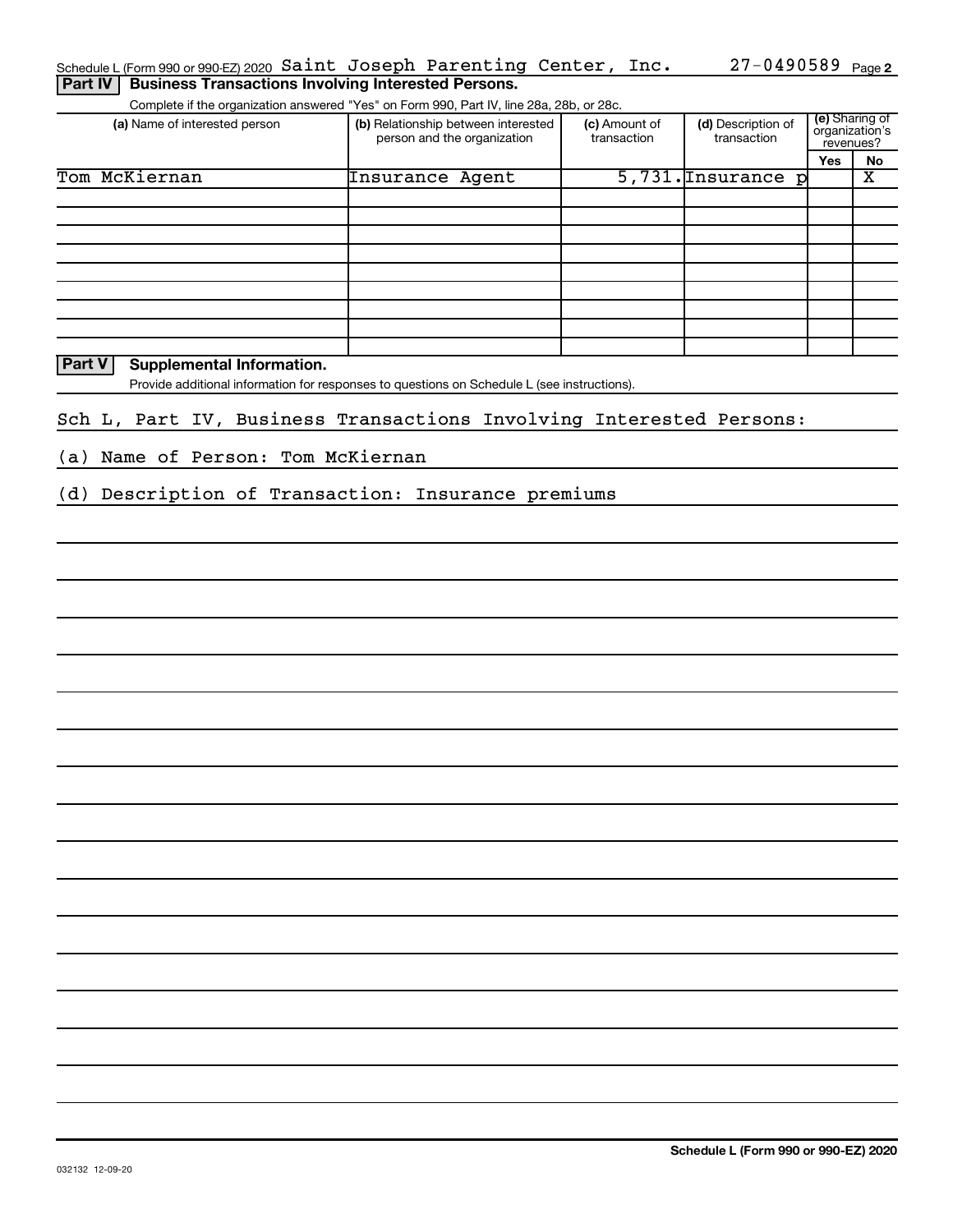| <b>SCHEDULE M</b> |  |
|-------------------|--|
| (Form 990)        |  |

# **Noncash Contributions**

OMB No. 1545-0047

**Employer identification number**

 $27 - 0490589$ 

| Department of the Treasury      |
|---------------------------------|
| <b>Internal Revenue Service</b> |

◆ Complete if the organizations answered "Yes" on Form 990, Part IV, lines 29 or 30.<br>● Complete if the organizations answered "Yes" on Form 990, Part IV, lines 29 or 30. **Attach to Form 990.** J

**Open to Public Inspection**

|  | Name of the organization |
|--|--------------------------|
|  |                          |

 **Go to www.irs.gov/Form990 for instructions and the latest information.** J

| e or the organization |  |                                     |  |  |
|-----------------------|--|-------------------------------------|--|--|
|                       |  | Saint Joseph Parenting Center, Inc. |  |  |

| Part I   | <b>Types of Property</b>                                                                                                       |                         |                  |                                                |                                                       |            |            |    |
|----------|--------------------------------------------------------------------------------------------------------------------------------|-------------------------|------------------|------------------------------------------------|-------------------------------------------------------|------------|------------|----|
|          |                                                                                                                                | (a)<br>Check if         | (b)<br>Number of | (c)<br>Noncash contribution                    | (d)                                                   |            |            |    |
|          |                                                                                                                                | applicable              | contributions or | amounts reported on                            | Method of determining<br>noncash contribution amounts |            |            |    |
|          |                                                                                                                                |                         |                  | items contributed Form 990, Part VIII, line 1g |                                                       |            |            |    |
| 1.       |                                                                                                                                |                         |                  |                                                |                                                       |            |            |    |
| 2        |                                                                                                                                |                         |                  |                                                |                                                       |            |            |    |
| З        | Art - Fractional interests                                                                                                     |                         |                  |                                                |                                                       |            |            |    |
| 4        | Books and publications                                                                                                         |                         |                  |                                                |                                                       |            |            |    |
| 5        | Clothing and household goods                                                                                                   | $\overline{\text{x}}$   |                  |                                                | 9,705.Est. Market Value                               |            |            |    |
| 6        |                                                                                                                                |                         |                  |                                                |                                                       |            |            |    |
| 7        |                                                                                                                                |                         |                  |                                                |                                                       |            |            |    |
| 8        |                                                                                                                                |                         |                  |                                                |                                                       |            |            |    |
| 9        |                                                                                                                                |                         |                  |                                                |                                                       |            |            |    |
| 10       | Securities - Closely held stock                                                                                                |                         |                  |                                                |                                                       |            |            |    |
| 11       | Securities - Partnership, LLC, or                                                                                              |                         |                  |                                                |                                                       |            |            |    |
|          | trust interests                                                                                                                |                         |                  |                                                |                                                       |            |            |    |
| 12<br>13 |                                                                                                                                |                         |                  |                                                |                                                       |            |            |    |
|          | Qualified conservation contribution -                                                                                          |                         |                  |                                                |                                                       |            |            |    |
| 14       | Qualified conservation contribution - Other                                                                                    |                         |                  |                                                |                                                       |            |            |    |
| 15       | Real estate - Residential                                                                                                      |                         |                  |                                                |                                                       |            |            |    |
| 16       | Real estate - Commercial                                                                                                       |                         |                  |                                                |                                                       |            |            |    |
| 17       |                                                                                                                                |                         |                  |                                                |                                                       |            |            |    |
| 18       |                                                                                                                                |                         |                  |                                                |                                                       |            |            |    |
| 19       |                                                                                                                                | $\overline{\mathtt{x}}$ | 500              |                                                | 8,051.Est. Market Value                               |            |            |    |
| 20       |                                                                                                                                |                         |                  |                                                |                                                       |            |            |    |
| 21       |                                                                                                                                |                         |                  |                                                |                                                       |            |            |    |
| 22       |                                                                                                                                |                         |                  |                                                |                                                       |            |            |    |
| 23       |                                                                                                                                |                         |                  |                                                |                                                       |            |            |    |
| 24       | Archeological artifacts                                                                                                        |                         |                  |                                                |                                                       |            |            |    |
| 25       | $(Auction$ Items<br>Other $\blacktriangleright$                                                                                | $\overline{\textbf{x}}$ | 19               |                                                | 26,440. Est. Market Value                             |            |            |    |
| 26       | $($ Class Dinners <sub>)</sub><br>Other $\blacktriangleright$                                                                  | $\overline{\mathtt{x}}$ | 3                |                                                | 8,000.Est. Market Value                               |            |            |    |
| 27       | (Auction Wine<br>Other<br>▸                                                                                                    | $\overline{\text{x}}$   | 9                |                                                | 3,193.Est. Market Value                               |            |            |    |
| 28       | Other $\blacktriangleright$                                                                                                    |                         |                  |                                                |                                                       |            |            |    |
| 29       | Number of Forms 8283 received by the organization during the tax year for contributions                                        |                         |                  |                                                |                                                       |            |            |    |
|          | for which the organization completed Form 8283, Part V, Donee Acknowledgement                                                  |                         |                  | 29                                             |                                                       |            |            |    |
|          |                                                                                                                                |                         |                  |                                                |                                                       |            | <b>Yes</b> | No |
|          | 30a During the year, did the organization receive by contribution any property reported in Part I, lines 1 through 28, that it |                         |                  |                                                |                                                       |            |            |    |
|          | must hold for at least three years from the date of the initial contribution, and which isn't required to be used for          |                         |                  |                                                |                                                       |            |            |    |
|          |                                                                                                                                |                         |                  |                                                |                                                       | <b>30a</b> |            | x  |
|          | <b>b</b> If "Yes," describe the arrangement in Part II.                                                                        |                         |                  |                                                |                                                       |            |            |    |
| 31       | Does the organization have a gift acceptance policy that requires the review of any nonstandard contributions?                 |                         |                  |                                                |                                                       | 31         |            | x  |

**32 a** Does the organization hire or use third parties or related organizations to solicit, process, or sell noncash **33** If the organization didn't report an amount in column (c) for a type of property for which column (a) is checked, **b** If "Yes," describe in Part II.  $\text{contributions?}$   $\ldots$   $\ldots$   $\ldots$   $\ldots$   $\ldots$   $\ldots$   $\ldots$   $\ldots$   $\ldots$   $\ldots$   $\ldots$   $\ldots$   $\ldots$   $\ldots$   $\ldots$   $\ldots$   $\ldots$   $\ldots$   $\ldots$   $\ldots$   $\ldots$   $\ldots$   $\ldots$   $\ldots$   $\ldots$   $\ldots$   $\ldots$   $\ldots$   $\ldots$   $\ldots$   $\ldots$   $\ldots$   $\ldots$   $\ldots$   $\ldots$  describe in Part II.

**For Paperwork Reduction Act Notice, see the Instructions for Form 990. Schedule M (Form 990) 2020** LHA

**32a**

X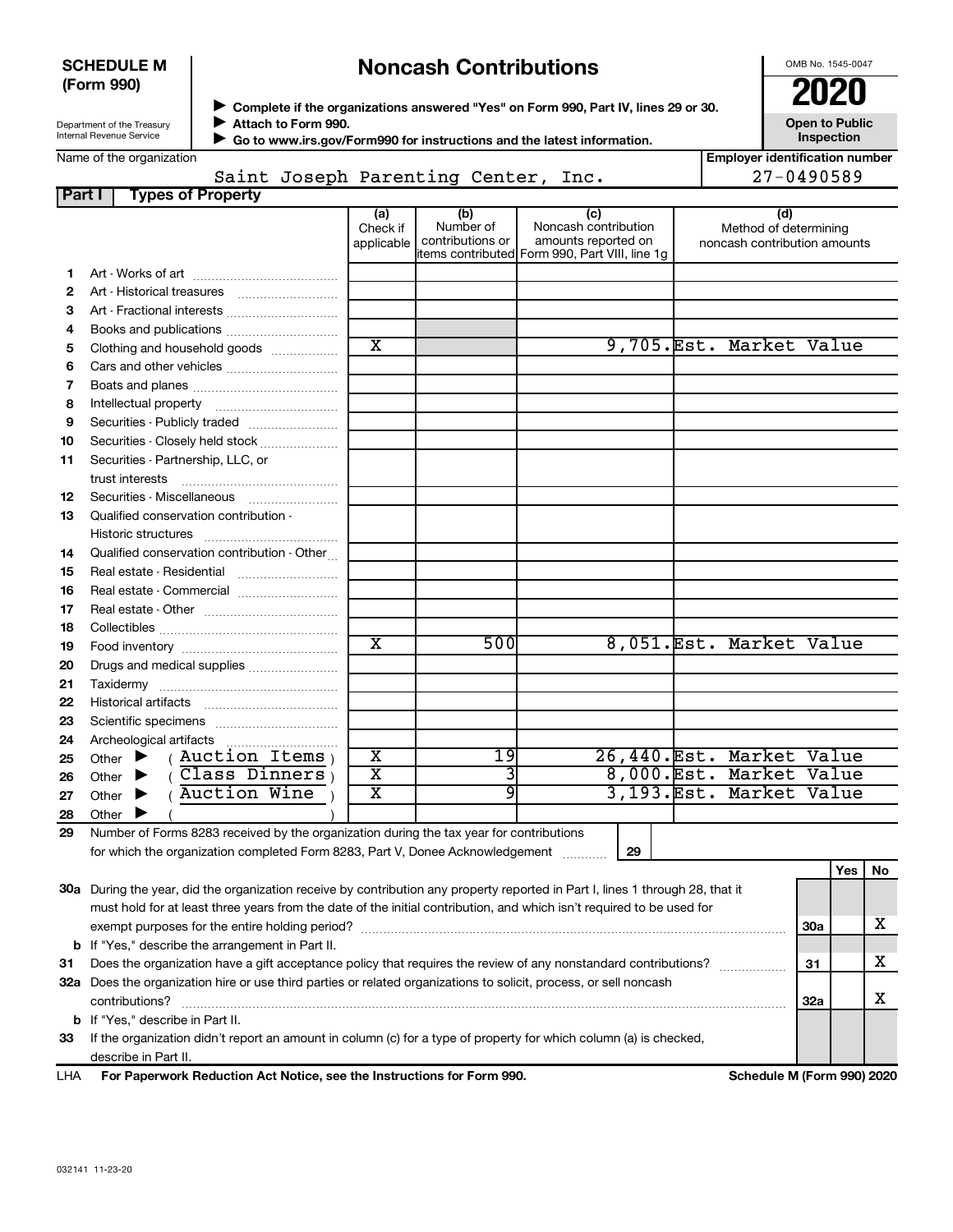| Schedule M (Form 990) 2020 Saint Joseph Parenting Center, Inc. |  |  |  |  |  |  | $27 - 0490589$ | Page |
|----------------------------------------------------------------|--|--|--|--|--|--|----------------|------|
|----------------------------------------------------------------|--|--|--|--|--|--|----------------|------|

Provide the information required by Part I, lines 30b, 32b, and 33, and whether the organization is reporting in Part I, column (b), the number of contributions, the number of items received, or a combination of both. Also complete this part for any additional information. **Part II Supplemental Information.**